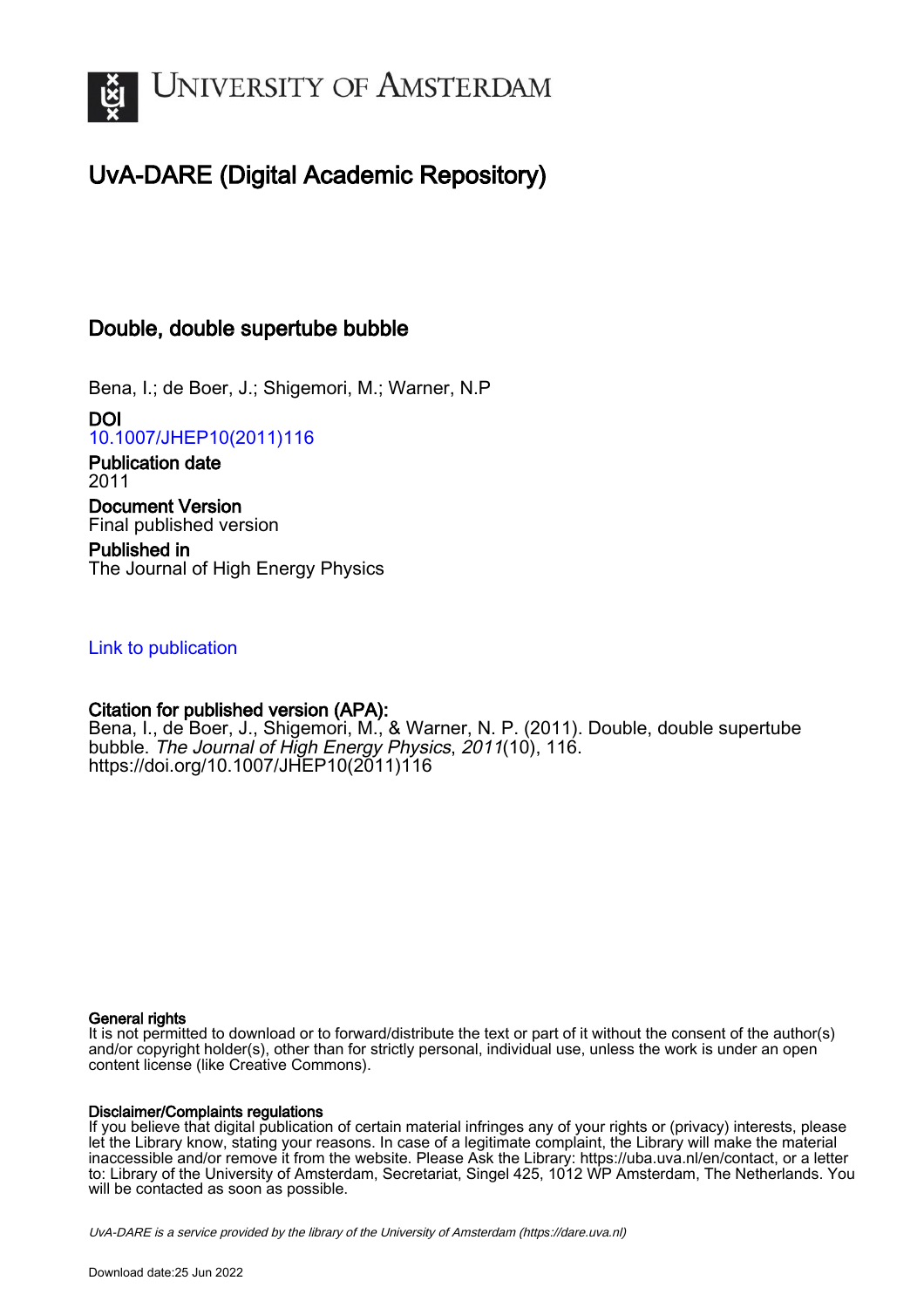PUBLISHED FOR SISSA BY 2 SPRINGER

Received: August 18, 2011 Accepted: October 4, 2011 PUBLISHED: October 24, 2011

# Double, double supertube bubble

losif Bena,<sup>a</sup> Jan de Boer,<sup>b</sup> Masaki Shigemori<sup>c</sup> and Nicholas P. Warner<sup>d</sup>

 $c Kobayashi-Maskawa Institute for the Origin of Particles and the Universe, Nagoya University,$ Nagoya 464-8602, Japan

 ${}^d$ Department of Physics and Astronomy, University of Southern California, Los Angeles, CA 90089, U.S.A.  $E-mail:$  [iosif.bena@cea.fr](mailto:iosif.bena@cea.fr), [J.deBoer@uva.nl](mailto:J.deBoer@uva.nl), [shige@kmi.nagoya-u.ac.jp](mailto:shige@kmi.nagoya-u.ac.jp), [warner@usc.edu](mailto:warner@usc.edu)

ABSTRACT: We argue that there exists a new class of completely smooth  $\frac{1}{8}$ -BPS, threecharge bound state configurations that depend upon arbitrary functions of two variables. These configurations are locally  $\frac{1}{2}$ -BPS objects in that if they form an infinite flat sheet then they preserve 16 supersymmetries but even with arbitrary two-dimensional shape modes they still preserve 4 supersymmetries. They have three electric charges and can be thought of the result of two successive supertube transitions that involve adding two independent dipole moments and giving rise to the arbitrary two-dimensional shape modes. We further argue that in the D1-D5-P duality frame this construction will give rise to smooth, horizonless solutions, or microstate geometries. We expect these solutions to be extremely important in the semi-classical and holographic descriptions of black-hole entropy.

Keywords: Black Holes in String Theory, Extended Supersymmetry, D-branes

ArXiv ePrint: [1107.2650](http://arxiv.org/abs/1107.2650)



 $a$ Institut de Physique Théorique,

CEA Saclay, F-91191 Gif sur Yvette, France

<sup>&</sup>lt;sup>b</sup>Institute for Theoretical Physics, University of Amsterdam,

Science Park 904, Postbus 94485, 1090 GL Amsterdam, The Netherlands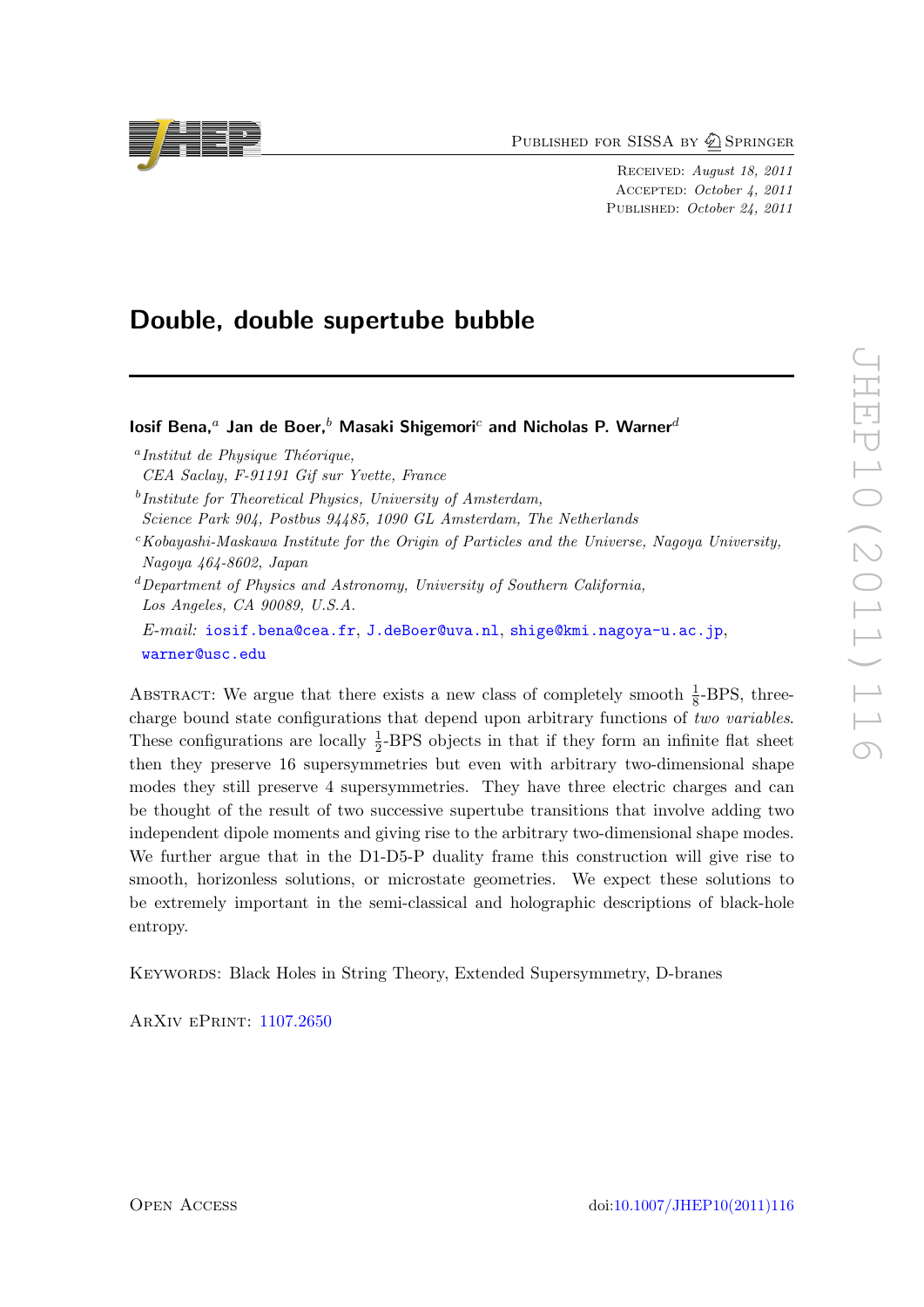## Contents

| $\mathbf 1$ |     | Introduction                                              | $\mathbf 1$ |
|-------------|-----|-----------------------------------------------------------|-------------|
| $\bf{2}$    |     | The physical description of superstrata                   | $\bf{3}$    |
| 3           |     | Supertube transitions                                     |             |
|             | 3.1 | Supersymmetries and supertubes in general                 | 8           |
|             | 3.2 | A simple example: the F1-P system                         | 9           |
|             | 3.3 | Bubbling the D1-D5 system                                 | 10          |
|             | 3.4 | Bubbling the D1-P and D5-P system                         | 11          |
| 4           |     | Double bubbling                                           | 12          |
|             | 4.1 | The transition to the three-charge supertube              | 12          |
|             | 4.2 | A basis change                                            | 13          |
|             | 4.3 | The double-bubbled superstratum                           | 13          |
| 5           |     | Conclusions                                               | 14          |
|             |     | A Detailed analysis of the projectors for double bubbling | 17          |
|             |     | A.1 Supersymmetry algebra and projectors for branes       | 18          |
|             |     | A.2 The generic supertube transition                      | <b>20</b>   |
|             |     | A.2.1 An example: the F1-P system                         | 21          |
|             |     | A.2.2 The formula for the projector                       | 25          |
|             | A.3 | Double bubbling                                           | 26          |
|             |     | A.3.1 First supertube transition                          | 27          |
|             |     | $A.3.2$ Second supertube transition — double bubbling     | 33          |
|             |     | A.4 The relation between projectors                       | 34          |
|             |     |                                                           |             |
|             |     | A.4.1 Relating the projectors                             | 34          |
|             |     | A.4.2 How many parameters do superstrata have?            | 34          |

## <span id="page-2-0"></span>1 Introduction

One of the most interesting brane configuration to have been discovered in the last two decades is probably the supertube. In its original incarnation [\[1\]](#page-36-0), the supertube is a moving D2 brane in which D0 branes and F1 strings are dissolved. What makes this D2 brane special is the fact that the D0 and F1 densities satisfy a relation that allows the D2 brane to have an arbitrary shape that can follow any closed curve in the eight dimensions transverse to the F1 and yet remain supersymmetric [\[2\]](#page-36-1). The eight Killing spinors preserved by the supertube are exactly the same as the common Killing spinors of its "electric" components: the D0 branes and F1 strings.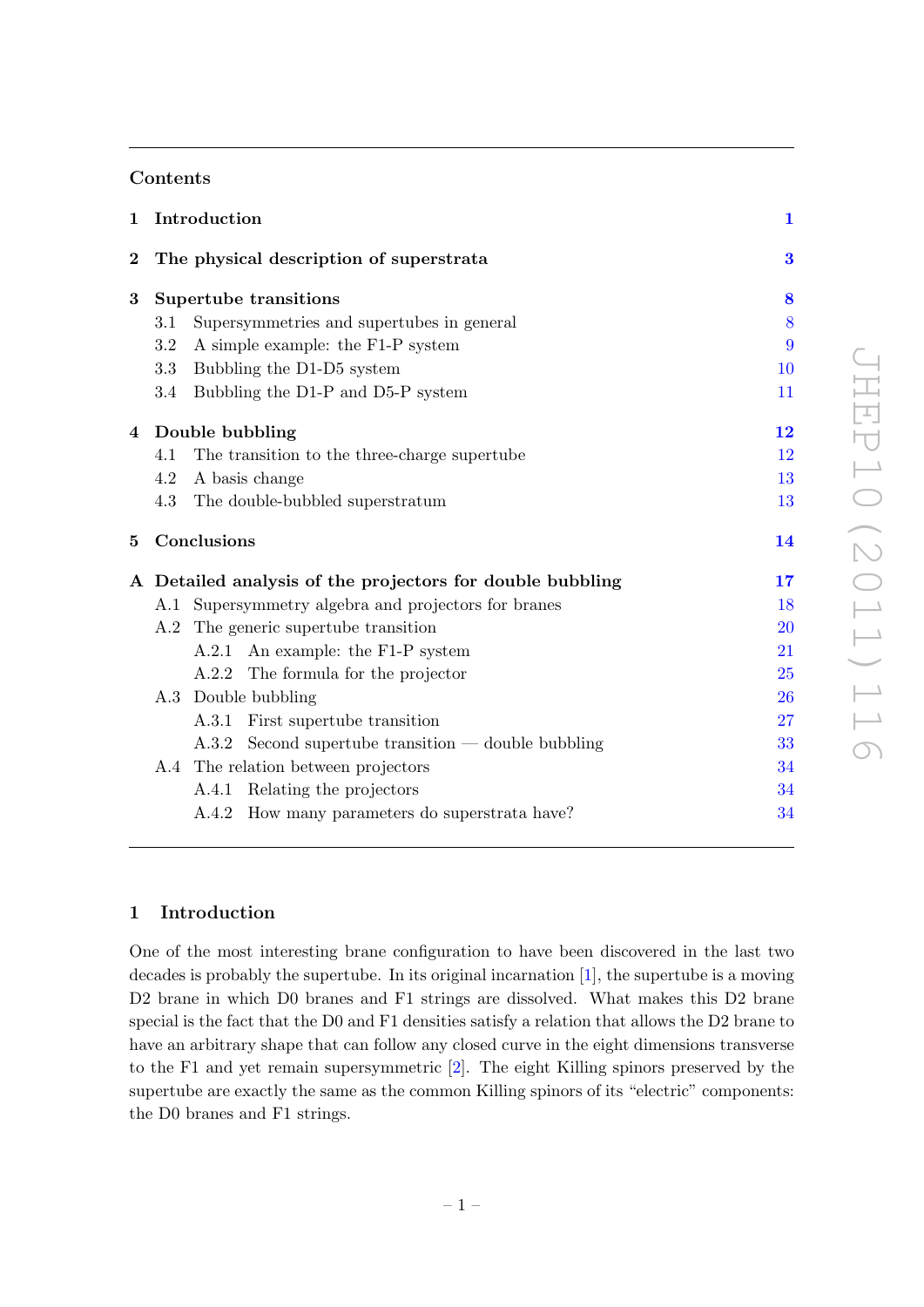The fact that there are *supersymmetric* string theory configurations determined by arbitrary continuous functions might appear unexpected, especially if one is used to thinking about the supersymmetries preserved by infinite, flat branes at angles. Nevertheless, one can dualize the supertube into a fundamental string that carries an arbitrary left-moving momentum profile, and supertubes of various shapes are simply dual to various ways of putting BPS momentum modes on the fundamental string [\[3,](#page-36-2) [4\]](#page-36-3).

Another interesting feature of supertubes is that, in the duality frame in which the electric charges are those of D1 and D5 branes, the back-reacted supertube solution can be made into a smooth geometry [\[5–](#page-36-4)[8\]](#page-36-5). Moreover, since this solution can be put in an asymptotically  $AdS_3 \times S^3 \times T^4$  geometry, the back-reacted supertube geometries can be related to various half-BPS microstates of the D1-D5 CFT, and the entropy of the half-BPS D1-D5 system can be reproduced by counting the smooth horizonless supertube configurations  $[6, 9-11]$  $[6, 9-11]$ . This has led to the conjecture by Mathur that similar physics will be at work in the three-charge D1-D5-P system, and therefore the entropy of the D1-D5-P black hole will come from string and brane configurations that do not have a horizon and have unitary scattering in the same region of moduli space in which the classical black hole exists (see  $[12-16]$  $[12-16]$  for reviews). When such configurations are smooth, horizonless solutions of supergravity, they are often referred to as *microstate geometries* because they represent microstates of the black hole both semi-classically and through the AdS/CFT correspondence. It is reasonable to expect that many of the microstates of the black hole will be dual to geometries that involve Planck-scale details that go beyond the validity of the supergravity approximation. On the other hand, it is hoped that, within the validity of the supergravity approximation, one can find a suitably dense, representative sample of microstate geometries that will not only give a semi-classical picture of the microstates but also yield some of the thermodynamic details of the full system and perhaps even reproduce the entropy of the black hole. Many such configurations have been constructed, both in supergravity and using non-back-reacted branes, but so far the entropy of the back-reacted configurations is not of the same order as that of black holes with similar charges [\[17,](#page-36-11) [18\]](#page-36-12).

One of the common features of the geometries and brane configurations constructed so far is that they depend either on a finite number of parameters, or they come from putting arbitrarily-shaped supertubes in various three-charge geometries and thus depend on several functions of one variable. However, two of the authors have recently proposed [\[19\]](#page-37-0) that there may be BPS string configurations that depend on functions of two variables, and these potentially have much more entropy than that of the the systems constructed so far. It is our purpose in this paper to present evidence that such brane configurations do indeed exist and that they preserve the same supersymmetries as those of the D1-D5-P black hole and are determined by several functions of two variables. We will refer to such objects as *superstrata*.<sup>[1](#page-3-0)</sup>

In section [2](#page-4-0) we describe exactly how and why superstrata can be constructed as smooth, 1  $\frac{1}{8}$ -BPS solutions that depend upon two variables. In section [3](#page-9-0) we summarize how one can

<span id="page-3-0"></span><sup>1</sup>For picture of what is intended here, see the Strata Tower http://www.dezeen.com/2008/05/13/stratatower-by-asymptote/ or Corkscrew Peak http://www.summitpost.org/corkscrew-peak/617471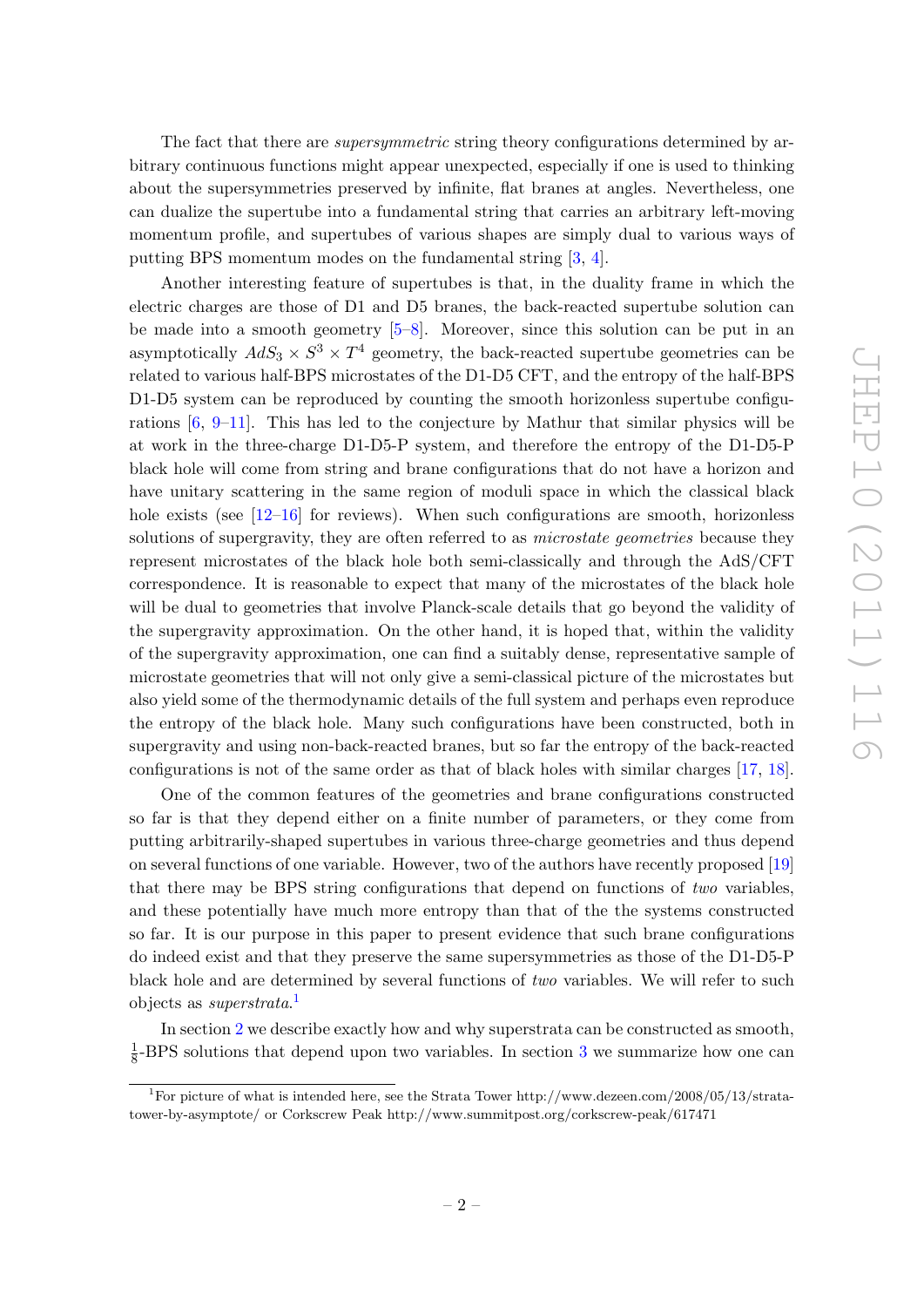obtain and analyze the supersymmetries in a supertube transition. We have also included a much more systematic development of this process in the appendix. In section [4](#page-13-0) we combine two such supertube transitions to make the "double bubbled" superstratum and examine its supersymmetry structure and substantiate the physical description of section [2.](#page-4-0) We then make some final remarks in section [5.](#page-15-0)

## <span id="page-4-0"></span>2 The physical description of superstrata

To understand our approach to establishing the existence of superstrata it is important to recall some of the defining properties of supertubes and the methods by which one can establish the existence of these arbitrary-shaped, supersymmetric configurations.

In string theory it is easy to create many species of two-charge,  $\frac{1}{4}$ -BPS states by a simple superposition of compatible D-branes, momentum states or other solitons. Each charge component is  $\frac{1}{2}$ -BPS and compatibility means that the  $\frac{1}{2}$ -BPS supersymmetry projectors for each charge commute with one another so that the two components do not interact. The resulting object is not really a new fundamental object in string theory, and without string corrections and back-reaction it is really only a marginally bound superposition of the two components. The transition to a supertube fuses these two components into a new fundamental bound state and this is achieved by giving the system an additional dipole moment and angular momentum in a transverse direction, so that the entire configuration follows a new and arbitrary profile transverse to the original progenitor configuration.

The resulting object is still a  $\frac{1}{4}$ -BPS state but very close to the supertube the supersymmetry is locally enhanced to  $\frac{1}{2}$ -BPS. In other words, if the supertube profile were straight and the configuration were a flat sheet then it would be exactly  $\frac{1}{2}$ -BPS with the preserved supersymmetries depending on the orientation of the sheet. For an arbitrary supertube profile the 16 local supersymmetries depend upon the direction of the tangent to the profile, but there is always a set of 8 common supersymmetries that are preserved independent of the profile, and these supersymmetries are precisely those of the original two-charge system before the supertube transition. Thus one of the hallmarks of the supertube transition that distinguishes it from the progenitor two-charge superposition is the emergence of this local  $\frac{1}{2}$ -BPS structure.

Every two-charge system has a supertube transition, and they can all be related by dualities. However, the physics underlying the supertube transition and the way the local 1  $\frac{1}{2}$ -BPS structure emerges is different in different duality frames. One of the simplest super-tubes has D0 and F1 "electric" charges dissolved in a rotating D2-brane [\[1\]](#page-36-0). The  $\frac{1}{2}$ -BPS, near-tube limit is simply an infinite, flat D2-brane and the easiest way to understand the emergence of the 16 supersymmetries in this limit is to consider the M-theory uplift, in which the entire object a boosted  $\frac{1}{2}$ -BPS M2-brane and the D0 and F1 charges correspond to momentum and winding around the eleventh dimension. As the orientation of the supertube changes, the set of 16 supersymmetries varies but there is a common subset of 8 supersymmetries that is preserved, independent of the orientation of the D2-brane. This subset of eight supersymmetries is precisely the common set of supersymmetries of the electric (F1 and D0) charges of the underlying system.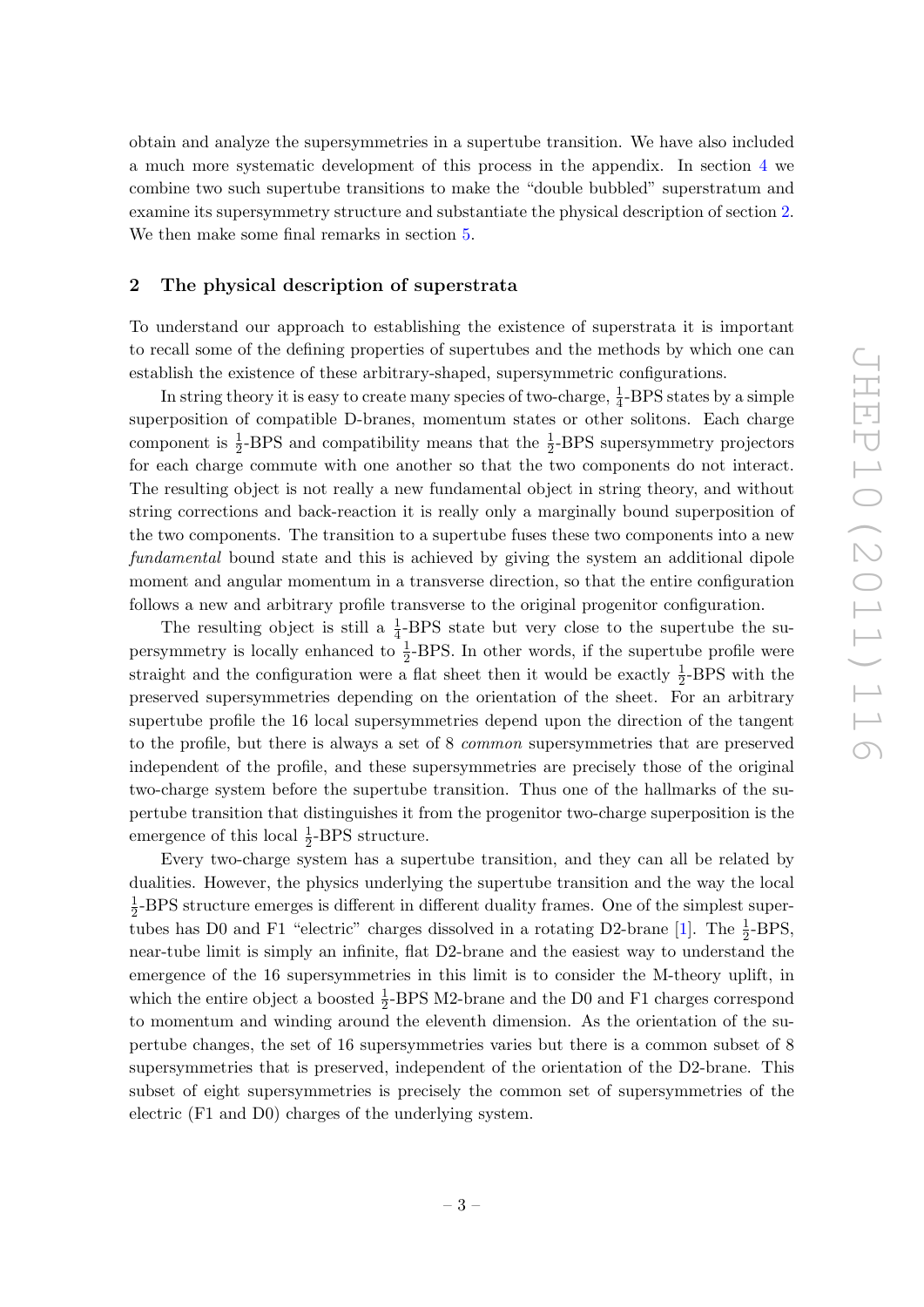

<span id="page-5-0"></span>Figure 1. The D1-P or F1-P supertube profile and a typical local neighbourhood.

There is another very important feature of the supertube transition: In some duality frames it "puffs up" the brane by adding one dimension to the object but in other duality frames it does not. For example, the original D0-F1 system is intrinsically  $(1 + 1)$ dimensional but the added dipole charge puffs it up to a  $(2 + 1)$ -dimensional D2 brane. Similarly, the D1-D5 system has codimension 4, but adding the KKM dipole charge "smears it out" into a codimension 3 object. On the other hand, from the perspective of M-theory the puffing up of the D0-F1 system to a D2 brane is simply a matter of tilting and boosting the  $(2 + 1)$ -dimensional M2 brane and there is no gain of dimension: In M-theory it is always a configuration of codimension 8. This is because the D0 charge is actually a momentum charge from the eleven-dimensional perspective, and tilting and boosting the brane momentum simply re-orients the surface and the momentum to create the dipole charge and angular momentum. This seems to be a general pattern: If one of the electric charges is a momentum then the corresponding supertube has the same codimension as the original object but if neither of the electric charges is a momentum then the supertube transition necessarily adds an extra dimension to the object, puffing it up so that the codimension of the brane configuration decreases by one.

There are two basic approaches to establishing the existence of supertubes. First there are direct methods using either the Dirac-Born-Infeld (DBI) action or using supergravity. For example, for D0-F1 supertubes one can use the DBI action of a rotating D2 brane and induce the D0 and F1 charges using world-volume fields, or one can go to the T-dual of this supertube in which it is a D1 string with a momentum profile. Alternatively, one can show that there exists a BPS supergravity solution for any supertube profile. Moreover, in the D1-D5 duality frame, this solution is smooth. Both the DBI and the smooth D1-D5 supergravity descriptions yield the supersymmetry structure described above. However, the problem with these direct methods is that they are usually difficult to implement because they involve analyzing the totality of the supertube or constructing a complicated supergravity solution.

There are are also indirect, "local" methods that can be used to argue that a certain type of supertube exists. In this approach one imagines cutting the supertube into very small pieces, or zooming in very near some point of the tube. Each such bit of the supertube will look, locally, like an infinite flat brane and will be a  $\frac{1}{2}$ -BPS fundamental object.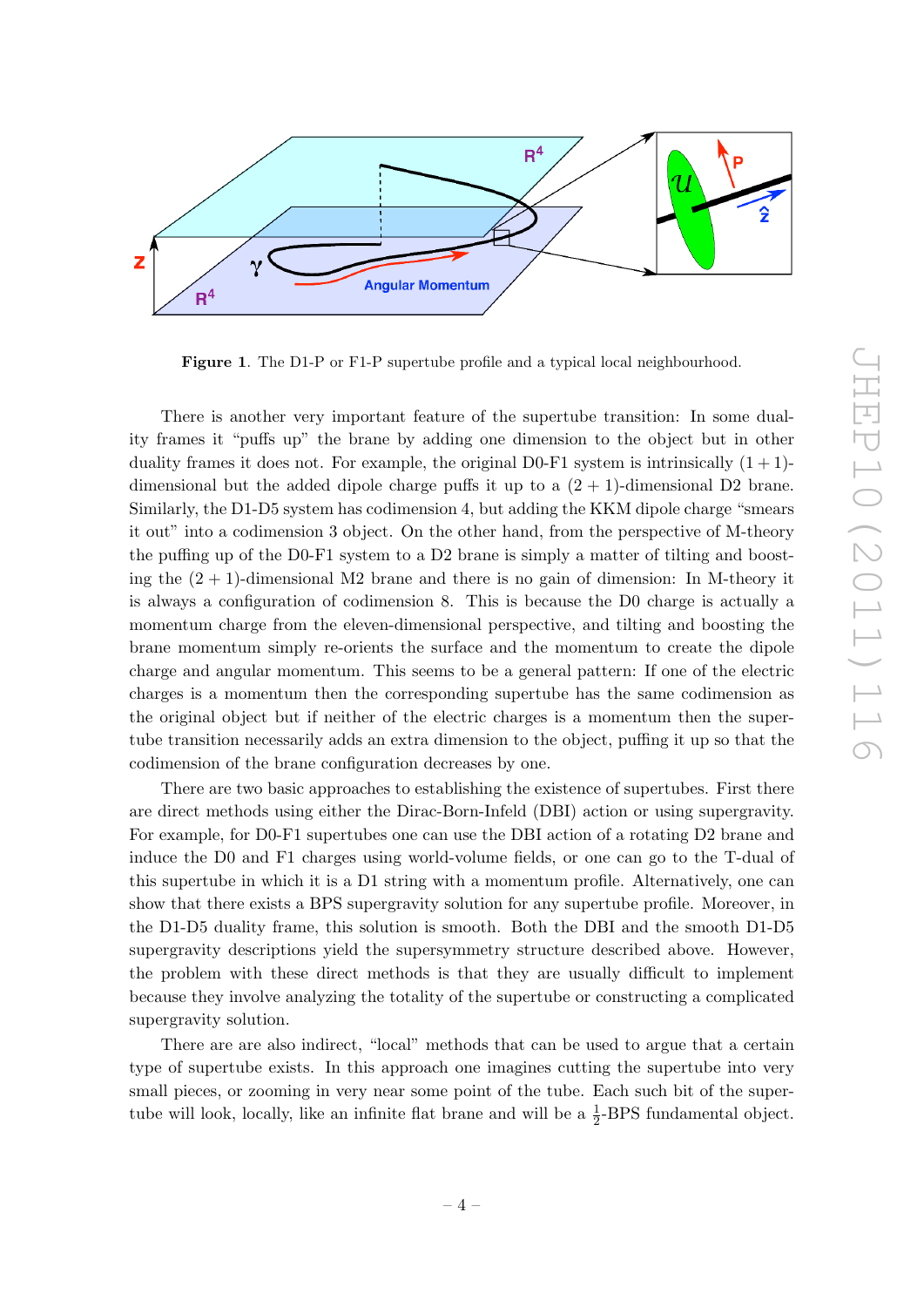However, as the tangent to the supertube profile changes, the set of preserved supersymmetries will also change. The critical question is then whether there is a subset of common supersymmetries within all the sets of locally-preserved supersymmetries. Put differently, the generic situation is that if one takes a brane and tilts it or puffs it up with some dipole charge, then there are no common supersymmetries that are preserved by both the original brane and the tilted or puffed up brane: The supersymmetries at different points on the profile are generically completely incompatible. The remarkable thing that distinguishes the supertube from the generic brane is that there is indeed a subset of common supersymmetries within the sets of locally-preserved supersymmetries and, by definition, this subset of common supersymmetries is independent of direction of the tangent to the supertube profile.

The important point is that if one can establish that each infinitesimal bit of the supertube preserves some set of supersymmetries, and there is a common subset of these supersymmetries that are preserved by all the bits of supertube, then these separate supertube bits are mutually BPS and so do not interact with each other. This strongly suggests that they can be strung together to form a supersymmetric, continuous profile of arbitrary shape. This perspective thus provides a local argument as to why the complicated supergravity configurations can, in fact, exist.

Our purpose in this paper is to apply the supertube process twice in succession (hence "double-bubbling") and then use the supersymmetry analysis in a local argument to show that, in string theory, there exist fundamental bound-state configurations of branes that carry three electric charges, have several dipole moments, preserve 4 supersymmetries, and are determined by a two-dimensional surface arbitrarily-embedded in  $\mathbb{R}^4 \times S^1$ .

These  $\frac{1}{8}$ -BPS configurations, which we refer to as *superstrata*, can be thought of as being made of bits of infinite, flat two-dimensional surfaces, each bit preserving 16 supersymmetries, of which 4 supersymmetries are common to all the bits, and are the same as the 4 supersymmetries common to BPS objects carrying each of the the three electric charges of the superstratum. As the local argument implies, the fact that all the bits of the superstratum are mutually  $\frac{1}{8}$ -BPS means that the force between various bits of different orientation will be zero and so one should be able to assemble them into a superstratum whose shape is given by five arbitrary functions of *two* variables.

The direct approach to finding these superstrata would be to assemble various types of branes in string or M-theory, find the supersymmetries preserved by these configurations, and vary over all types of branes and all values of the brane densities until one finds a configuration that preserves the same Killing spinors irrespective of two orientations. While this may indeed be possible, it is a technically formidable problem. Our approach, using the doubling of the supertube transition, or double-bubbling, has several advantages in that it first enables us to identify what the charges and dipole charges of such a superstratum should be, and then determine the conditions these must satisfy in order for the superstratum to have an arbitrary shape. Having achieved this, one then has a good starting point for tackling the far more strenuous and difficult supergravity analysis and solution. We will defer the latter to a subsequent paper.

Our starting point will be the D1-D5-P system familiar in the three-charge black hole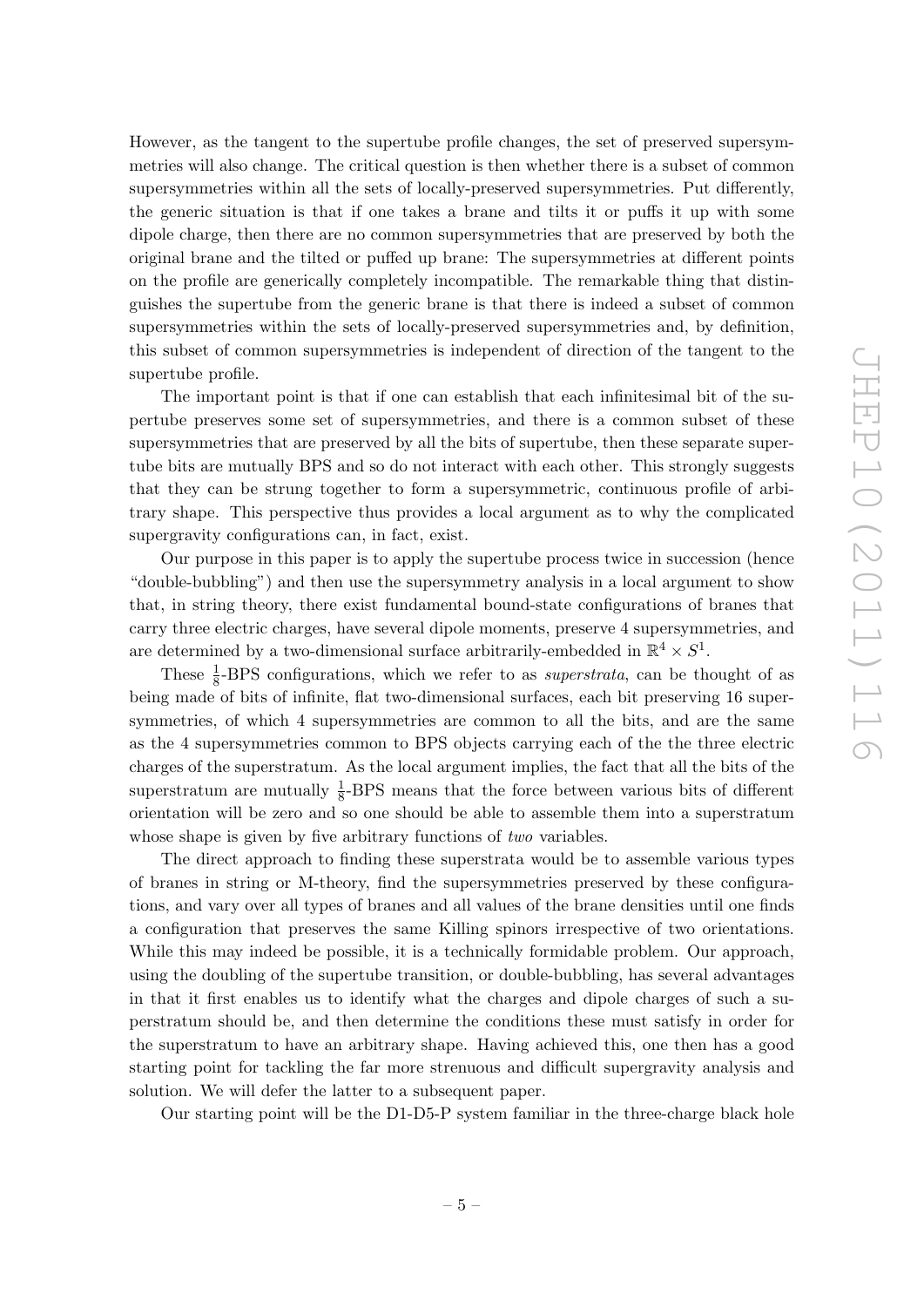story. We use this duality frame because it will lead to a smooth configuration. The first supertube transition will involve adding a dipole moment and angular momentum to take original D1-D5-P system to a three-charge two-dipole charge supertube.<sup>[2](#page-7-0)</sup> The shape of this generalized supertube is determined by a set of profile functions of one variable. As one approaches the location of the tube, the supergravity solution has a curvature singularity. If one now zooms in on this three-charge two-dipole charge supertube, or considers the infinite supertube limit, one finds that this infinite tube preserves *eight* supersymmetries, out of which four are the common supersymmetries associated with the component electric charges. Since the infinite, flat supertube preserves 8 supersymmetries, it should be a superposition of two mutually-BPS branes and this is most easily seen in the D1-D5-P duality frame.

To make the first supertube transition of the D1, D5 and P electric charges one first partitions the momentum between the D1 and D5 systems to obtain separate D1-P and D5-P systems. Each of these then undergoes a supertube transition to objects we will refer to as D1-P and D5-P supertubes. The details of these transitions will be given later, for now it suffices to know that the D1-P and D5-P supertubes still carry the original charges but acquire angular momentum and D1 and D5 dipole moments respectively. A cartoon of the D1-P supertube is given in figure [1.](#page-5-0) If  $z$  denotes the original common direction of the D1 and D5 branes, and  $\theta$  is the coordinate along the new supertube profile in  $\mathbb{R}^4$ then the entire configuration now lies along a curve in the  $(z, \theta)$ -plane. We will denote the manifold consisting of the common direction of the D1 and D5 branes and the four transverse dimensions by  $\mathcal{M}_5$  and to keep things simple this manifold will be either  $\mathbb{R}^4 \times S^1$ or  $\mathbb{R}^5$  depending on whether we compactify the original brane direction or not. The threecharge supertube thus has codimension 4 and is defined by a curve,  $\gamma$ , in  $\mathcal{M}_5$ . The D1 (or D5) electric and dipole charges are then simply the z and  $\theta$  components of the total number of D1 (or D5) branes. This geometric description immediately implies that the dipole and electric charges are related by:

$$
\frac{Q_1}{Q_5} = \frac{d_1}{d_5} \qquad \Leftrightarrow \qquad Q_1 d_5 = Q_5 d_1, \tag{2.1}
$$

and this is precisely the relation required by either solving the DBI action or by requiring the absence of closed time-like curves in supergravity.

It is important to remember that in making this supertube transition we have fused some of the momentum with the D1 branes and some of the momentum with the D5 branes. The result is parallel D1-P and D5-P supertubes that are each fundamental locally- $\frac{1}{2}$ -BPS objects and together preserve eight supersymmetries locally. Indeed, the generalized "supertube bit" is simply a boosted and tilted superposition of D1 and D5 branes. At this point it also becomes clear why the three-charge supertube has a curvature singularity:

<span id="page-7-0"></span><sup>&</sup>lt;sup>2</sup>This is dual to a configuration that was originally constructed in the D4-D0-F1 duality frame  $[20]$  as a solution of the Born-Infeld action of a D6 brane of arbitrary shape. The complete solution has fluxes on the world-volume that induce D4, D0 and F1 electric charges and a D2 dipole charge that is related to the other charges. The corresponding supergravity solution is the same as that of a black ring with only two dipole charges and the relation between the dipole and other charges emerges from the requirement that the supergravity solution is free of closed timelike curves [\[21\]](#page-37-2).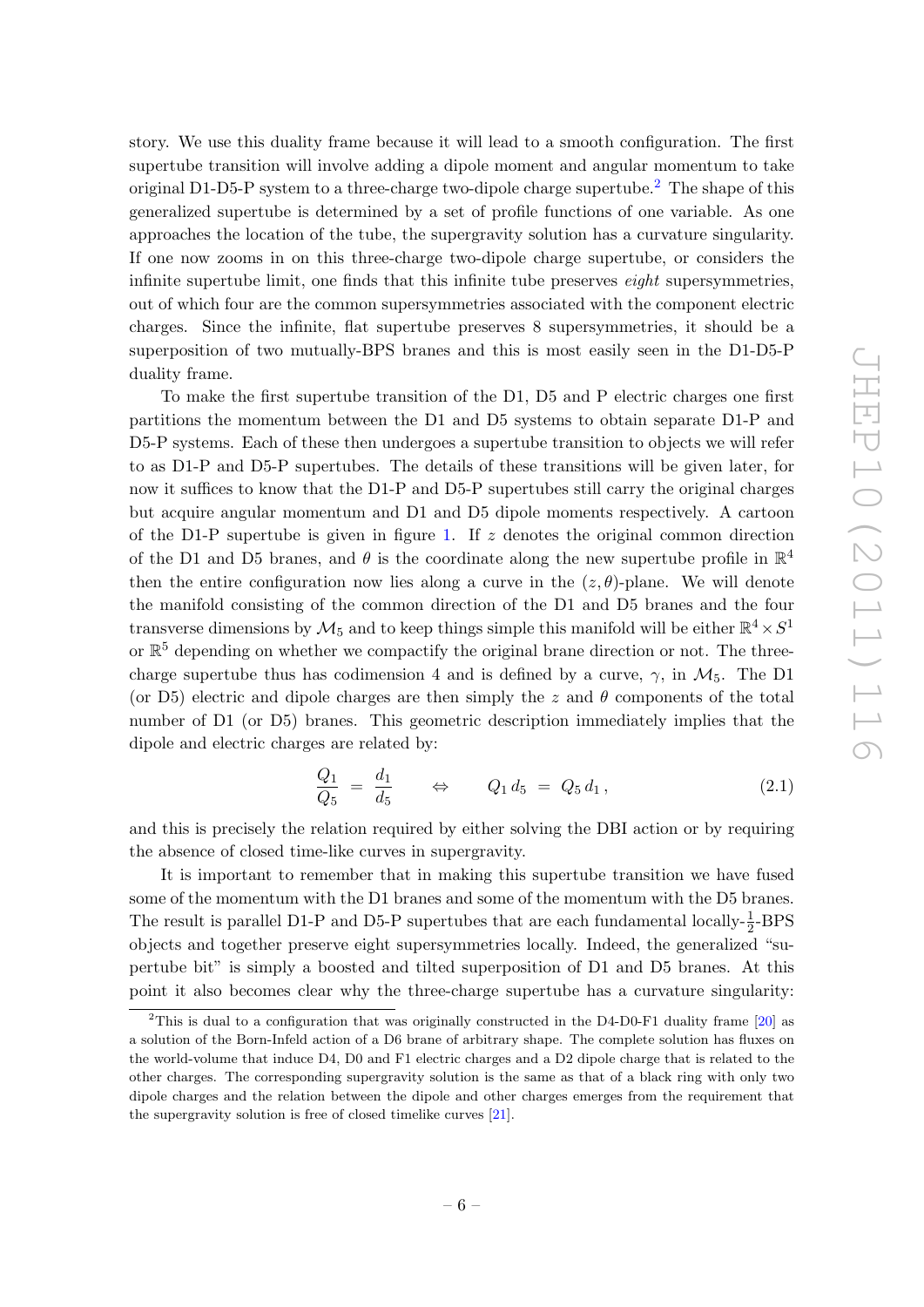this is simply the curvature singularity of a solution of superposed D1 and D5 branes in supergravity.

It is also equally evident how to make a second supertube transition that fuses the coincident D1-P and D5-P supertubes described above into a new fundamental object that locally preserves 16 supersymmetries: One applies a second supertube transition that involves adding a KKM dipole charge and angular momentum. Locally, this is the same as the standard supertube transition of the D1-D5 system. It is important to remember that this transition decreases the codimension of the system, and because the D1-D5 common direction shrinks smoothly to zero at the KKM profile, the resulting configuration is smooth [\[6,](#page-36-6) [7\]](#page-36-13). Hence, the puff-up into a codimension-three object *completely resolves the* singularity of the D1-D5 system.

To be more specific, let  $\hat{z}$  denote the common direction of the D1 and D5 branes before puffing up and recall that there is, locally, a patch,  $\mathcal{U}$ , of  $\mathbb{R}^4$  transverse to the branes (see figure [1\)](#page-5-0). The smooth solution is obtained by introducing a KKM dipole charge along a closed path,  $\hat{\gamma}$ , in U and smearing the D1 and D5 charge along this path. We will parametrize the curve,  $\hat{\gamma}$ , by an angle,  $\psi$ , so the puffed up brane is a codimension 3 object that sweeps out the  $(\hat{z}, \psi)$ -plane. The resulting object is now described by the curve,  $\hat{\gamma}$ , in U and the three-dimensional transverse geometry in  $U$  in the neighborhood of a point on  $\hat{\gamma}$ , appears, at first sight, to be singular. However, it is a Kaluza-Klein monopole and if the  $\hat{z}$  direction is compactified with the proper periodicity then the KKM fiber shrinks to zero at a certain profile in  $\mathbb{R}^4$  in such a way that the resulting geometry is smooth.

The second supertube transition thus has two very important effects: First, it completes the fusion of the D1-D5-P system into a true bound state by fusing the D1-P and D5-P supertubes into a single, locally  $\frac{1}{2}$ -BPS object. Secondly, it resolves the singularity of the generalized three-charge supertube through a KKM puffing at every point,  $\hat{z}$ , along the original profile,  $\gamma$ , of the first generalized supertube. This second supertube transition puffs the configuration up by one dimension along another arbitrary curve,  $\hat{\gamma}_z$ , whose profile can depend upon  $\hat{z}$ . Thus the resolution of the singularity allows the first (arbitrary-shaped) three-charge supertube profile to be replaced by a freely choosable curve,  $\hat{\gamma}_z$ , at every point of the original profile: In other words, the original three-charge supertube can be puffed up into a two-dimensional sheet, or *stratum* that has codimension 3 in  $M_5$ . Moreover, since the profile of the second puff up is freely choosable at every point of the original profile, the resulting sheet, or stratum, is defined by a freely choosable function,  $\vec{F}(v_1, v_2)$ , of two variables into the  $\mathcal{M}_5$ . This map defines the superstratum and it will be a smooth, 1  $\frac{1}{8}$ -BPS configuration that emerges from "double bubbling." The solution is locally  $\frac{1}{2}$ -BPS but globally has the electric charges of, and the same supersymmetries as, the D1-D5-P system and carries several dipole charges corresponding to transverse D1 and D5 branes and KK-Monopoles.

The foregoing argument and lays out precisely the construction that leads to the superstrata and the process is depicted in figure [2.](#page-9-2) However, to substantiate the claim that superstrata can have a completely arbitrary two-dimensional shape and still preserve four supersymmetries, we need to complete the "local argument" and show that each locally-flat two-dimensional surface bit that makes a superstratum preserves 16 supersymmetries, and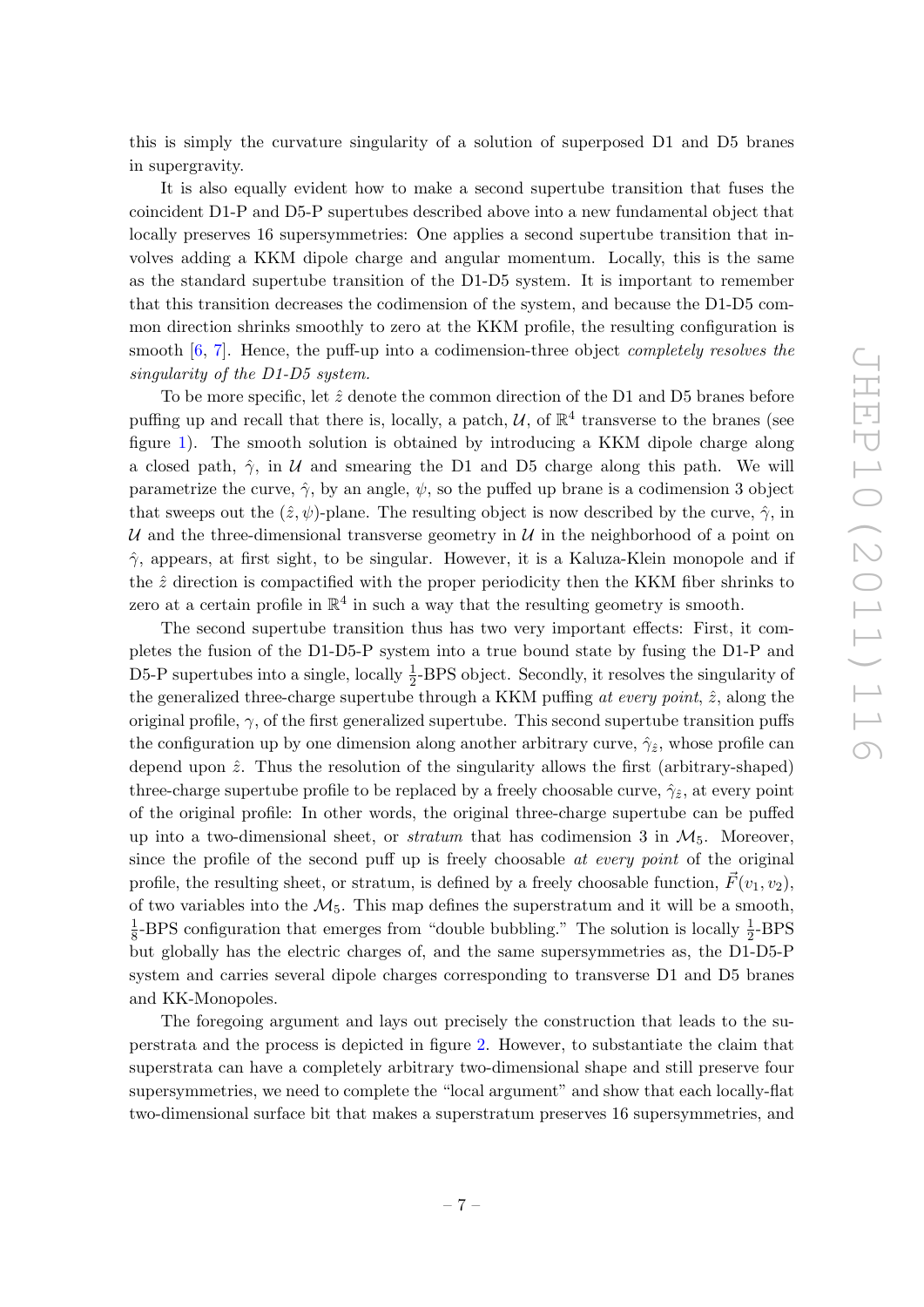

<span id="page-9-2"></span>Figure 2. The double bubbling of the D1-D5-P system. There are two ways to obtain a superstratum: The D1 and P can fuse into a D1-P supertube spiral (red dotted line), and the D5 and P can fuse into a D5-P spiral (blue continuous line). The spirals can then fuse into a superstratum. Alternatively the D1-D5 can fuse into a D1-D5-KKM tube (violet straight supertube), which upon adding momentum can start shaking and become a superstratum.

that collectively the bits preserve a common subset of four supersymmetries. This will be done in the next two sections. Once this is established, it follows that all the surface bits are mutually BPS and hence non-interacting and therefore they can be combined make a complete two-dimensional superstratum. Of course, to fully establish the existence of a superstratum we either need to find a Born-Infeld-like description or to construct its complete supergravity solution. We leave this somewhat daunting task for future work.

## <span id="page-9-0"></span>3 Supertube transitions

### <span id="page-9-1"></span>3.1 Supersymmetries and supertubes in general

We will consider several examples of supertube transitions and their effect upon the structure of the supersymmetries. If  $Q_1$ ,  $Q_2$  are the original electric charges corresponding to some branes and  $d_1$  and  $\mathcal J$  are the dipole charge and angular momentum of the supertube configuration, then we will use the following canonical notation to denote the supertube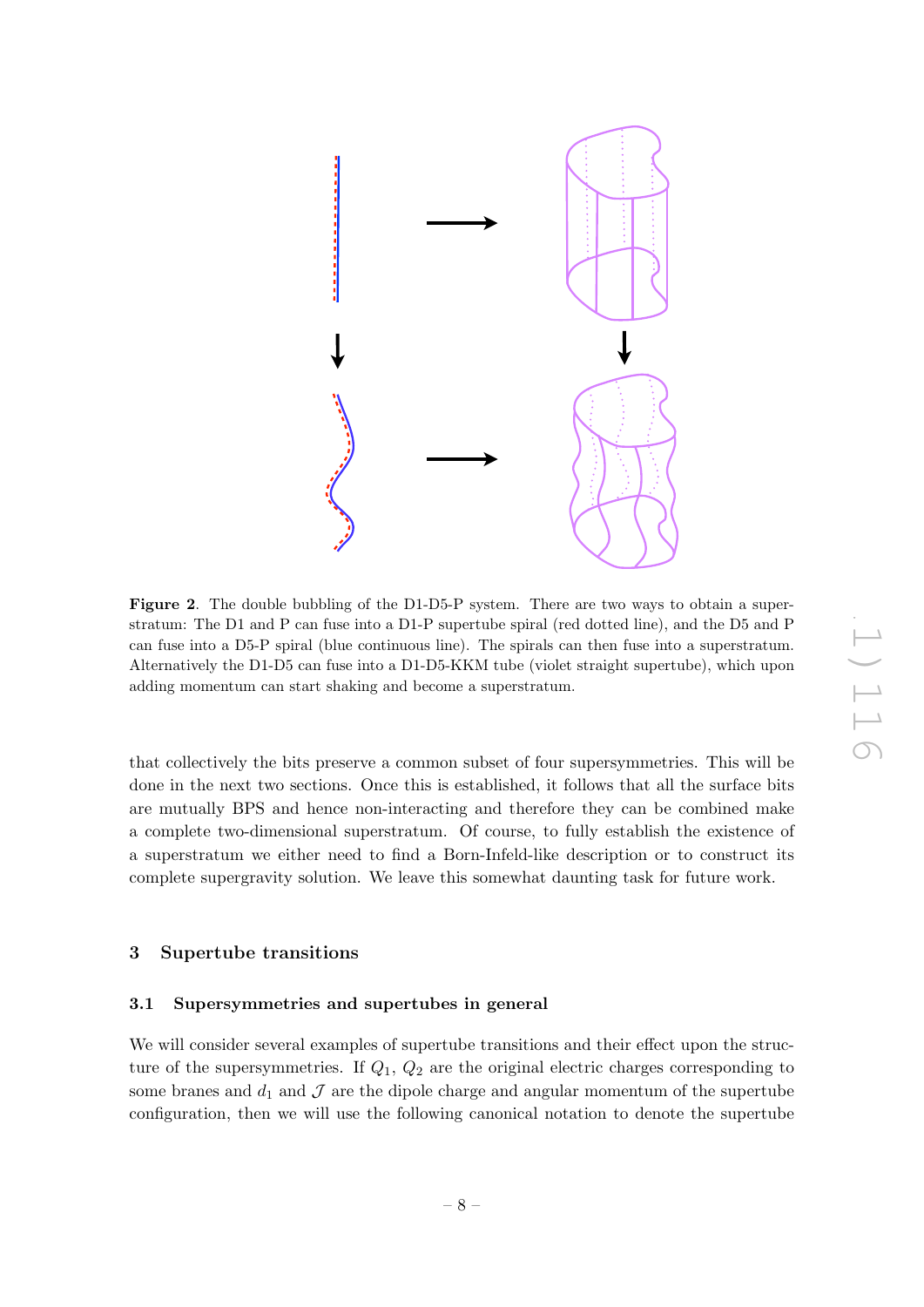construction:

$$
\begin{pmatrix}\nQ_1(x) \\
Q_2(y)\n\end{pmatrix}\n\rightarrow\n\begin{pmatrix}\nd_1(z\psi) \\
\mathcal{J}(\psi)\n\end{pmatrix},
$$
\n(3.1)

where  $x, y, z$  and  $\psi$  are some subsets of coordinate directions along which the branes are wrapped or the momentum is directed. The coordinate,  $\psi$ , will generically indicate the new direction associated with the supertube.

Our purpose here is to find the supersymmetries preserved by the supertubes by constructing a one-parameter family of projectors whose null spaces intersect over and define the subspace of supersymmetries that are preserved by the particular supertube configuration.

There is a standard procedure for computing the required supersymmetry projectors: One starts with the projectors appropriate to the electric charges,  $Q_1$  and  $Q_2$  and uses carefully selected rotation matrices that tilt and boost the brane configuration along the supertube directions. The end result is a projector that satisfies three conditions: (i) It must be a linear combination of projectors for all the underlying branes and momenta, (ii) it must define a  $\frac{1}{2}$ -BPS state (for fixed x, y, z and  $\psi$ ) and so have sixteen null vectors, and (iii) it must be a linear combination of the original projectors associated with the electric branes.

The first condition simply stipulates that the supertube has the required brane constituents and the second condition implies that the infinite planar supertube is  $\frac{1}{2}$ -BPS and preserves 16 supersymmetries. If the orientation,  $\psi$ , of the supertube varies then the set of sixteen supersymmetries also varies, however the last condition guarantees that no matter how the orientation varies the supertube will always preserve the original eight common supersymmetries associated with the electric charges and so the supertube can have an arbitrary profile and still be a  $\frac{1}{4}$ -BPS state.

It turns out that these constraints are enough to determine the requisite projectors for a supertube configuration and so we will use this approach to derive all the projectors we need. A more formal and precise derivation of the validity of our projectors can be found in the appendix where we also summarize the dictionary that defines the  $\frac{1}{2}$ -BPS projectors associated with each and every type of brane charge.

#### <span id="page-10-0"></span>3.2 A simple example: the F1-P system

To illustrate some basic properties of the supertube transition, we consider the F1-P system. This system is described in considerably more detail in appendix [A.2.1.](#page-22-0)

The starting point is a certain number of fundamental strings stretched in the  $x<sup>1</sup>$ direction. These fundamental strings preserve half of the supersymmetries, namely those that obey

$$
\Pi_{\mathcal{F}1}\mathcal{Q}=0\,,\tag{3.2}
$$

where

$$
\Pi_{\text{F1}} = \frac{1}{2} (1 + \Gamma^{01} \sigma_3), \tag{3.3}
$$

and  $\sigma_3$  is the third Pauli matrix which acts on the doublet of Majorana-Weyl supercharges of the type II superstring theory.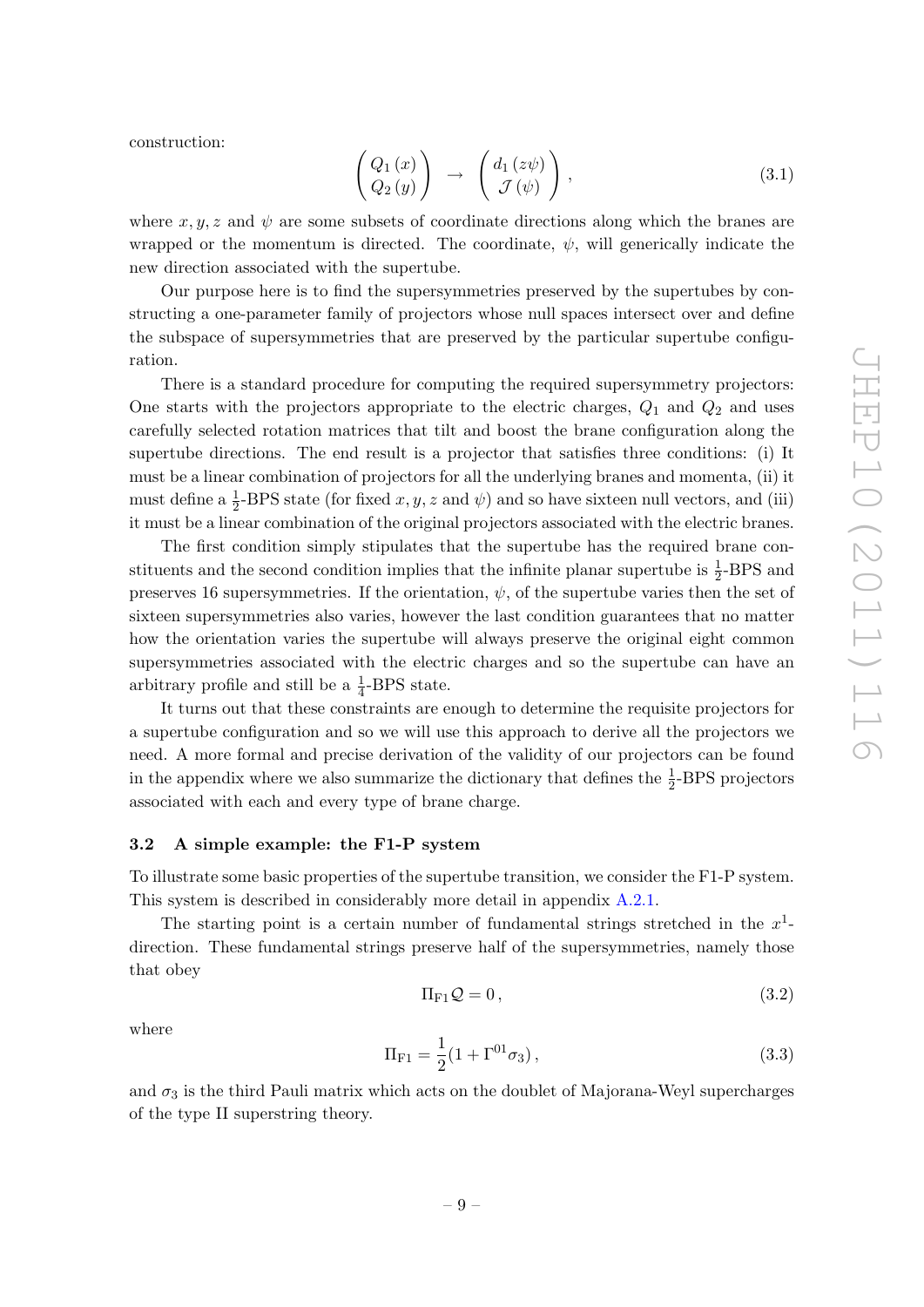To generate the F1-P system, we consider an arbitrary transverse direction, denoted by  $\psi$ , and T-dualize the system along a direction in the  $(x^1, \psi)$ -plane that makes an angle,  $\alpha$ , with the  $x^1$ -axis. Under this T-duality, the system remains  $\frac{1}{2}$ -BPS. It is not very important in this discussion whether the direction along which we T-dualize is compact or not. If it is not compact, what we are doing is not a symmetry of the theory but it can be viewed as a solution-generating operation.

To find the supercharges that are preserved after the T-duality, we (trivially) rewrite the projector in components parallel and perpendicular to the direction of the Tduality axis:

$$
\Pi_{\text{F1}} = \frac{1}{2} (1 - \sin \alpha (\cos \alpha \Gamma^{0\psi} - \sin \alpha \Gamma^{01}) \sigma_3 + \cos \alpha (\cos \alpha \Gamma^{01} + \sin \alpha \Gamma^{0\psi}) \sigma_3). \tag{3.4}
$$

T-duality parallel to fundamental strings converts them into momentum, and the supersymmetries preserved by momentum are determined by the same projector as for fundamental strings but without the  $\sigma_3$ . Thus the projector we get after the T-duality is simply:

$$
\Pi_{\text{F1-P}} = \frac{1}{2} (1 - \sin \alpha (\cos \alpha \Gamma^{0\psi} - \sin \alpha \Gamma^{01}) \sigma_3 + \cos \alpha (\cos \alpha \Gamma^{01} + \sin \alpha \Gamma^{0\psi}))
$$
(3.5)

and this describes the projector for the bound state of momentum along the T-duality axis with some fundamental strings in the orthogonal direction. By construction, this projector describes a  $\frac{1}{2}$ -BPS system.

If we start with  $N$  coincident fundamental strings, the resulting system has  $(F, P)$ charges given by  $(w, n) = (N \sin^2 \alpha, N \cos^2 \alpha)$  in the x<sup>1</sup>-direction, and  $(F, P)$ -charges  $(d, J) = (N \sin \alpha \cos \alpha, N \sin \alpha \cos \alpha)$  in the  $\psi$ -direction.

The remarkable feature of this new system is that it preserves a fixed set of eight supercharges regardless of the choice of the direction  $\psi$  and the angle  $\alpha$ . For  $\alpha = 0$  we have momentum in the x<sup>1</sup>-direction, and for  $\alpha = \pi/2$  we have fundamental strings in the  $x<sup>1</sup>$  direction, so the eight supercharges are the same as the eight supercharges preserved by parallel fundamental strings and momentum in the  $x^1$ -direction. Indeed, we can write

$$
\Pi_{\text{F1-P}} = \sin \alpha (\sin \alpha - \cos \alpha \Gamma^{1\psi}) \Pi_{F1} + \cos \alpha (\cos \alpha + \sin \alpha \Gamma^{1\psi}) \Pi_P, \tag{3.6}
$$

which clearly demonstrates that the common supersymmetries of a marginal bound state of fundamental strings and momentum in the  $x^1$ -direction are always preserved.

For all this to work it is crucial that the amount of F1-string charge and momentum is correlated with the angle  $\alpha$ . Without this correlation the configuration would have no remaining supersymmetry.

By gluing together pieces of fundamental strings and momentum that locally look like the above F1-P system, we can make a  $\frac{1}{4}$ -BPS F1-P supertube which is the S-dual of the D1-P supertube shown in figure [1.](#page-5-0)

#### <span id="page-11-0"></span>3.3 Bubbling the D1-D5 system

Consider the bubbling

<span id="page-11-1"></span>
$$
\begin{pmatrix}\nD1(0z) \\
D5(01234z)\n\end{pmatrix}\n\rightarrow\n\begin{pmatrix}\nKKM(01234\psi;z) \\
P(\psi)\n\end{pmatrix}.
$$
\n(3.7)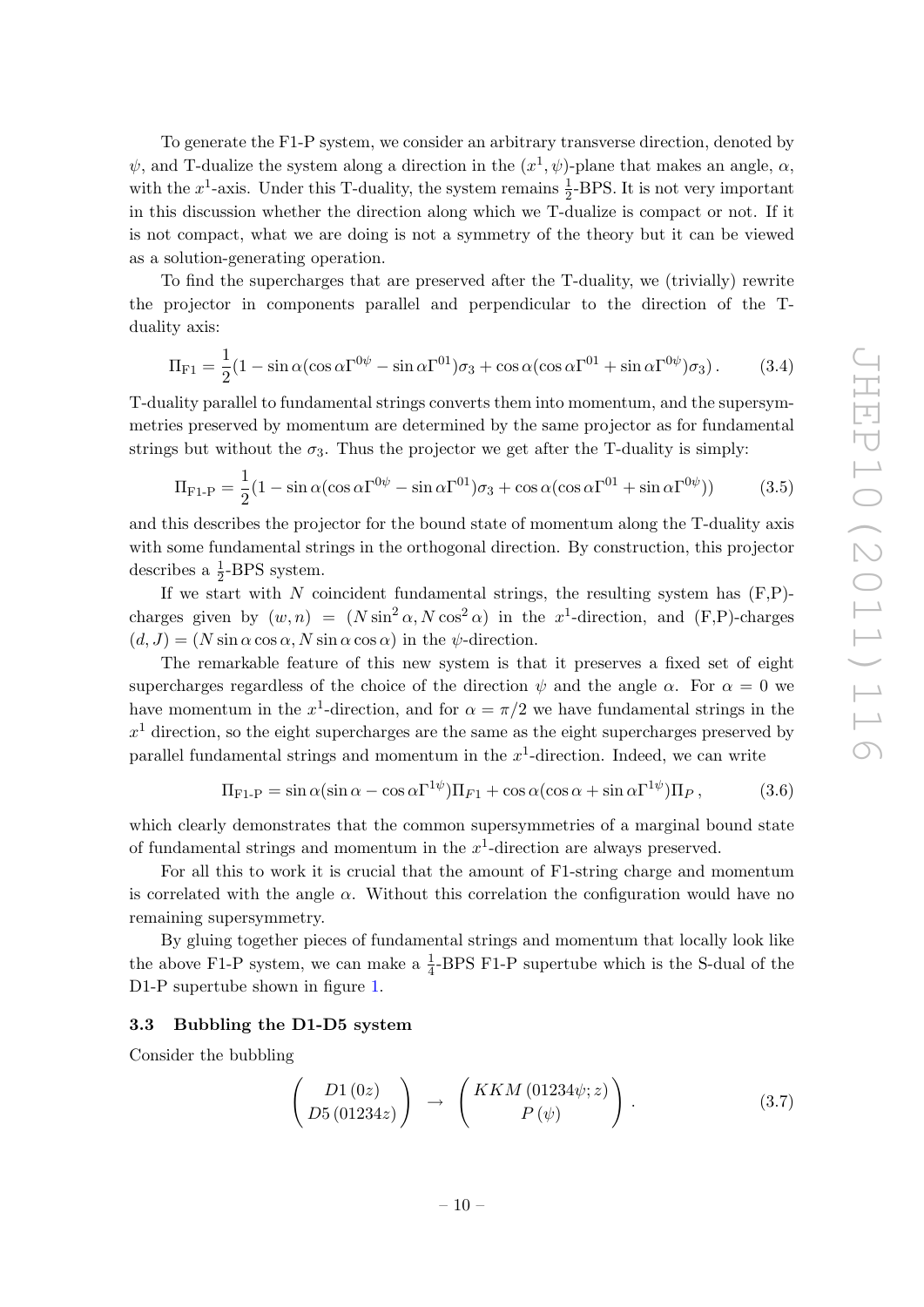In this configuration the special direction of the KKM lies along the common direction, z, of the D1-D5 system and after bubbling the charges and KKM dipole are distributed along the closed curve parametrized by  $\psi$ . This is therefore a true "puffing up" in that the configuration has gained an extra dimension defined by  $\psi$ .

Before bubbling, the electric projectors are (see the appendix for details):

<span id="page-12-2"></span>
$$
\Pi_{D1} = \frac{1}{2} \left( 1 + \Gamma^{0z} \sigma_1 \right), \qquad \Pi_{D5} = \frac{1}{2} \left( 1 + \Gamma^{01234z} \sigma_1 \right), \tag{3.8}
$$

and these two projectors commute. Bubbling combines these and adds a momentum part,  $\Gamma^{0\psi}$ , and a KKM part,  $\Gamma^{01234\psi}$ .

One can then show that the bubbled projector can be written in either of the three following ways

$$
\Pi = \frac{1}{2} \left( 1 + \Gamma^{0z} \left( \cos \beta \sigma_1 1 + \sin \beta \Gamma^{z\psi} \right) \left( \cos \beta 1 - \sin \beta \sigma_1 \Gamma^{1234z\psi} \right) \right) \tag{3.9}
$$

<span id="page-12-1"></span>
$$
= \frac{1}{2} \left( 1 + \cos^2 \beta \Gamma^{0z} \sigma_1 + \sin^2 \beta \Gamma^{01234z} \sigma_1 + \sin \beta \cos \beta \left( \Gamma^{0\psi} - \Gamma^{01234\psi} \right) \right) (3.10)
$$

$$
= \cos \beta \left( \cos \beta \, 1 - \sin \beta \, \sigma_1 \Gamma^{z\psi} \right) \Pi_{D1} \ + \ \sin \beta \left( \sin \beta \, 1 + \cos \beta \, \sigma_1 \Gamma^{z\psi} \right) \Pi_{D5}. \tag{3.11}
$$

The first expression, [\(3.9\)](#page-12-1), shows the underlying rotations and middle expression, [\(3.10\)](#page-12-1), shows that the projector is, indeed, a combination of the projectors for component branes. The second term in  $(3.9)$  squares to 1 and is traceless, and hence  $\Pi$  preserves sixteen supersymmetries. The third expression,  $(3.11)$ , shows that these sixteen supersymmetries include the eight supersymmetries in the common nullspace of  $\Pi_{D1}$  and  $\Pi_{D5}$ . Note that these expressions are very similar to the expressions obtained for the F1-P system described above, as they should be because the two systems are dual to one another.

Thus this projector has a sixteen-dimensional null space that depends upon the orientation of the supertube through the appearance of  $\Gamma^{\psi}$ . The projectors,  $\Pi_{D1}$  and  $\Pi_{D5}$ , are independent of  $\Gamma^{\psi}$  and so their eight-dimensional common null space is independent of the supertube orientation and shape. As a result, if the supertube is an infinite flat sheet then  $\psi$  has a constant orientation and it is  $\frac{1}{2}$ -BPS but if the supertube has a varying orientation, or shape, then it is still a  $\frac{1}{4}$ -BPS configuration.

## <span id="page-12-0"></span>3.4 Bubbling the D1-P and D5-P system

In the D1-P and D5-P systems, one of the electric charges is a momentum and so the bubbling to a supertube does not "puff up" the supertube because the final supertube configuration has the same dimension as the original electric configuration. The supertube is rather a "superhelix," and the tilt and boost of the electric charges along a transverse direction,  $\theta$ , convert some of the D-brane charge into dipole charge and some of the momentum into angular momentum. Thus we have:

<span id="page-12-3"></span>
$$
\begin{pmatrix}\nD1(0z) \\
P(z)\n\end{pmatrix}\n\rightarrow\n\begin{pmatrix}\nd1(0\theta) \\
J(\theta)\n\end{pmatrix},\n\qquad\n\begin{pmatrix}\nD5(01234z) \\
P(z)\n\end{pmatrix}\n\rightarrow\n\begin{pmatrix}\nd5(01234\theta) \\
J(\theta)\n\end{pmatrix}.
$$
\n(3.12)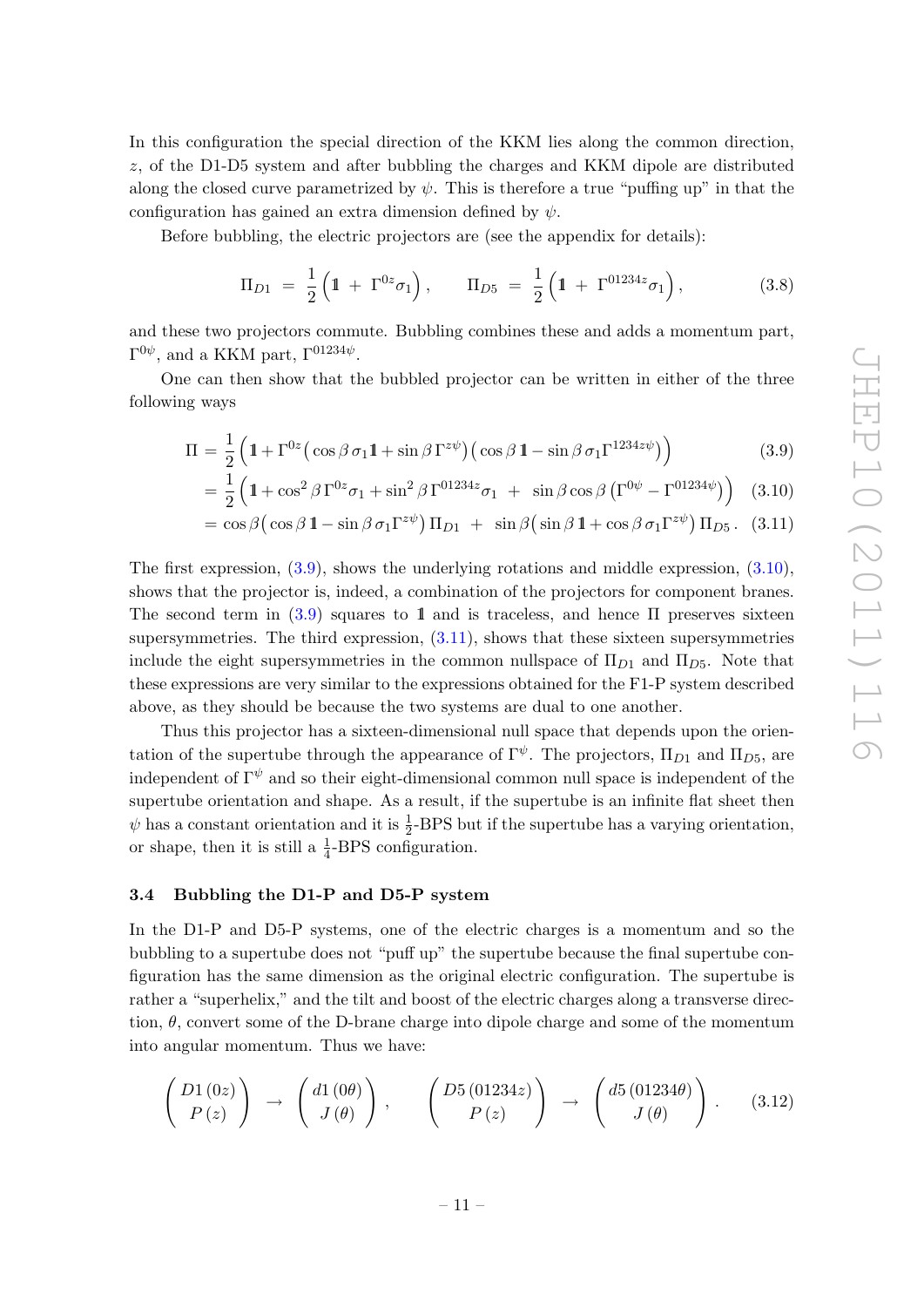Indeed, there is an underlying tilt angle,  $\alpha$ , that determines how the charges are realigned after tilting:

<span id="page-13-4"></span><span id="page-13-3"></span><span id="page-13-2"></span>
$$
Q_1 = Q_{D1,z} = Q_{D1} \cos \alpha, \qquad d_1 = Q_{D1,\theta} = Q_{D1} \sin \alpha, \qquad (3.13)
$$

$$
Q_5 = Q_{D5,z} = Q_{D5} \cos \alpha, \qquad d_5 = Q_{D5,\theta} = Q_{D5} \sin \alpha, \qquad (3.14)
$$

$$
Q_P = Q_{P,z} = P \sin \alpha, \qquad J_\theta = P_\theta = P \cos \alpha. \qquad (3.15)
$$

Note that [\(3.15\)](#page-13-2) differs from the first two equations essentially because the momentum is perpendicular to the branes just as we had in the F1-P system. Notice that  $P_{\theta}$  here should be thought of as the momentum in the negative  $\theta$ -direction.

The fundamental projectors associated with this system are:

<span id="page-13-7"></span>
$$
\Pi_{D1} = \frac{1}{2} \left( 1 + \Gamma^{0z} \sigma_1 \right), \qquad \Pi_{D5} = \frac{1}{2} \left( 1 + \Gamma^{01234z} \sigma_1 \right), \qquad \Pi_P = \frac{1}{2} \left( 1 + \Gamma^{0z} \right). \tag{3.16}
$$

The projectors associated with these two supertube transitions are

<span id="page-13-5"></span>
$$
\widehat{\Pi}_{D1} = \frac{1}{2} \left( 1 + \Gamma^{0z} \left( \cos \alpha \, \sigma_1 \mathbb{1} + \sin \alpha \, \Gamma^{z\theta} \right) \left( \cos \alpha \, \mathbb{1} - \sin \alpha \, \Gamma^{z\theta} \right) \right) \tag{3.17}
$$

$$
= \frac{1}{2} \left( 1 + \cos^2 \alpha \Gamma^{0z} \sigma_1 + \sin^2 \alpha \Gamma^{0z} + \sin \alpha \cos \alpha \Gamma^{0\theta} \left( 1 - \sigma_1 \right) \right) \tag{3.18}
$$

$$
= \cos \alpha \left( \cos \alpha \, 1 + \sin \alpha \, \sigma_1 \Gamma^{z\theta} \right) \Pi_{D1} \ + \ \sin \alpha \left( \sin \alpha \, 1 - \cos \alpha \, \sigma_1 \Gamma^{z\theta} \right) \Pi_P , \ (3.19)
$$

and

<span id="page-13-6"></span>
$$
\widehat{\Pi}_{D5} = \frac{1}{2} \left( 1 + \Gamma^{0z} \left( \cos \alpha \Gamma^{1234} \sigma_1 + \sin \alpha \Gamma^{z\theta} \right) \left( \cos \alpha \mathbf{1} - \sin \alpha \Gamma^{z\theta} \right) \right) \tag{3.20}
$$

$$
= \frac{1}{2} \left( 1 + \cos^2 \alpha \Gamma^{01234z} \sigma_1 + \sin^2 \alpha \Gamma^{0z} + \sin \alpha \cos \alpha \Gamma^{0\theta} \left( 1 - \Gamma^{1234} \sigma_1 \right) \right) (3.21)
$$

$$
= \cos \alpha \left( \cos \alpha \, 1 + \sin \alpha \, \sigma_1 \Gamma^{z\theta} \right) \Pi_{D5} \ + \ \sin \alpha \left( \sin \alpha \, 1 - \cos \alpha \, \sigma_1 \Gamma^{z\theta} \right) \Pi_P, \ (3.22)
$$

where  $\Pi_{D1}$ ,  $\Pi_{D5}$  and  $\Pi_{P}$  are given in [\(3.13\)](#page-13-3), [\(3.14\)](#page-13-4) and [\(3.15\)](#page-13-2).

In both of these equations, the middle expressions show that the projectors are a combination of the appropriate component parts. The second term in each of [\(3.17\)](#page-13-5) and [\(3.20\)](#page-13-6) squares to 1 and is traceless, and hence each projector preserves sixteen supersymmetries. The expressions [\(3.19\)](#page-13-5) and [\(3.22\)](#page-13-6) show that each of these new projectors can be expressed in terms of the original projectors of the D1-P system or D5-P systems respectively. The projectors  $\Pi_{D1}$ ,  $\Pi_{D5}$  and  $\Pi_{P}$  all commute with one another and are independent of  $\Gamma^{\theta}$  and so their nullspaces are independent of the supertube orientation and shape. As a result, if the supertube is an infinite flat sheet then  $\theta$  has a constant orientation and the supertube is  $\frac{1}{2}$ -BPS but if the supertube has a varying orientation, or shape, then it is still a  $\frac{1}{4}$ -BPS configuration.

## <span id="page-13-0"></span>4 Double bubbling

#### <span id="page-13-1"></span>4.1 The transition to the three-charge supertube

We now consider the D1-D5-P system and consider it to be a superposition of the D1-P and the D5-P systems considered above with the momentum partitioned into two parallel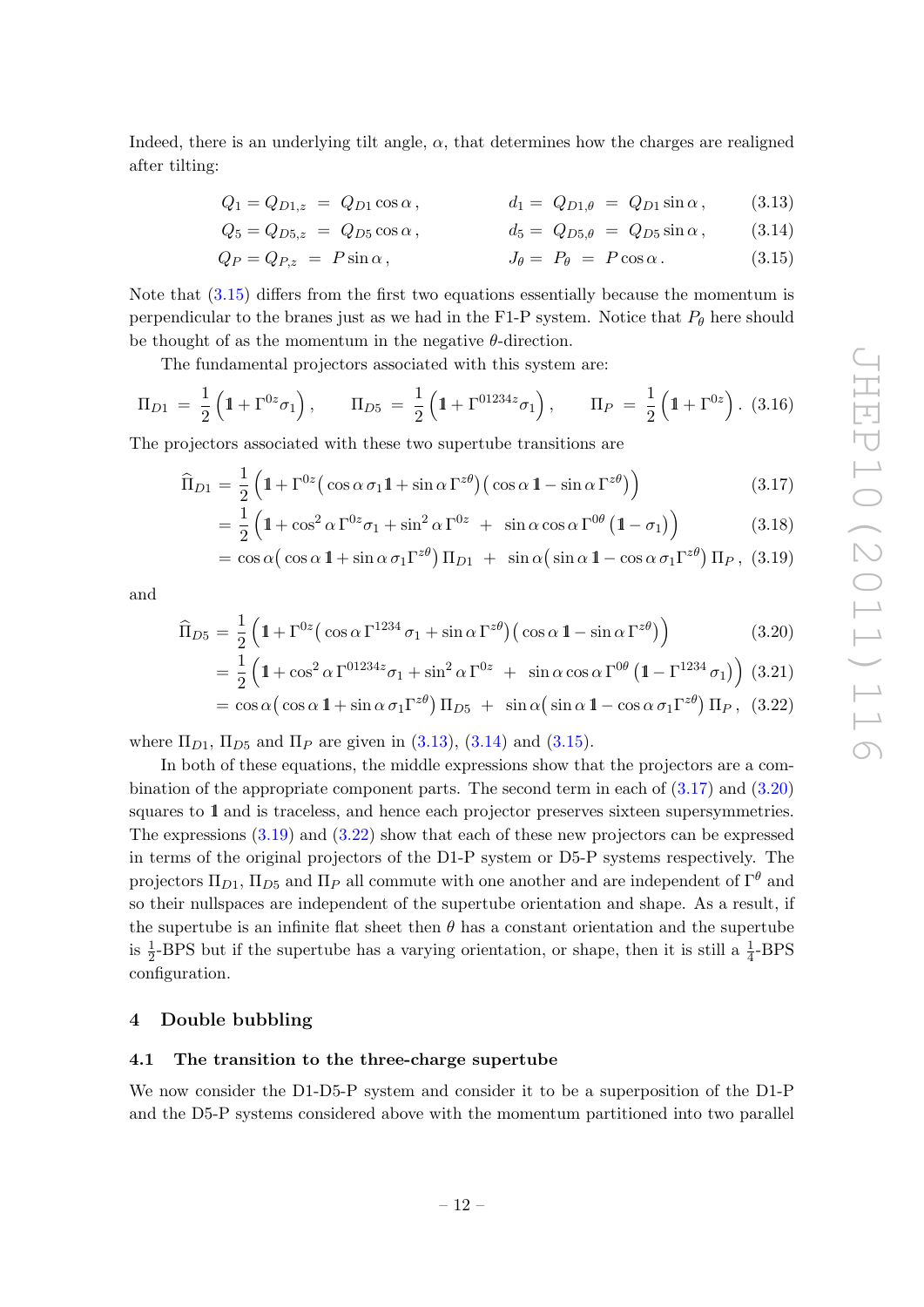parts,  $P = P^{(1)} + P^{(2)}$  associated with the two different sets of branes. The first supertube is then obtained by tilting and boosting both sets of branes in exactly the same manner:

$$
\begin{pmatrix}\nD1(0z) \\
P^{(1)}(z)\n\end{pmatrix}\n\rightarrow\n\begin{pmatrix}\nd1(0\theta) \\
J^{(1)}(\theta)\n\end{pmatrix},\n\begin{pmatrix}\nD5(01234z) \\
P^{(2)}(z)\n\end{pmatrix}\n\rightarrow\n\begin{pmatrix}\nd5(01234\theta) \\
J^{(2)}(\theta)\n\end{pmatrix}.
$$
\n(4.1)

The charges of the system are then given by  $(3.13)$ – $(3.15)$  and the angular momentum is similarly decomposable into two parts,  $J = J^{(1)} + J^{(2)}$ .

Locally, the picture of these supertubes is one where D1 and D5 branes are tilted and have some momentum in the transverse direction. The momentum has to be distributed in such a way that the D1 and D5-branes remain parallel, so locally the split in momenta between the D1 and D5-branes is not arbitrary but determined by the ratio of the tensions of the D1 and wrapped D5-branes.

This produces a three-charge, two-dipole-charge supertube that follows the trajectory defined by  $\theta$ . It preserves the supersymmetries defined by the projectors  $\widehat{\Pi}_{D1}$  and  $\widehat{\Pi}_{D5}$ defined in [\(3.17\)](#page-13-5)–[\(3.22\)](#page-13-6). Note that, unlike the projectors in [\(3.8\)](#page-12-2),  $\widehat{\Pi}_{D1}$  and  $\widehat{\Pi}_{D5}$  do not commute. However their commutator is proportional to  $\widehat{\Pi}_{D1} - \widehat{\Pi}_{D5}$  and so they commute on their common null space and thus define eight compatible supersymmetries.<sup>[3](#page-14-2)</sup> However, these expressions depend upon  $\Gamma^{\theta}$  and so the eight-dimensional common nullspace depends upon the supertube orientation. On the other hand,  $(3.19)$  and  $(3.22)$  show that these projectors can be expressed in terms of the projectors of the D1-D5-P system, [\(3.16\)](#page-13-7), and the common nullspace of  $\Pi_{D1}$  and  $\Pi_{D5}$  includes the four supersymmetries of the D1-D5-P system that lie in the common nullspace of the projectors [\(3.16\)](#page-13-7). Thus the generic configuration is still  $\frac{1}{8}$ -BPS.

#### <span id="page-14-0"></span>4.2 A basis change

It is convenient to define new gamma matrices:

$$
\Gamma^{\hat{z}} = \cos \alpha \Gamma^{z} - \sin \alpha \Gamma^{\theta}, \qquad \Gamma^{\hat{\theta}} = \sin \alpha \Gamma^{z} + \cos \alpha \Gamma^{\theta}.
$$
 (4.2)

In this new basis one has:

$$
\widehat{\Pi}_{D1} = \frac{1}{2} \left( 1 + \cos \alpha \Gamma^{0\hat{z}} \sigma_1 + \sin \alpha \Gamma^{0\hat{\theta}} \right)
$$
\n(4.3)

<span id="page-14-3"></span>
$$
\widehat{\Pi}_{D5} = \frac{1}{2} \left( 1 + \cos \alpha \Gamma^{01234\hat{z}} \sigma_1 + \sin \alpha \Gamma^{0\hat{\theta}} \right). \tag{4.4}
$$

This shows that the projectors of the three-charge, two dipole charge supertube are simply a combination of the fundamental brane projectors along the  $(\hat{z}, \hat{\theta})$  directions.

#### <span id="page-14-1"></span>4.3 The double-bubbled superstratum

The goal is now to combine the transition in section [3.3](#page-11-0) with that described in sections [3.4](#page-12-0) and [4.1.](#page-13-1) The "quick and dirty" way to achieve this is to essentially replace  $\Pi_{D1}$  and  $\Pi_{D5}$ 

<span id="page-14-2"></span><sup>&</sup>lt;sup>3</sup>In section [A.3](#page-27-0) of the appendix we construct a commuting set of projectors for this three-charge, twodipole-charge supertube configuration and find that using these instead of  $\widehat{\Pi}_{D1}$  and  $\widehat{\Pi}_{D5}$  leads to the same final result.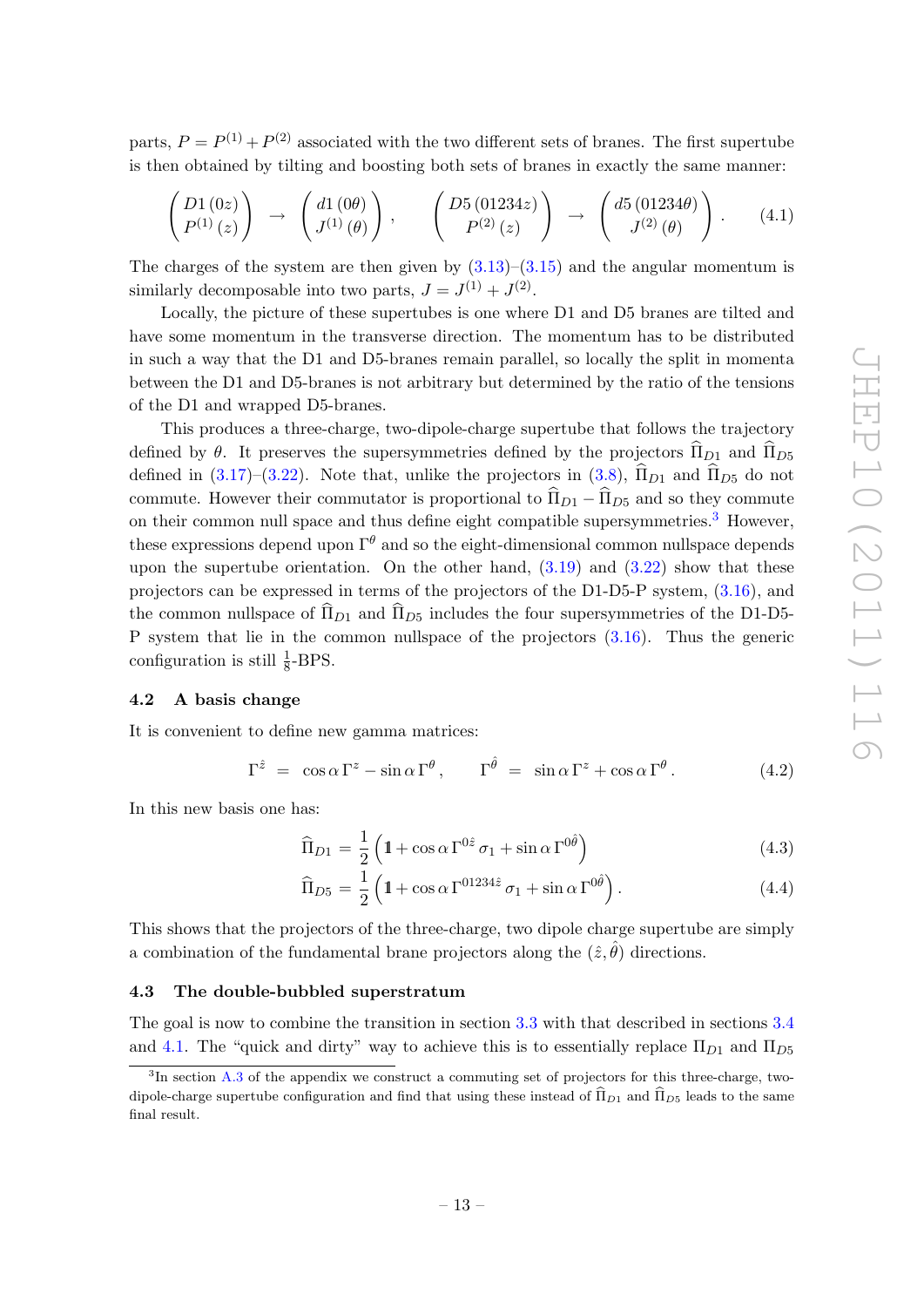in [\(3.11\)](#page-12-1) with  $\widehat{\Pi}_{D1}$  and  $\widehat{\Pi}_{D5}$ . Since the fundamental branes associated with three-charge, two-dipole-charge supertube are tilted and lie along the  $\hat{z}$ -direction, one must also replace the  $\Gamma^{z}$ 's in [\(3.11\)](#page-12-1) with  $\Gamma^{\hat{z}}$ 's. The resulting candidate projector is:

<span id="page-15-1"></span>
$$
\widehat{\Pi} = \cos \beta \left( \cos \beta \, 1 - \sin \beta \, \sigma_1 \Gamma^{\hat{z}\psi} \right) \widehat{\Pi}_{D1} + \sin \beta \left( \sin \beta \, 1 + \cos \beta \, \sigma_1 \Gamma^{\hat{z}\psi} \right) \widehat{\Pi}_{D5}. \tag{4.5}
$$

Note that  $\beta$  and  $\alpha$  are independent rotation angles.

While well motivated, this form of the projector has not been rigorously established, because we have applied the equation for the new projector of a supertube transition (given in equation [\(A.39\)](#page-26-1)) to two non-commuting projectors  $\widehat{\Pi}_{D1}$  and  $\widehat{\Pi}_{D5}$ , whereas up to now the projectors were built out of commuting projectors. In the appendix we present a more detailed analysis of the system in which we find its commuting projectors and obtain the superstratum projector rigorously; the final result is exactly the one in  $(4.5)$ .

One can now expand and simplify in a number of ways. One such instructive form is:

$$
\widehat{\Pi} = \frac{1}{2} \left\{ 1 + \Gamma^0 \left[ \sin \alpha \Gamma^{\hat{\theta}} + \cos \alpha \Gamma^{\hat{z}} \left( \cos \beta \sigma_1 1 + \sin \beta \Gamma^{\hat{z}\psi} \right) \left( \cos \beta 1 - \sin \beta \sigma_1 \Gamma^{1234 \hat{z}\psi} \right) \right] \right\}.
$$
\n(4.6)

Again the second term in this equation squares to 1 and is traceless, and hence  $\hat{\Pi}$  preserves sixteen supersymmetries. In addition,  $(4.5)$  shows that the nullspace of  $\Pi$  contains the common nullspace of  $\widehat{\Pi}_{D1}$  and  $\widehat{\Pi}_{D5}$  while [\(3.19\)](#page-13-5) and [\(3.22\)](#page-13-6) show that this common nullspace contains the common nullspace of  $\Pi_{D1}$ ,  $\Pi_{D5}$  and  $\Pi_{P}$ . In other words, the sixteen supersymmetries preserved by  $\hat{\Pi}$  contain the four supersymmetries of the D1-D5-P system and these four supersymmetries are independent of the tilt angles,  $(\alpha, \beta)$ , and of coordinates,  $(\theta, \psi)$ .

The superstratum is therefore a two-dimensional sheet swept out by  $(\hat{z}, \psi)$  and locally preserves the sixteen supersymmetries defined by  $\hat{\Pi}$ . However as the directions  $\theta$  and  $\psi$  vary there is always a set of four supersymmetries common to all the local pieces of the superstratum and so all these pieces are mutually BPS and non-interacting and so one should be able to assemble them into a complete  $\frac{1}{8}$ -BPS superstratum that has an arbitrary two-dimensional shape.

We have thus completed the local argument that strongly suggests that our conjectured superstratum should exist as a regular solution in string theory.

#### <span id="page-15-0"></span>5 Conclusions

We have shown that there should exist a completely new set of  $\frac{1}{8}$ -BPS bound states of D-branes, namely, superstrata. These have three electric charges and globally preserve 4 supersymmetries while locally appear to be  $\frac{1}{2}$ -BPS objects preserving 16 supersymmetries. Moreover, they have a KKM dipole charge whose world-volume wraps a codimension-three surface, and hence their back-reaction should yield smooth supergravity solutions. The shape of the superstrata in five dimensions is determined by five functions of two variables, and since superstrata have the same charges as the D1-D5-P black hole their back-reaction will describe microstates of this black hole in the same regime of parameters where the black hole exists. The fact that these microstate geometries depend on functions of two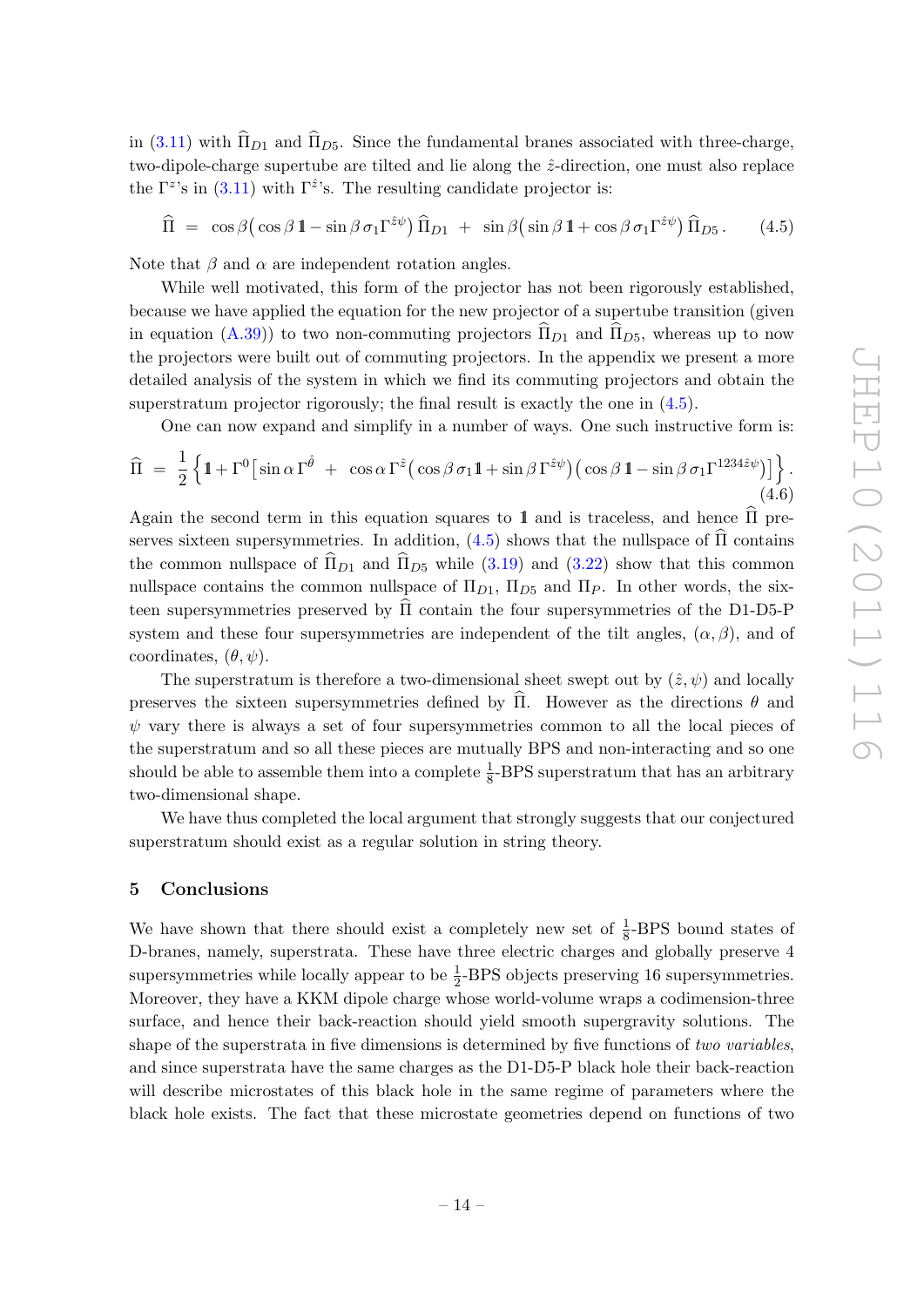variables leads us to expect that they will be able to account for vastly more entropy than ordinary supertubes, whose shapes only depend upon functions of one variable.

The new bound states should describe particular degrees of freedom of the D1-D5-P system, which one may hope to be able to see either by studying the appropriate microscopics or by relating normalizable modes of the supergravity solution, when it is constructed, to the various expectation values of the dual theory (as was done for simpler systems in [\[22,](#page-37-3) [23\]](#page-37-4)). While the second method may indeed yield interesting physical information, it is unlikely that one will be able to describe microscopically the superstrata using the non-Abelian degrees of freedom of the D1-D5-P system, essentially because one of the dipole charges corresponds to a KK-monopole, and describing systems with dipole charges whose tension scales like  $1/g_s^2$  (KK-monopoles of NS5 branes) using brane non-Abelian degrees of freedom is equivalent to proving confinement [\[24\]](#page-37-5).

While the arguments in this paper strongly suggest that superstrata exist, there are still some serious calculations to be done to prove their existence. Of course, ideally one should construct a fully-back-reacted supergravity solution that depends on five functions of two variables and has the charges and the dipole charges indicated in this paper. In fact, two special limits of this would-be solution have already been constructed in the literature. As we explained in section [2](#page-4-0) and illustrated in figure [2,](#page-9-2) the superstrata can be thought as coming from a smooth D1-D5 supertube with a KKM dipole charge to which one adds momentum-carrying modes that break the isometry along the common D1-D5 direction. A perturbative solution in which one unit of momentum is added to the smooth D1-D5 supertube was constructed in  $[25]$ , and the rather non-trivial matchings that insured the existence of that solution make us confident that more complicated superstratum solutions exist.

A second highly-non-trivial supergravity solution that can be thought of as a limit of a superstratum was obtained in [\[26\]](#page-37-7) by spectrally-flowing a supertube of arbitrary shape. The resulting solution depends non-trivially both on the common  $D1-D5$  direction<sup>[4](#page-16-0)</sup> and on one of the angles in the base, but this dependence is "the same" in that this solution is a superstratum whose function of two variables only depends on their sum but not on their difference. Given the existence of these non-trivial limit solutions, and given that the physical description provided in this paper gives a rather precise description of its charges and dipole moments, we believe the complete construction of the supergravity superstratum solution to be within reach.

There are, however, some potential issues that might arise in this construction. First, our local argument is based upon the fact that BPS bits of the stratum will not interact, since they are mutually BPS, and so can be assembled at will into the superstratum. This is not exactly true: multi-charge BPS configurations do interact if they are not mutually local and must satisfy bubble equations or integrability conditions that constrain their locations. However, we do not expect this to be a problem because there is still freedom to adjust some of the electric charge and angular momentum densities so as to accommodate the freedom to adjust the relative locations of the bits of superstratum. Put differently, we

<span id="page-16-0"></span><sup>4</sup>Consequently this represents a supersymmetric solution of six-dimensional ungauged supergravity [\[27\]](#page-37-8) that does not descend to five dimensions.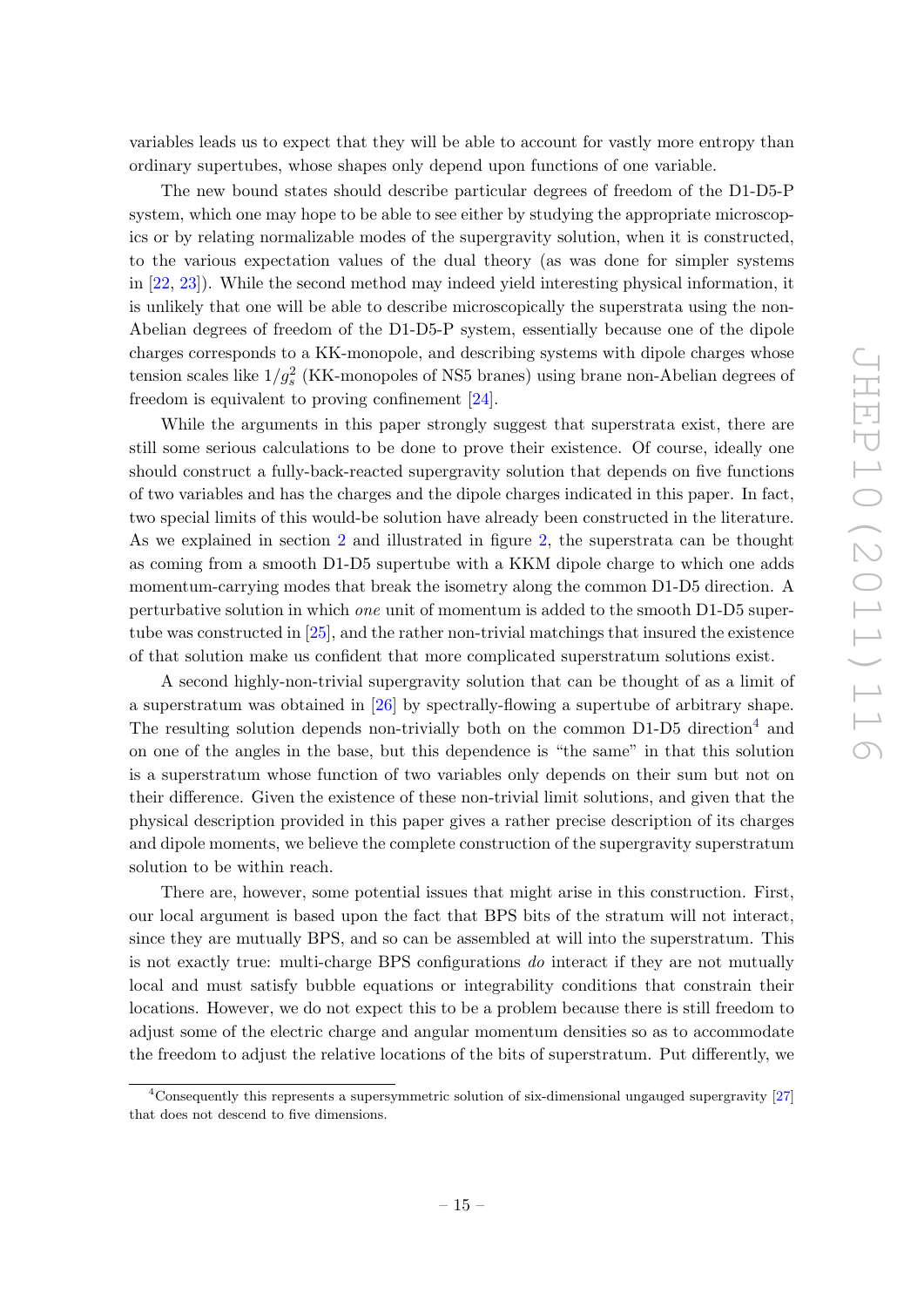expect any such conditions not to emerge as restrictions on the shape but to constrain, for a given shape, certain integrals of the charge and angular-momentum densities (much as one finds for wiggly supertubes in bubbling solutions [\[18\]](#page-36-12)).

Another delicate issue that might constrain the superstrata is the fact that one must compactify the common D1-D5 direction,  $\hat{z}$ , and have a properly quantized coefficient of the potential along this  $U(1)$  fiber in order to smooth out the geometry using the KK monopole. This works beautifully for the usual D1-D5 configuration where  $\hat{z}$  is simply the coordinate along a compactification circle. For superstrata, the coordinate  $\hat{z}$  parametrizes a curve of arbitrary shape and so there may be an issue in making the KKM construction smooth on such a geometry. Once again we suspect that this will not present a problem because the process of adding charges and smearing them out includes some choices of charge density functions and this geometric issue should simply amount to selecting the KKM density distribution so that it is a fixed integer along the curve defined by  $\hat{z}$ .

We raise these issues to show that the complete proof of the existence of superstrata as microstate geometries still requires some further work. Indeed, the supergravity solutions corresponding to superstrata will be extremely interesting. One should recall that, from the six-dimensional perspective, the smooth geometry created by the D1-D5 supertube is simply a non-trivial cycle in the three-dimensional homology of the space-time and that the usual supertube profile represents fluctuations of this 3-cycle that depend upon functions of one variable. The superstratum will thus represent the much richer and more extensive space of two-dimensional fluctuations of this 3-cycle. We are thus very optimistic about these new solutions and the role that we expect them to play in black-hole thermodynamics.

The local construction of the superstrata has revealed some particularly satisfying properties. First, they seem to be the most natural fundamental bound-state constituent of a three-charge black hole. The two-charge supertube is a simple fusion of two electric charges to form a fundamental bound object and much of the work of Mathur and collaborators has shown how these objects naturally carry the entropy of the two-charge system. Once one has a three-charge system we now find that there is a very natural "double bubbling" that leads to a fundamental, bound object that carries all three charges and by very good fortune these configurations depend upon functions of two variables. While supertubes and generalized supertubes may account for some of the entropy of the three-charge black hole, they are not really fundamentally three-charge objects whereas the new superstratum is precisely such an object and should carry far more entropy.[5](#page-17-0) We find it remarkable that such an object emerges precisely when the three-charge entropy seems to require it and its doubly remarkable that this object can be represented in terms of a microstate geometry.

In this paper, we studied the possibility of a particular two-fold supertube transition of the D1-D5-P system. Namely, at the first stage of the transition, the D1 and P charges

<span id="page-17-0"></span> ${}^{5}A$  generalization of the "free supergravity estimate" of [\[17\]](#page-36-11) to the D1-D5-P system suggests that the entropy that one can maximally obtain from supergravity should behave as  $\sim c^{3/4} L_0^{1/4}$  for large  $L_0$  (using two-dimensional CFT notation), which would still be smaller than the Cardy result  $\sim c^{1/2}L_0^{1/2}$ . It will be interesting to see whether superstrata respect this entropy bound, or can evade it because of their non-perturbative dipole charges.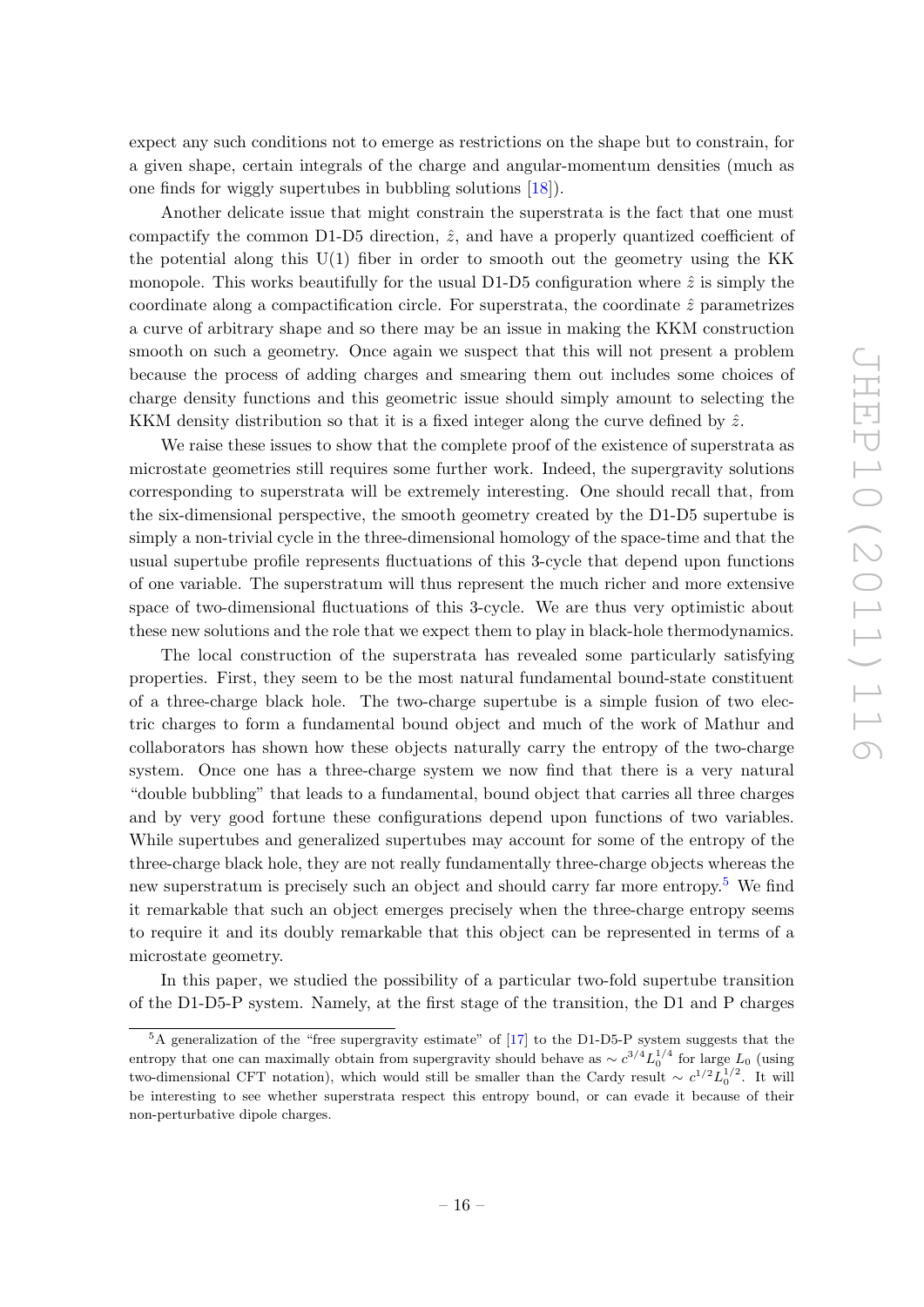are transformed into a tilted D1-P system and the D5 and P charges into a tilted D5-P system. Then, at the second stage, these tilted D1-P and D5-P systems are puffed up into a superstratum. However, since the D1, D5 and P charges can be dualized into each other, at the first stage we could have also considered the possibility of the D1 and D5 charges forming a supertube with KKM dipole charge, which in turn could have also participated in the second transition. It is not clear whether such different patterns of two-fold supertube transitions give the same final result, and if not, whether the resulting configuration could still source a smooth geometry. We leave further investigations into such dynamical issues for future research.

## Acknowledgments

We would like to thank S. Giusto, K. Papadodimas, S. Raju and C. Ruef for helpful discussions. The work of IB was supported in part by the ANR grant 08-JCJC-0001-0, and by the ERC Starting Independent Researcher Grant 240210 - String-QCD-BH. The work of NPW was supported in part by DOE grant DE-FG03-84ER-40168. This work was partly supported by the Foundation of Fundamental Research on Matter (FOM). MS is very grateful to the ITFA, University of Amsterdam for hospitality. MS and NPW are also very grateful to the IPhT, CEA-Saclay for hospitality while much of this work was done.

## <span id="page-18-0"></span>A Detailed analysis of the projectors for double bubbling

In this appendix, we develop and study the projectors for double bubbling in detail. Most of the arguments about the supersymmetry of supertubes in various duality frames can be found in the original papers  $[1-3]$  $[1-3]$ , but here we try to give a general picture that is independent of the duality frame used to describe the supertube. In [A.1,](#page-19-0) we summarize the 1  $\frac{1}{2}$ -BPS projectors for various branes and solitons and explain, via examples, how to combine them to construct BPS states with given charges. In  $A.2$ , we derive the projector  $(A.43)$ for generic supertube transitions where a combination of two electric charges transforms into a new configuration with new dipole charge. In [A.3,](#page-27-0) we use this result to construct the projector for the double bubbling, namely the two-fold supertube transition. In [A.4,](#page-35-0) we explain the relation between the projector derived here and the one used in the main text.

Our convention for the ten-dimensional Clifford algebra are that  $\{\Gamma^\mu, \Gamma^\nu\} = 2\eta^{\mu\nu}$ , with  $\eta^{\mu\nu} = (- + \cdots + )$  and we define  $\Gamma^{\mu_1...\mu_k} \equiv \Gamma^{[\mu_1} \cdots \Gamma^{\mu_k]}$ . We also define the ten-dimensional helicity operator by  $\Gamma_* \equiv \Gamma^{0...9}$ , with  $\Gamma_*^2 = 1$ .

In type II superstring theory, there are two ten-dimensional Majorana-Weyl supercharges,  $Q$  and  $\overline{Q}$ , each of which will be described in terms of 32 component spinors satisfying Majorana and helicity constraints. In type IIA they have opposite helicity,  $\Gamma_* Q = Q$ and  $\Gamma_*\tilde{Q} = -\tilde{Q}$ , while in type IIB they have the same helicity,  $\Gamma_*Q = Q$  and  $\Gamma_*\tilde{Q} = \tilde{Q}$ . We will also think of these supersymmetries as belonging to a doublet:  $\mathcal{Q} = \begin{pmatrix} Q \\ \tilde{C} \end{pmatrix}$  $\begin{pmatrix} Q \\ \tilde{Q} \end{pmatrix}$  that has  $2 \times 32 = 64$  components and the Pauli  $\sigma$ -matrices will be thought of as acting on the doublet label Q. This means that the helicity projector,  $\Gamma_*$ , is equivalent to the action of  $\sigma_3$  in the type IIA theory and  $\mathbb{1}_2$  in type IIB. We will understand that the  $\sigma$  matrices and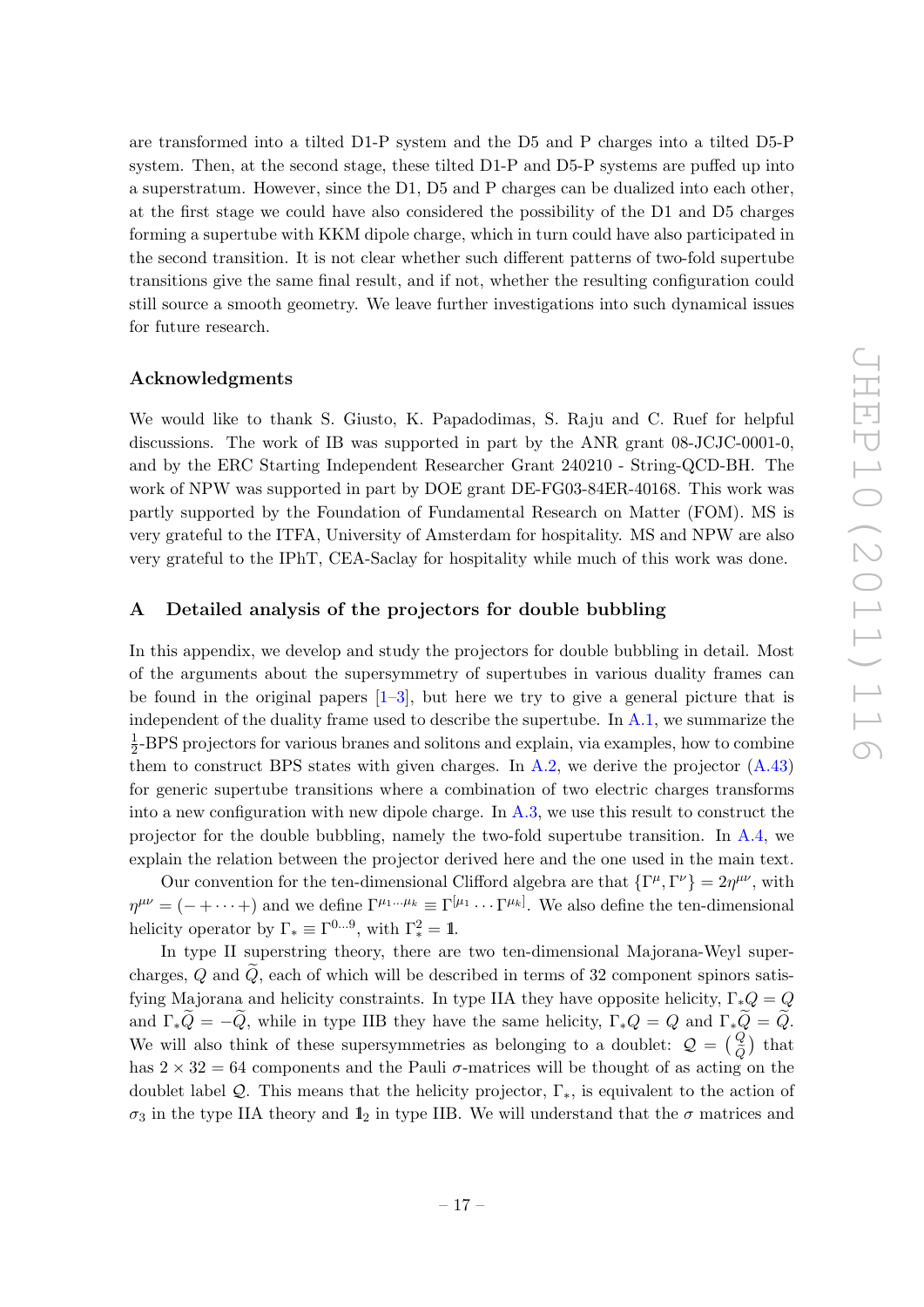the identity matrix,  $\mathbb{1}_2$ , are implicitly tensored with the action of the gamma matrices,  $\Gamma^{\mu}$ , and that  $1_{32}$  is implicitly tensored with the action of the  $\sigma$ -matrices.

#### <span id="page-19-0"></span>A.1 Supersymmetry algebra and projectors for branes

The supercharges preserved by various fundamental branes and solitons satisfy

<span id="page-19-1"></span>
$$
\Pi \mathcal{Q} = 0, \qquad \Pi = \frac{1}{2}(1+P), \tag{A.1}
$$

where the matrices,  $P$ , are given by  $[28-30]$ :

$$
P_{\rm P} = \Gamma^{01} \qquad P_{\rm F1} = \Gamma^{01} \sigma_3
$$
\n
$$
P_{\rm NSS}^{\rm IIA} = \Gamma^{012345} \qquad P_{\rm NS5}^{\rm IIB} = \Gamma^{012345} \sigma_3
$$
\n
$$
P_{\rm KKM(12345;6)}^{\rm IIA} = \Gamma^{012345} \sigma_3 = \Gamma^{6789} \qquad P_{\rm KKM(12345;6)}^{\rm IIB} = \Gamma^{012345} = \Gamma^{6789}
$$
\n
$$
P_{\rm D0} = \Gamma^{0} i \sigma_2 \qquad P_{\rm D1} = \Gamma^{01} \sigma_1
$$
\n
$$
P_{\rm D2} = \Gamma^{012} \sigma_1 \qquad P_{\rm D3} = \Gamma^{012345} \sigma_2
$$
\n
$$
P_{\rm D4} = \Gamma^{012345} \sigma_2 \qquad P_{\rm D5} = \Gamma^{012345} \sigma_1
$$
\n
$$
P_{\rm D6} = \Gamma^{0123456} \sigma_1 \qquad (A.2)
$$

From these conditions, one can reverse-engineer the supersymmetry algebra. For example, one can show that the F1 condition in  $(A.2)$  means that we have the following terms on the right hand side of the  $\mathcal{Q}, \mathcal{Q}^{\dagger}$  anticommutator:

$$
\frac{1}{2}\{\mathcal{Q},\mathcal{Q}^{\dagger}\}=P_{\mu}\Gamma^{0\mu}+\tau_{F1}Q_{\mu}^{F1}\Gamma^{0\mu}\sigma_{3},\qquad\qquad\tau_{F1}=\frac{1}{2\pi\alpha'},\qquad\qquad(\text{A.3})
$$

where  $Q_{\mu}^{F1}$  corresponds to the charge of fundamental strings.

One can show this as follows. If we have straight fundamental strings at rest, the supersymmetry algebra [\(A.3\)](#page-19-2) becomes

<span id="page-19-2"></span>
$$
\frac{1}{2}\{\mathcal{Q},\mathcal{Q}^{\dagger}\}=M+q_i\Gamma^{0i}\sigma_3,\qquad \tau_{F1}Q_{\mu}^{F1}\equiv(0,\mathbf{q})
$$
\n(A.4)

The charge vector q measures the tension of the fundamental string, including the direction and multiplicity. Now, assume that the supercharge  $Q$  also satisfies:

<span id="page-19-6"></span><span id="page-19-5"></span><span id="page-19-4"></span><span id="page-19-3"></span>
$$
\Pi \mathcal{Q} = 0, \qquad \Pi = \frac{1}{2} \left( 1 + \frac{q_i}{|\mathbf{q}|} \Gamma^{0i} \sigma_3 \right), \tag{A.5}
$$

corresponding to fundamental strings along the direction  $\frac{q}{|q|}$ . Equivalently, one has:

$$
\Pi' \mathcal{Q} = \mathcal{Q}, \qquad \Pi' \equiv 1 - \Pi = \frac{1}{2} \left( 1 - \frac{q_i}{|\mathbf{q}|} \Gamma^{0i} \sigma_3 \right). \tag{A.6}
$$

The superchage  $Q$  satisfies the following relation:

$$
\frac{1}{2}\{\mathcal{Q},\mathcal{Q}^{\dagger}\} = \frac{1}{2}\{\Pi'\mathcal{Q},(\Pi'\mathcal{Q})^{\dagger}\} = \frac{1}{2}\Pi'\{\mathcal{Q},\mathcal{Q}^{\dagger}\}\Pi'
$$
\n
$$
= \frac{1}{4}\left(1 - \frac{q_i}{|\mathbf{q}|}\Gamma^{0i}\sigma_3\right)(M + q_i\Gamma^{0i}\sigma_3)\left(1 - \frac{q_i}{|\mathbf{q}|}\Gamma^{0i}\sigma_3\right) = (M - |\mathbf{q}|)\Pi',\tag{A.7}
$$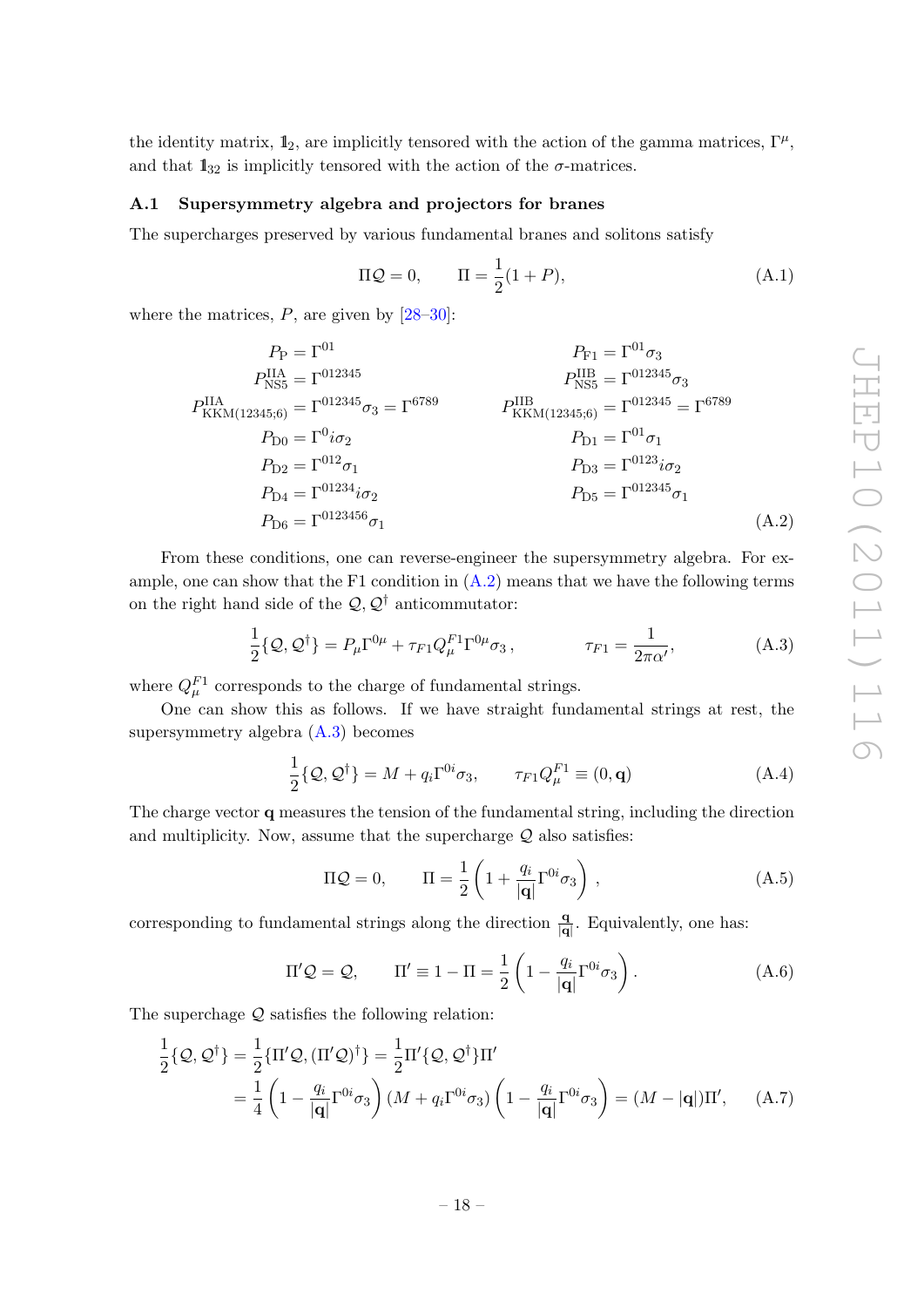which vanishes for a BPS configuration of mass  $M = |\mathbf{q}|$ . So, the supercharge,  $\mathcal{Q}$ , satisfying  $(A.6)$  is preserved in this F1 configuration. As one can see from  $(A.5)$ , half the eigenvalues of  $\Pi$  are 1 and the other half are 0 and so half the components of  $\mathcal Q$  survive the projection [\(A.5\)](#page-19-4), and hence the state satisfying [\(A.3\)](#page-19-2) is  $\frac{1}{2}$ -BPS.

The essential point is that  $(A.4)$  becomes the projector  $(A.5)$  precisely on the BPS states and, conversely the supersymmetry algebra must be compatible with the projectors that define  $\frac{1}{2}$ -BPS states.

In this manner, one can determine the supersymmetry algebra for more general configurations to be:

$$
\frac{1}{2}I_{\Omega} \partial_{\Omega} \dot{\mathcal{J}} = \int P_{\mu} \Gamma^{0\mu} + \tau_{F1} Q_{\mu}^{F1} \Gamma^{0\mu} \sigma_3 + \tau_{D1} Q^{D0} \Gamma^{0} i \sigma_2 + \tau_{D2} Q^{D2}_{\mu_1 \mu_2} \Gamma^{0\mu_1 \mu_2} \sigma_1 + \cdots \tag{IIA}
$$

$$
\frac{1}{2}\{\mathcal{Q},\mathcal{Q}^{\dagger}\} = \begin{cases} I^{\mu} + \tau_{F1}\mathcal{Q}_{\mu} + \tau_{93} + \eta_{1}\mathcal{Q}_{\mu} + \eta_{2}\mathcal{Q}_{\mu_{1}\mu_{2}} + \eta_{3}\mathcal{Q}_{\mu_{1}\mu_{2}} + \eta_{3}\mathcal{Q}_{1} + \eta_{4}\mathcal{Q}_{1} + \eta_{5}\mathcal{Q}_{2} + \eta_{6}\mathcal{Q}_{2} + \eta_{7}\mathcal{Q}_{2} + \eta_{8}\mathcal{Q}_{2} + \eta_{9}\mathcal{Q}_{2} + \eta_{1}\mathcal{Q}_{2} + \eta_{1}\mathcal{Q}_{2} + \eta_{1}\mathcal{Q}_{2} + \eta_{2}\mathcal{Q}_{2} + \eta_{1}\mathcal{Q}_{2} + \eta_{2}\mathcal{Q}_{2} + \eta_{1}\mathcal{Q}_{2} + \eta_{2}\mathcal{Q}_{2} + \eta_{1}\mathcal{Q}_{2} + \eta_{2}\mathcal{Q}_{2} + \eta_{2}\mathcal{Q}_{2} + \eta_{1}\mathcal{Q}_{2} + \eta_{2}\mathcal{Q}_{2} + \eta_{2}\mathcal{Q}_{2} + \eta_{1}\mathcal{Q}_{2} + \eta_{2}\mathcal{Q}_{2} + \eta_{2}\mathcal{Q}_{2} + \eta_{3}\mathcal{Q}_{2} + \eta_{3}\mathcal{Q}_{2} + \eta_{3}\mathcal{Q}_{2} + \eta_{2}\mathcal{Q}_{2} + \eta_{3}\mathcal{Q}_{2} + \eta_{3}\mathcal{Q}_{2} + \eta_{3}\mathcal{Q}_{2} + \eta_{3}\mathcal{Q}_{2} + \eta_{4}\mathcal{Q}_{2} + \eta_{5}\mathcal{Q}_{2} + \eta_{6}\mathcal{Q}_{2} + \eta_{7}\mathcal{Q}_{2} + \eta_{8}\mathcal{Q}_{2} + \eta_{9}\mathcal{Q}_{2} + \eta_{1}\mathcal{Q}_{2} + \eta_{1}\mathcal{Q}_{2} + \eta_{2}\mathcal{Q}_{2} + \eta_{2}\mathcal{Q}_{2} + \eta_{2}\mathcal{Q}_{2} + \eta_{3}\mathcal{Q}_{2} + \eta_{1}\mathcal{Q}_{2} + \eta_{2}\mathcal{Q}_{2} + \eta_{2}\mathcal{Q}_{2} + \eta_{2}\mathcal{Q}_{2} + \eta_{2}\mathcal{Q}_{2} + \eta_{3}\mathcal{Q}_{
$$

<span id="page-20-2"></span><span id="page-20-1"></span>
$$
(\mathrm{A.8})
$$

where  $\tau_{Dp} = (2\pi)^{-p} (\alpha')^{-(p+1)/2} g_s^{-1}$ .

Another instructive exercise is to derive the linear combination of supersymmetries that vanishes on states with particular combinations of charges. This then describes the BPS bound states with those charges. For a bound state of  $F1(1)$  and  $D1(1)$  at rest,<sup>[6](#page-20-0)</sup> the anticommutator,  $(A.8)$ , is simply:

$$
\frac{1}{2}\{\mathcal{Q},\mathcal{Q}^{\dagger}\}=M+\tau_{F1}Q_{1}^{F1}\Gamma^{01}\sigma_{3}+\tau_{D1}Q_{1}^{D1}\Gamma^{01}\sigma_{1}.
$$
\n(A.9)

Just as we saw in  $(A.7)$ , it is easy to show that  $(A.9)$  vanishes if Q satisfies

$$
\Pi_{\text{F1D1}}\mathcal{Q} = 0, \qquad \Pi_{\text{F1D1}} = \frac{1}{2} \left[ 1 + \Gamma^{01} (\cos \beta \sigma_3 + \sin \beta \sigma_1) \right], \qquad \tan \beta = \frac{\tau_{D1} Q_1^{D1}}{\tau_{F1} Q_1^{F1}}, \tag{A.10}
$$

provided that the mass is equal to  $M = \sqrt{(\tau_{F1}Q_1^{F1})^2 + (\tau_{D1}Q_1^{D1})^2}$ . The angle  $\beta$  is a "mixing angle" between F1 and D1. It is again easy to see that this F1-D1 bound state is 1  $\frac{1}{2}$ -BPS.

Similarly, a D1 brane with charge vector q, boosted transverse to its world-volume with momentum **p**, such that  $\mathbf{q} \cdot \mathbf{p} = 0$ , is also  $\frac{1}{2}$ -BPS, and satisfies

$$
\left(1 + \frac{p_i}{M}\Gamma^{0i} + \frac{q_i}{M}\Gamma^{0i}\sigma_1\right)Q = 0, \qquad M = \sqrt{\mathbf{p}^2 + \mathbf{q}^2}.
$$
 (A.11)

The mass, M, obtained from this BPS condition is indeed the mass of an object with rest mass  $|q|$  boosted to have momentum **p**.

We can also derive this result by directly boosting a D1-brane in a transverse direction. Starting with the projector  $\Pi_{D1} = \frac{1}{2}$  $\frac{1}{2}(1+\Gamma^{01}\sigma_1)$  for a D1-brane in the  $x^1$  direction, boosting in the  $x^2$ -direction amounts to replacing

<span id="page-20-4"></span><span id="page-20-3"></span>
$$
\Gamma^0 \to \cosh \xi \Gamma^0 - \sinh \xi \Gamma^2. \tag{A.12}
$$

<span id="page-20-0"></span> $6$ As in the main body of this paper, the parentheses after a configuration label denotes the spatial directions they wrap, for example,  $F1(i)$  means a fundamental string wrapped along  $x^i$ .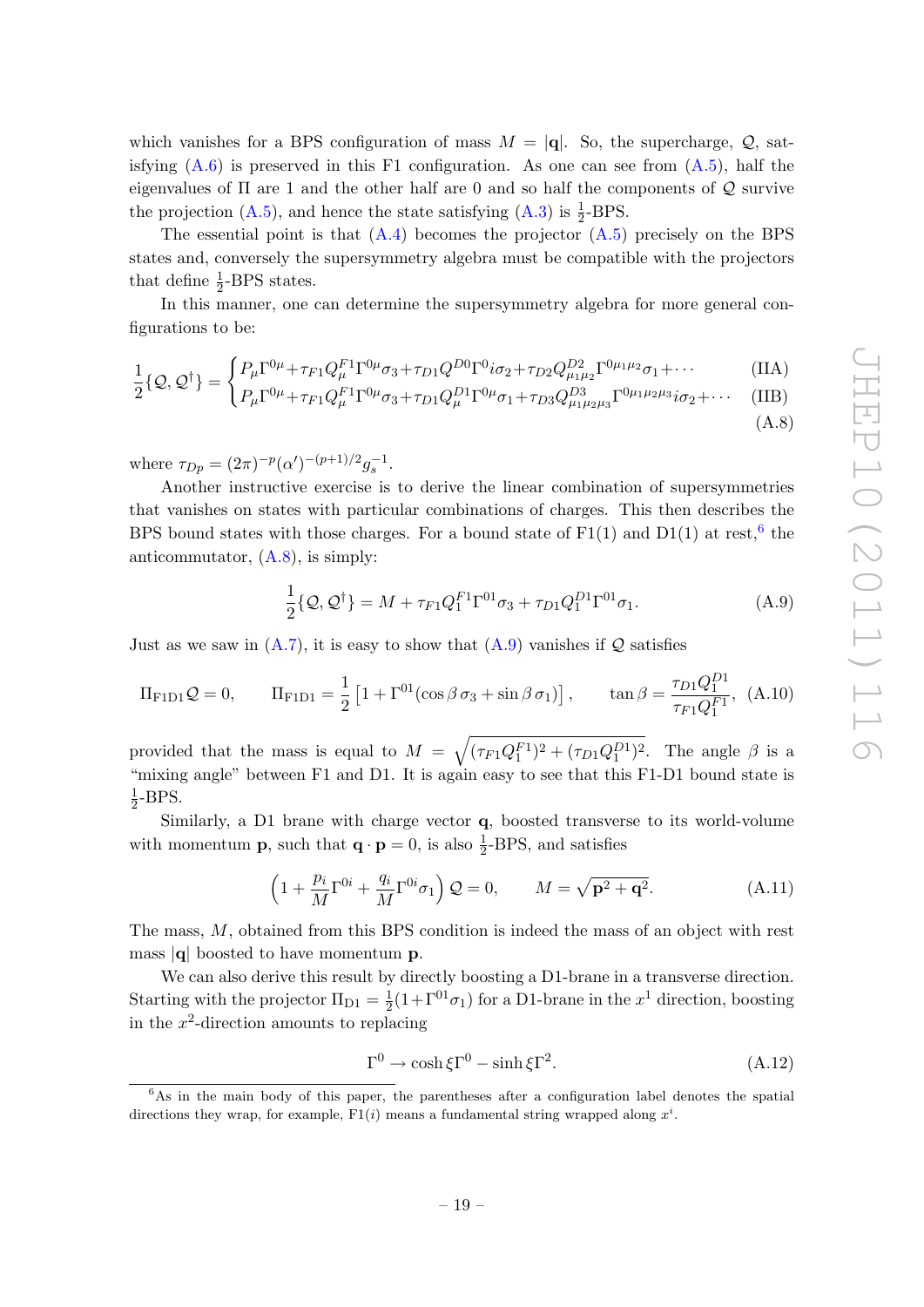The resulting projector does not look like  $(A.11)$  but can be brought in that form as follows. First multiply  $\Pi_{D1}$  on the left by  $\Gamma^{0}$ , then perform the substitution [\(A.12\)](#page-20-4), and finally multiply the projector once more on the left by  $-\Gamma^0/\cosh \xi$ . The result is precisely of the form  $(A.11)$  with  $p/M = \tanh \xi$  and  $q/M = 1/\cosh \xi$ .

The examples above were all  $\frac{1}{2}$ -BPS states. Configurations with less supersymmetry can be studied in precisely the same manner. For example, if we have  $D1(1)$  and  $D5(16789)$ , the supersymmetry algebra has:

$$
\frac{1}{2}\{\mathcal{Q},\mathcal{Q}^{\dagger}\}=M+q_{1}\Gamma^{01}\sigma_{1}+q_{5}\Gamma^{016789}\sigma_{1}.
$$
\n(A.13)

The preserved supersymmetry,  $Q$ , satisfies

<span id="page-21-2"></span><span id="page-21-1"></span>
$$
\Pi_1 \mathcal{Q} = \Pi_5 \mathcal{Q} = 0 \tag{A.14}
$$

where

$$
\Pi_1 = \frac{1}{2}(1 + \Gamma^{01}\sigma_1), \qquad \Pi_5 = \frac{1}{2}(1 + \Gamma^{016789}\sigma_1), \qquad [\Pi_1, \Pi_5] = 0 \tag{A.15}
$$

and we assumed that  $q_1, q_5 > 0$ . Because  $\Pi_1$  and  $\Pi_5$  commute, the two conditions in  $(A.14)$ are equivalent to the single condition

$$
\Pi_{15} \mathcal{Q} = 0, \qquad \Pi_{15} = 1 - (1 - \Pi_1)(1 - \Pi_5) = \frac{1}{4}(3 + \Gamma^{01} \sigma_1 - \Gamma^{6789} + \Gamma^{016789} \sigma_1), \quad \text{(A.16)}
$$

or, equivalently,

$$
\Pi'_{15} \mathcal{Q} = \mathcal{Q}, \qquad \Pi'_{15} = 1 - \Pi_{15} = \Pi'_1 \Pi'_5 = \frac{1}{4} (1 - \Gamma^{01} \sigma_1 + \Gamma^{6789} - \Gamma^{016789} \sigma_1). \tag{A.17}
$$

Now, from the supersymmetry anticommutator, [\(A.13\)](#page-21-2), one can derive

$$
\frac{1}{2}\{\mathcal{Q},\mathcal{Q}^{\dagger}\} = \frac{1}{2}\Pi'_{15}\{\mathcal{Q},\mathcal{Q}^{\dagger}\}\Pi'_{15} = (M - q_1 - q_5)\Pi'_{15}.
$$
\n(A.18)

This vanishes for the BPS mass,  $M = q_1 + q_5$ . The fact that  $\text{tr}(\Pi'_{15}) = \frac{1}{4} \text{tr}(\mathbf{1})$  means that this is a  $\frac{1}{4}$ -BPS state.

## <span id="page-21-0"></span>A.2 The generic supertube transition

A general supertube transition takes the form:

<span id="page-21-3"></span>
$$
\begin{pmatrix}\nQ_1(x) \\
Q_2(y)\n\end{pmatrix}\n\rightarrow\n\begin{pmatrix}\nd_1(z\psi) \\
\mathcal{J}(\psi)\n\end{pmatrix},
$$
\n(A.19)

where  $x, y, z$  and  $\psi$  are some subsets of coordinate directions along which the branes are wrapped or the momentum is directed. The coordinate  $\psi$  indicates the new direction associated with the supertube. The supersymmetry preserved by the configuration after the transition depends upon the orientation of the  $\psi$  direction as one goes along the brane. If we zoom in on a point on the supertube, the tube can be locally thought of as straight and we can determine the supersymmetry preserved at that point by the methods above. The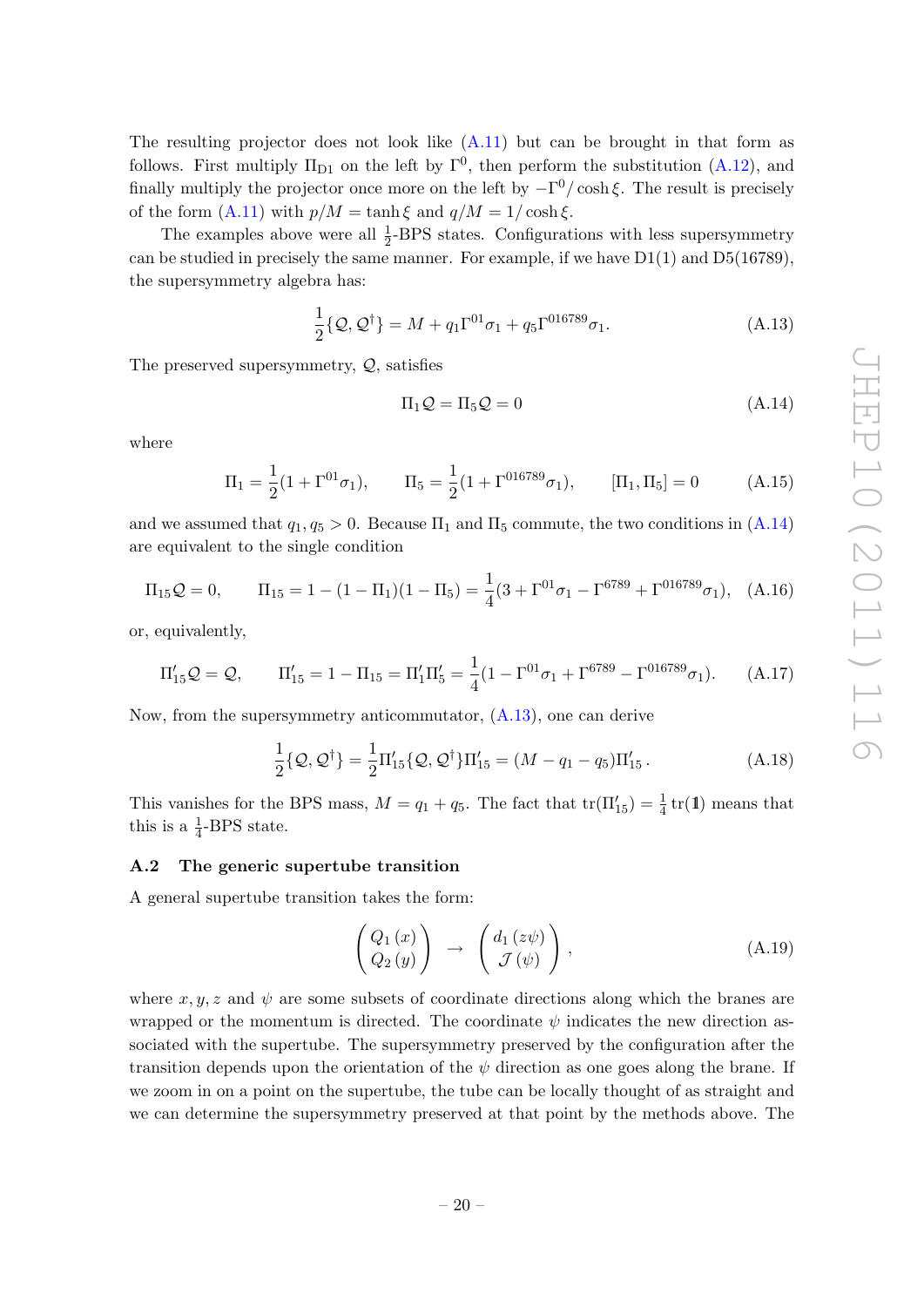

(a) A round  $F1-P$  supertube: (b) Locally the string can "the barber's pole" be thought of as straight

<span id="page-22-1"></span>Figure 3. The zoom-in near an F1-P supertube profile

supertube has the following properties: (i) 16 supersymmetries are preserved at each point along  $\psi$ , and (ii) these 16 symmetries differ from point to point but they all share a common subset of eight supersymmetries and these are the same eight supersymmetries that are preserved by the original charge configuration before the transition. From these requirements, it is straightforward to derive a general formula for the supersymmetry projector after the supertube transition for general charges  $Q_1, Q_2$  in  $(A.19)$ .

## <span id="page-22-0"></span>A.2.1 An example: the F1-P system

In order to derive the supersymmtry projector for the general supertube transition [\(A.19\)](#page-21-3), we begin with a simple example, the F1-P system, where we know the detailed physics of the supertube transition [\[3\]](#page-36-2) and can construct the projector from the knowledge of the configuration. We will also take a different approach to the one in the main body of this paper.

Consider the F1-P system in which w fundamental strings are wound along  $z$  and  $n$ units of momentum are directed along the same  $z$  direction. We take  $z$  to be a compact direction with periodicity  $2\pi R_z$ . The projectors associated with these charges are:

$$
\Pi_{F1(z)} = \frac{1}{2}(1 + \Gamma^{0z}\sigma_3), \qquad \Pi_{P(z)} = \frac{1}{2}(1 + \Gamma^{0z}), \qquad [\Pi_{F1(z)}, \Pi_{P(z)}] = 0.
$$
 (A.20)

It is easy to see that supercharge Q annihilated by  $\Pi_{F1(z)}$  and  $\Pi_{P(z)}$  describes a  $\frac{1}{4}$ -BPS state.

We now make wish to make a supertube transition:

<span id="page-22-2"></span>
$$
\begin{array}{cc} w \left( F1(z) \right) & \to & d \left( f1(\psi) \right) \\ n \left( P(z) \right) & \to & J \left( \mathcal{J}(\psi) \right). \end{array} \tag{A.21}
$$

For this system, the fundamental bound state is a string with a momentum wave on it  $[4]$ , which can be thought of as the result of a supertube transition that adds an extra  $F1$ dipole charge and an extra angular momentum along the  $\psi$  direction [\[3\]](#page-36-2). In the new bound state the string world-sheet extends along a curve parametrized by  $\psi$  as a function of the original world-sheet direction, z, and carries J units of momentum along  $\psi$ . In particular,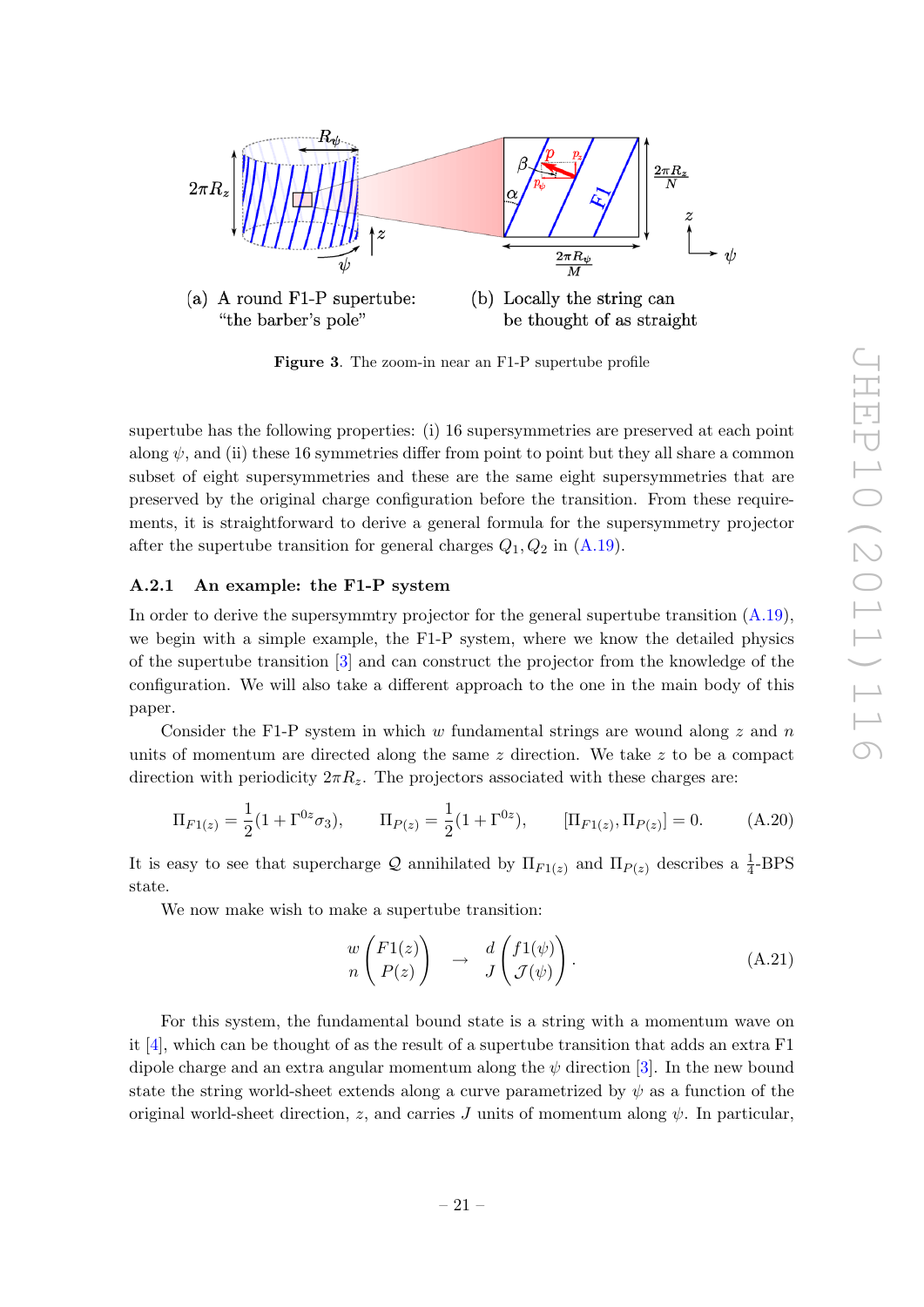if  $\psi = z \tan \alpha$  the shape of the string is a helix moving up (or down, depending the signs of charges) along its axis, just like the barber's pole, as depicted in figure [3a](#page-22-1). By studying such circular traveling waves on strings using the Nambu-Goto action or by looking at the corresponding supergravity solutions [\[3\]](#page-36-2), one finds that the charges  $w, n$  and the dipole charges  $d, J$  satisfy the relation:

<span id="page-23-2"></span><span id="page-23-1"></span>
$$
nw = Jd, \tag{A.22}
$$

and that the angular momentum J and the radius of the  $\psi$  circle are related by:

$$
J = 2\pi R_{\psi}^2 \tau_{F1} d. \tag{A.23}
$$

Note that this relation implies that the local "angular momentum density" (proportional to  $J/R_\psi^2$ ,<sup>[7](#page-23-0)</sup> must be equal to the local dipole charge density, and hence be constant along the profile; we discuss this in more detail below (around equation  $(A.36)$ ). This relation can also be understood as coming from requiring the Killing spinors of the supertube bit to be the same as those of its electric (F1 and P) charges. Adding dipole charges shifts these Killing spinors, and so does adding angular momentum; however if [\(A.23\)](#page-23-1) is satisfied the shifts cancel each other and the Killing spinors become again those of the electric charges. This can also be seen from supergravity analysis of the near-supertube solution [\[21\]](#page-37-2).

Consider a very small part of the helix, as shown in figure [3b](#page-22-1). Let the size of the square we are focusing on be  $(2\pi R_{\psi}/M) \times (2\pi R_{z}/N)$  for some very large integers M and N. We can think of the strings in this small square as straight lines in a small region on the  $(\psi, z)$ -plane. Let the angle between this string and the z axis be  $\alpha$  (see figure [3b](#page-22-1)). Because the string is wrapped  $d/N$  times along the  $\psi$  direction of length  $2\pi R_{\psi}/M$  and  $w/M$  times along the z direction of length  $2\pi R_{\psi}/N$ , the angle  $\alpha$  satisfies

<span id="page-23-3"></span>
$$
\tan \alpha = \frac{\frac{d}{N} \cdot \frac{2\pi R_{\psi}}{M}}{\frac{w}{M} \cdot \frac{2\pi R_{z}}{N}} = \frac{dR_{\psi}}{wR_{z}} = \sqrt{\frac{n/R_{z}}{2\pi wR_{z}\tau_{F1}}},
$$
\n(A.24)

where in the third equality we used the relations  $(A.22)$  and  $(A.23)$ .

Let the angle between the momentum vector carried by the string and the  $\psi$  axis be β (see figure [3b](#page-22-1)). The  $(ψ, z)$  components of the momentum carried by the entire helix is  $(-J/R_{\psi}, n/R_z)$ . So, the momentum carried by the piece of strings in the small square is  $(p_{\psi}, p_{z}) = \left(-\frac{J}{MN}\right)$  $\frac{J}{MNR_{\psi}}, \frac{n}{MN}$  $\frac{n}{MNR_z}$ ). So, the angle,  $\beta$ , between the momentum vector carried by the string bit and the  $\psi$  axis satisfies:

$$
\tan \beta = \frac{n/(MNR_z)}{J/(MNR_\psi)} = \frac{nR_\psi}{JR_z} = \sqrt{\frac{n/R_z}{2\pi wR_z \tau_{F1}}}.
$$
\n(A.25)

<span id="page-23-0"></span><sup>&</sup>lt;sup>7</sup> Technically the angular momentum density is  $J/R$  while the quantity  $J/R<sup>2</sup>$  is the linear momentum density around the supertube, or simply the angular speed. Thus what we refer to as "angular momentum density,"  $\rho_J$ , is really the momentum density *along* the tube and should perhaps be more consistently denoted by  $\rho_p$ , but this could lead to notational confusion with  $\rho_p$  and so we will persist with the mild abuse of terminology in calling this quantity an angular momentum density and denoting it by  $\rho_J$ .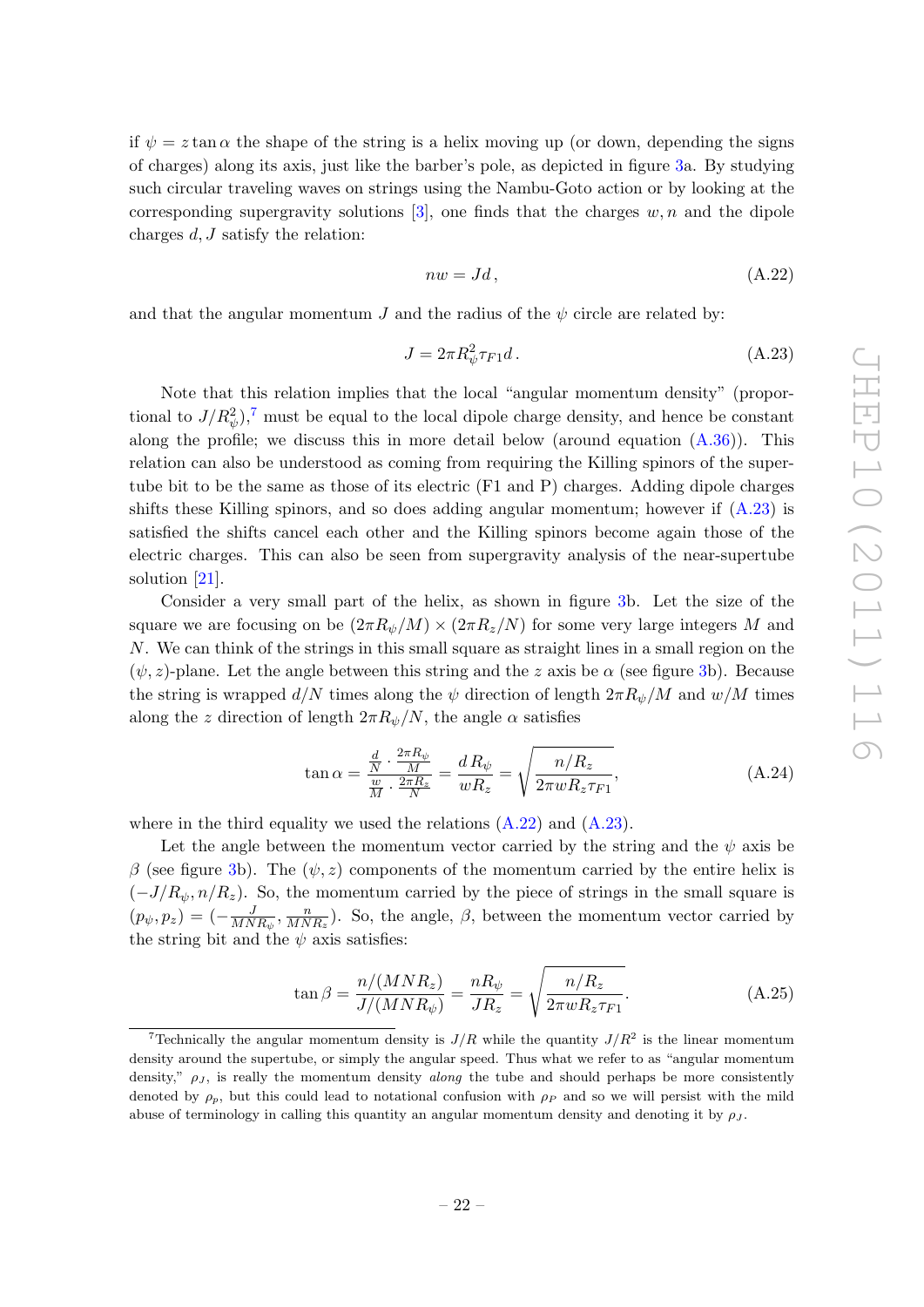

<span id="page-24-0"></span>Figure 4. Boosting and rotating to obtain the desired F1-P configuration

In the last equality we used the relations required by the dynamics of the string,  $(A.22)$ and [\(A.23\)](#page-23-1). Comparing this with [\(A.24\)](#page-23-3) we see that  $\beta = \alpha$  and hence these dynamical conditions require that the momentum be perpendicular to the direction of the string, i.e., the string is boosted transverse to its world-sheet.

Based on this physical picture, we will construct the supersymmetry projector for this configuration. Starting from strings sitting at rest and extending along  $z$  (figure [4a](#page-24-0)), we boost them along the negative  $\psi$ -direction (figure [4b](#page-24-0)). We then rotate them in the  $(\psi, z)$ plane by angle  $-\alpha$  to get to the desired configuration (Fig [4c](#page-24-0)). The projector for F1(z) boosted along the negative  $\psi$  direction (figure [4b](#page-24-0)) is given by:

<span id="page-24-1"></span>
$$
\Pi_{\mathrm{F1}(z)\text{-P}(\psi)} = \frac{1}{2} \left( 1 - \sin \gamma \Gamma^{0\psi} + \cos \gamma \Gamma^{01} \sigma_3 \right). \tag{A.26}
$$

Here,  $\gamma$  is related to the ratio of the P( $\psi$ ) charge and the F1(z) charge as

$$
\tan \gamma = \frac{\text{(momentum P}(\psi))}{\text{(F1}(z) \text{ charge)}} \quad \text{for the configuration of figure 4b.} \tag{A.27}
$$

The magnitudes of F1 and momentum charges in figure [4b](#page-24-0) are equal to those in the configuration shown in figure [4c](#page-24-0), because they are related to each other by rotation. Therefore,

$$
\tan \gamma = \frac{\sqrt{(p_{\psi})^2 + (p_{z})^2}}{\tau_{F1} \cdot (\text{length of F1})} = \frac{\sqrt{\left(\frac{1}{MN} \frac{n}{R_{z}}\right)^2 + \left(\frac{1}{MN} \frac{J}{R_{\psi}}\right)^2}}{\tau_{F1} \sqrt{\left(\frac{w}{M} \frac{2\pi R_{z}}{N}\right)^2 + \left(\frac{d}{N} \frac{2\pi R_{\psi}}{M}\right)^2}} = \frac{\sqrt{(n/R_{z})^2 + (J/R_{\psi})^2}}{2\pi \tau_{F1} \sqrt{(wR_{z})^2 + (dR_{\psi})^2}}.
$$
\n(A.28)

Using the relations  $(A.22)$  and  $(A.23)$ , it is easy to show that this is equal to  $(A.24)$  and thus  $\gamma = \alpha = \beta$ .

By rotating the projector [\(A.26\)](#page-24-1) (with  $\gamma = \alpha$ ) by angle  $-\alpha$  in the  $(\psi, z)$ -plane, we get the projector after the supertube transition:

<span id="page-24-2"></span>
$$
\Pi_{st} = \frac{1}{2} \Big[ 1 - s(c\Gamma^{0\psi} - s\Gamma^{01}) + c(c\Gamma^{01} + s\Gamma^{0\psi})\sigma_3 \Big],
$$
\n(A.29)

where  $s = \sin \alpha$  and  $c = \cos \alpha$ . The fact that  $tr(\Pi_{st}) = \frac{1}{2} tr(\mathbf{1})$  means that this projector preserves 16 supersymmetries. These supersymmetries depend upon the angle  $\alpha$  as well as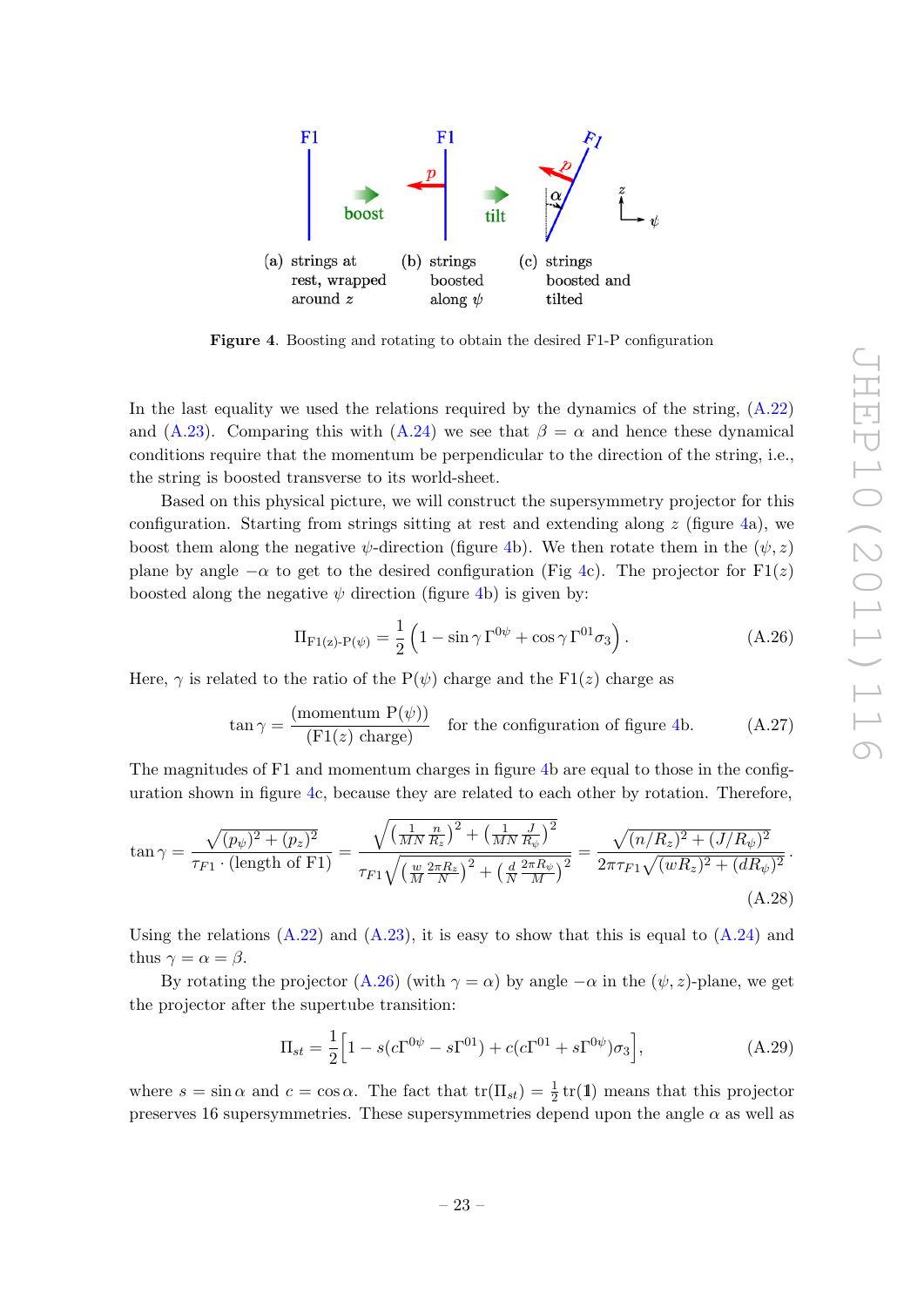the  $\psi$  direction in space and hence the position along the string. However, note that  $(A.29)$ can also be written as:

<span id="page-25-2"></span>
$$
\Pi_{st} = c(c + s\Gamma^{z\psi}\sigma_3)\Pi_{F1(z)} + s(s - c\Gamma^{z\psi}\sigma_3)\Pi_{P(z)}.
$$
\n(A.30)

This implies that the projector  $\Pi_{st}$  always preserves the set of eight supersymmetries that are preserved by the original two projectors  $\Pi_{F1(z)}$  and  $\Pi_{P(z)}$ , independent of position along the  $\psi$  curve.

Although we started by working with a circular  $\psi$  curve, our local analysis is valid also for an arbitrary curve parametrized by  $\psi$  embedded in the  $\mathbb{R}^8$  transverse to the original direction, z. Such a curve in  $\mathbb{R}^8$  can be parametrized by seven functions. Furthermore, we can change the angle  $\alpha$  along the curve. Note that  $\alpha$  can be expressed in terms of the local charge densities, as follows. The momentum along  $z$  carried by the part of the string in our small square is

$$
p_z = \frac{n}{R_z} \cdot \frac{1}{MN} = \frac{n}{MNR_z}.\tag{A.31}
$$

So, the local momentum density per unit area is

$$
\rho_P = \frac{p_z}{(2\pi R_z/N)(2\pi R_\psi/M)} = \frac{n}{(2\pi R_z)^2 R_\psi}
$$
(A.32)

Similarly, the F1(z) charge carried by the same string bits and the local F1(z) charge density are computed as

$$
q_{F1} = \tau_{F1} \cdot 2\pi R_z w \cdot \frac{1}{MN} = \frac{2\pi w \tau_{F1} R_z}{MN}, \quad \rho_{F1} = \frac{q_{F1}}{(2\pi R_z/N)(2\pi R_\psi/M)} = \frac{w \tau_{F1}}{2\pi R_\psi}.
$$
 (A.33)

Comparing these with  $(A.24)$ , it is easy to see that the angle  $\alpha$  can be written as

<span id="page-25-4"></span><span id="page-25-3"></span>
$$
\tan \alpha = \sqrt{\frac{\rho_P}{\rho_{F1}}}.\tag{A.34}
$$

So, varying  $\alpha$  corresponds to varying the ratio of charge densities along the curve. However, one cannot change all the charge densities completely freely: It is easy to show that the dynamical relation  $(A.22)$  implies the following relation:

<span id="page-25-1"></span><span id="page-25-0"></span>
$$
\rho_P \rho_{F1} = \rho_{\mathcal{J}} \rho_{f1},\tag{A.35}
$$

where

$$
\rho_{\mathcal{J}} = \frac{J}{(2\pi R_{\psi})^2 R_z} = \frac{d\,\tau_{F1}}{2\pi R_z}, \qquad \rho_{f1} = \frac{d\,\tau_{F1}}{2\pi R_z} \tag{A.36}
$$

are the  $P(\psi)$  and  $F1(\psi)$  densities.

Because the dipole and the angular momentum densities  $\rho_{f1}$  and  $\rho_{\mathcal{J}}$  are constant along the curve, the relation  $(A.35)$  means that the product of the charge densities,  $\rho_P \rho_{F1}$ , should be constant along the curve. Taking this constraint into account, we have a supertube parametrized by  $7 + 1 = 8$  functions in total.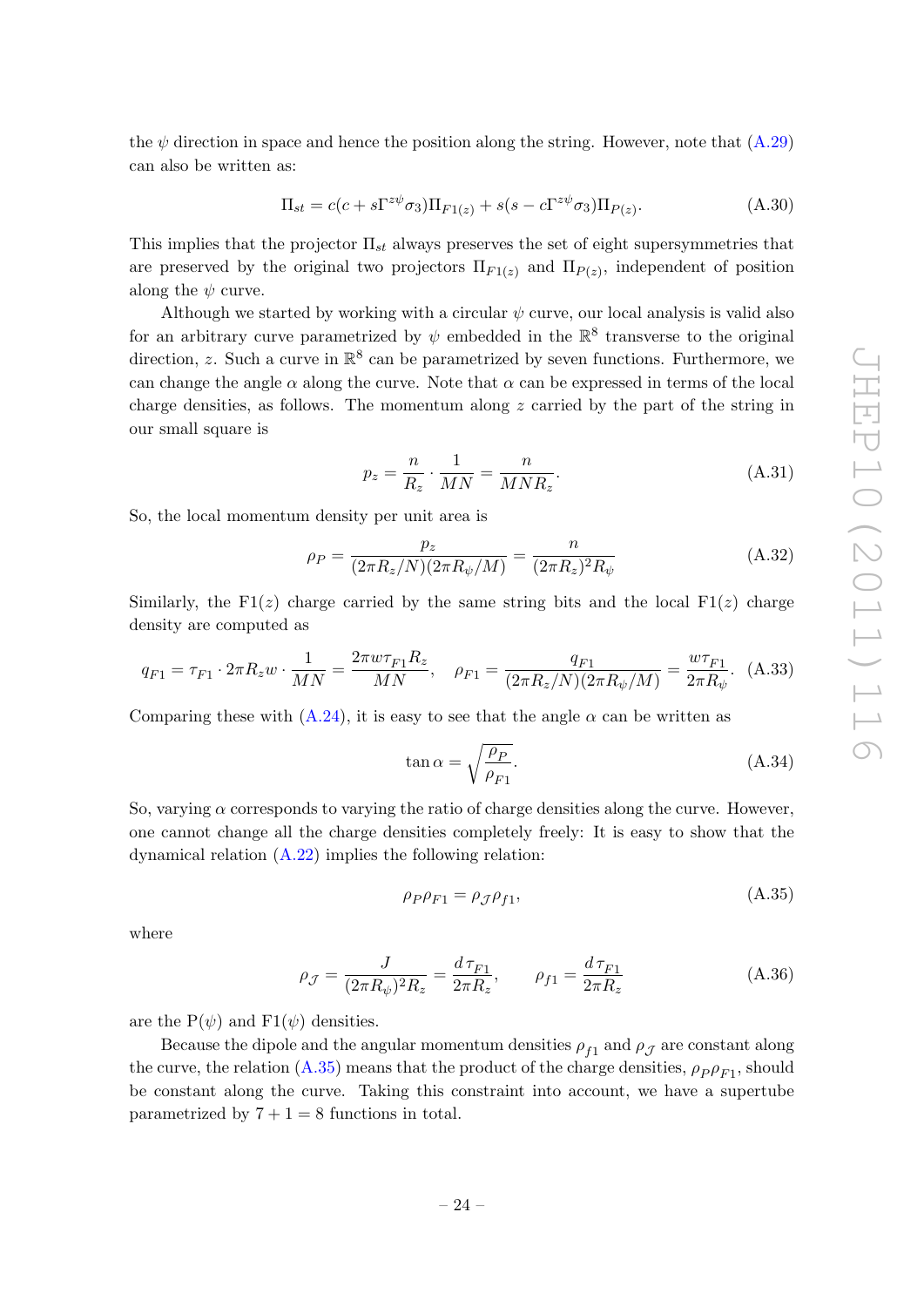## <span id="page-26-0"></span>A.2.2 The formula for the projector

Based on the previous example with projectors  $(A.29)$  and  $(A.30)$ , we can construct the projector for the general supertube transition  $(A.19)$ . Let the *commuting* projectors for the original electric charges corresponding to the left hand side of  $(A.19)$  be:

$$
\Pi_1 = \frac{1}{2}(1 + P_1), \qquad \Pi_2 = \frac{1}{2}(1 + P_2), \qquad [\Pi_1, \Pi_2] = 0.
$$
\n(A.37)

Because  $\Pi_{1,2}$  are projectors and they commute,  $P_{1,2}$  satisfy

<span id="page-26-3"></span>
$$
P_1^2 = P_2^2 = 1, \t [P_1, P_2] = 0. \t (A.38)
$$

For each of  $\Pi_{1,2}$  to preserve sixteen supersymmetries, and for them together to preserve eight supersymmetries, we require tr  $P_1 = \text{tr } P_2 = \text{tr}(P_1 P_2) = 0$ . Based on the expressions,  $(A.29)$  and  $(A.30)$ , take the following ansatz for the projector after the supertube transition:

$$
\Pi_{st} = \frac{1}{2} \Big[ 1 + (c_1 \Gamma^{0\psi} + s_1 P_1) \Gamma^{0\psi} (c_2 \Gamma^{0\psi} + s_2 P_2) \Big],
$$
\n
$$
= \frac{1}{2} \Big( 1 + s_1 c_2 P_1 + c_1 s_2 P_2 + c_1 c_2 \Gamma^{0\psi} + s_1 s_2 P_1 \Gamma^{0\psi} P_2 \Big)
$$
\n(A.39)

where  $c_i = \cos \theta_i$ ,  $s_i = \cos \theta_i$ , and  $\theta_{i=1,2}$  are some angles to be determined. From the second expression in  $(A.39)$ , we can see that the state annihilated by  $\Pi_{st}$  has the original electric charges and momentum along  $\psi$ , which is the correct feature for the projector after the supertube transition.

The matrix  $\Pi_{st}$  given in [\(A.39\)](#page-26-1) is not, in general, a projector. However, if one has

<span id="page-26-2"></span><span id="page-26-1"></span>
$$
\{\Gamma^{0\psi}, P_1\} = \{\Gamma^{0\psi}, P_2\} = 0
$$
\n(A.40)

then it can be shown that  $\Pi_{st}^2 = \Pi_{st}$  and thus  $\Pi_{st}$  is a projector. We will assume  $(A.40)$ henceforth. For  $\Pi_{st}$  to preserve 16 supersymmetries, it is sufficient to assume that  $tr(\Gamma^{0\psi}P_1P_2) = 0$ . In the example [\(A.20\)](#page-22-2), where  $P_1 = \Gamma^{01}\sigma_3$  and  $P_2 = \Gamma^{01}$ , all these conditions are indeed satisfied.

The most important requirement that our candidate projector  $(A.39)$  should satisfy is that it annihilates the supercharges annihilated by the original projectors [\(A.37\)](#page-26-3). For this, note that  $(A.39)$  can be brought to the following form:

$$
\Pi_{st} = \frac{1}{2} \Big[ 1 - \sin(\theta_1 + \theta_2) + \cos(\theta_1 + \theta_2) \Gamma^{0\psi} + (\dots) \Pi_1 + (\dots) \Pi_2 \Big].
$$
 (A.41)

To derive [\(A.41\)](#page-26-4), we first (anti)commute  $P_i$  appearing in [\(A.39\)](#page-26-1) to the right of  $\Gamma^{0\psi}$  and then re-express them in terms of  $\Pi_i$ . So, for  $\Pi_{st}$  to annihilate supercharges annihilated by  $\Pi_i$ , we need

<span id="page-26-4"></span>
$$
\theta_1 + \theta_2 = \frac{\pi}{2} \mod 2\pi. \tag{A.42}
$$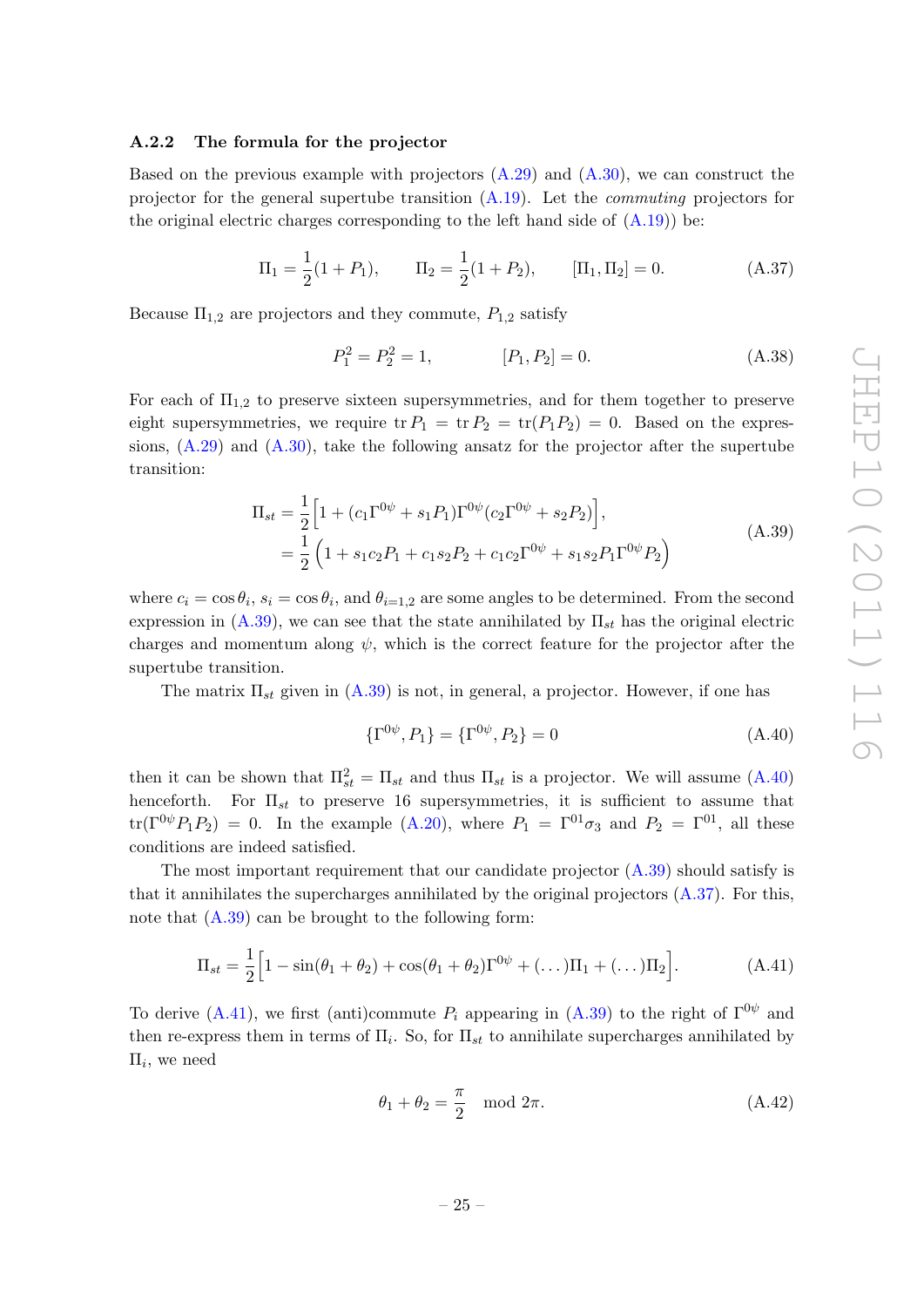If we set  $\theta_1 = \frac{\pi}{2} + \alpha, \theta_2 = -\alpha$ , then [\(A.39\)](#page-26-1) reduces to

<span id="page-27-1"></span>
$$
\Pi_{st} = \frac{1}{2} \Big[ 1 + (-s\Gamma^{0\psi} + cP_1)\Gamma^{0\psi}(c\Gamma^{0\psi} - sP_2) \Big]
$$
  
=  $\frac{1}{2} \Big[ 1 + c^2 P_1 + s^2 P_2 - sc\Gamma^{0\psi} + sc\Gamma^{0\psi} P_1 P_2 \Big],$  (A.43)

where  $c = \cos \alpha$ ,  $s = \sin \alpha$ .

From the general formula [\(A.43\)](#page-27-1), we can read off how the system of two electric charges associated with  $P_1$  and  $P_2$  undergoes a transition into a supertube configuration with momentum along  $\psi$  and a dipole charge, d, associated with  $P_{dip} = \Gamma^{0\psi} P_1 P_2$ . Note that, for a general supertube transition, this expression for  $P_{dip}$  means that, unlike the F1-P system, the dipole component of the supertube configuration is not generically obtained from a tilt and boost of the original projectors.

The supertube with F1-P charges [\(A.29\)](#page-24-2) corresponds to taking  $P_1 = \Gamma^{01}\sigma_3$ ,  $P_2 =$  $\Gamma^{01}$ ,  $P_{dip} = \Gamma^{0\psi}\sigma_3$ . The supertube with D1-D5 charges in [\(3.7\)](#page-11-1) corresponds to taking  $P_1 = \Gamma^{0z}\sigma_1$ ,  $P_2 = \Gamma^{01234z}\sigma_1$ ,  $P_{dip} = \Gamma^{01234\psi}$ . The D1-P and D5-P supertubes in [\(3.12\)](#page-12-3) correspond to taking  $P_1 = \Gamma^{0z}\sigma_1$ ,  $P_2 = \Gamma^{0z}$ ,  $P_{dip} = \Gamma^{0\psi}\sigma_1$  and  $P_1 = \Gamma^{01234z}\sigma_1$ ,  $P_2 = \Gamma^{0z}$ ,  $P_{div} = \Gamma^{01234\psi} \sigma_1$ , respectively.

Just as in the F1-P example, the supertube can be along an arbitrary curve transverse to the direction of the original electric charges. Along such an arbitrary curve, one can also vary the angle,  $\alpha$ , which is related to the ratio of the densities of the original electric charges via:

<span id="page-27-3"></span><span id="page-27-2"></span>
$$
\tan \alpha = \sqrt{\frac{\rho_2}{\rho_1}},\tag{A.44}
$$

where  $\rho_1$  and  $\rho_2$  are the densities of the original electric charges. Equation [\(A.44\)](#page-27-2) is a generalization of the relation  $(A.34)$ . As for the F1-P supertube, the product of the charge densities,  $\rho_1 \rho_2$ , is constant along the curve, and this comes again from requiring that the supersymmetries be the same as those of the electric charges.

As a side note, we would like to remark that one could write down a more general Ansatz than [\(A.39\)](#page-26-1) by including other terms that can be constructed out of  $P_i$  and  $\Gamma^{0\psi}$ , namely  $\Gamma^{0\psi}P_i$  and  $P_1P_2$ . However, if we require that we generate only one type of charge other than the original electric charges (corresponding to  $P_i$ ) and momentum along  $\psi$ (corresponding to  $\Gamma^{0\psi}$ ), then [\(A.43\)](#page-27-1) is the most general projector. Another interesting fact is that the supertube projector in equation  $(A.39)$  can be written as:

$$
\Pi_{st} = U^{-1} \Pi_0 U, \qquad \Pi_0 = \frac{1}{2} (1 + \Gamma^{0\psi}), \qquad U = \exp\left(\frac{\theta_1}{4} [P_1, \Gamma^{0\psi}] + \frac{\theta_2}{4} [P_2, \Gamma^{0\psi}] \right), \tag{A.45}
$$

and hence changing the angle  $\alpha$  can be thought as giving rise to a rotation in the spinor space.

## <span id="page-27-0"></span>A.3 Double bubbling

Here we consider two successive supertube transitions in which a system of three electric charges first undergoes a supertube transition and produces two dipole charges, which, in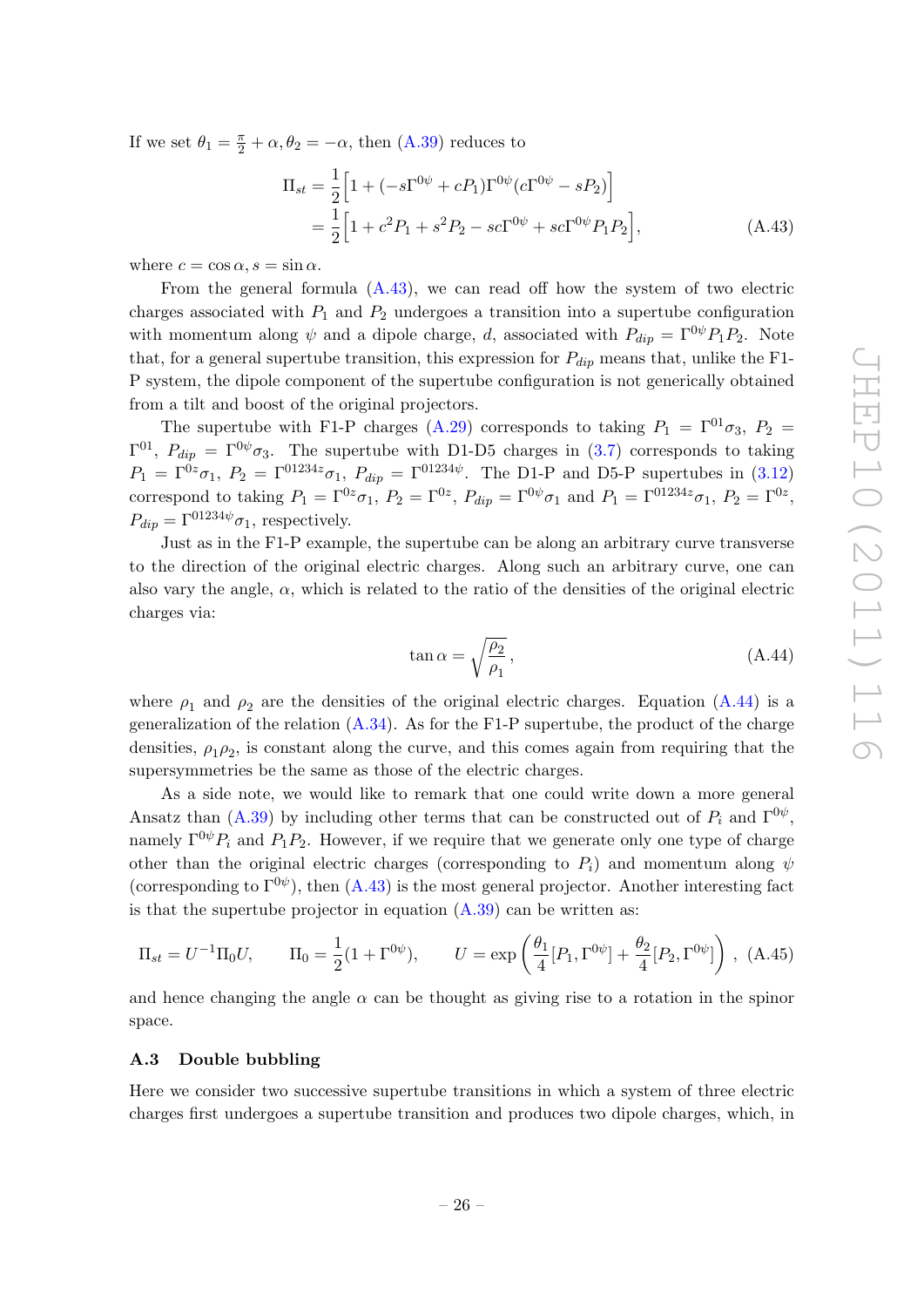turn, undergo a supertube transition and produce another dipole charge. We then use the methods developed above to derive the corresponding supersymmetry projectors.

#### <span id="page-28-0"></span>A.3.1 First supertube transition

Consider the supertube transition of the following three electric charges:

<span id="page-28-4"></span><span id="page-28-1"></span>
$$
\begin{pmatrix}\nD1(z) \\
D5(1234z) \\
P(z)\n\end{pmatrix}.
$$
\n(A.46)

The supersymmetry projectors for this configuration are:

$$
\Pi_1 = \frac{1}{2}(1 + \Gamma^{0z}\sigma_1), \qquad \Pi_2 = \frac{1}{2}(1 + \Gamma^{01234z}\sigma_1), \qquad \Pi_3 = \frac{1}{2}(1 + \Gamma^{0z}). \tag{A.47}
$$

Each of these projectors preserve 16 supersymmetries, they commute with one another and together they leave four common supersymmetries unbroken. Later it will be useful to consider a fourth projector:

<span id="page-28-5"></span>
$$
\Pi_4 = \frac{1}{2} (1 + \Gamma^{01234z}). \tag{A.48}
$$

If  $\Pi_{1,2,3}\mathcal{Q} = 0$ , then it follows that  $\Pi_4\mathcal{Q} = 0$ . The projector,  $\Pi_4$ , corresponds to KKM(1234 $z$ ;  $\theta$ ), where  $\theta$  is an arbitrary direction in the transverse space. Even if we added such a KKM to the D1-D5-P system it would not break further supersymmetry, but we focus on the case with the three original electric charges  $(A.46)$  without a fourth one.

From the supergravity analysis  $[31–33]$  $[31–33]$ , it is known that a three-charge system  $(A.46)$ can contain a supersymmetric black ring that has three dipole charges, corresponding to  $D5(1234\theta)$ ,  $D1(\theta)$ , and KKM(1234 $\theta$ ; z), where  $\theta$  is the direction of the ring. This black ring can be thought of as a black supertube with three dipole charges, and both the near-ring limit [\[21\]](#page-37-2) and the general solution have four supersymmetries. However, here we consider the special situation where there is no KKM dipole charge, and the supertube has three charges and two dipole charges:

<span id="page-28-2"></span>
$$
\begin{array}{c}\nN_1 \\
N_2 \\
N_3\n\end{array}\n\begin{pmatrix}\nD1(z) \\
D5(1234z) \\
P(z)\n\end{pmatrix}\n\quad\n\to\n\begin{array}{c}\nn_1 \\
n_2 \\
J\n\end{array}\n\begin{pmatrix}\nd5(1234\theta) \\
d1(\theta) \\
\mathcal{J}(\theta)\n\end{pmatrix}
$$
\n(A.49)

where  $N_i$ ,  $n_i$ ,  $J$  are quantized numbers of charges.

Our first goal is to derive the supersymmetry projector for this supertube by using the properties of this configuration known from the DBI [\[20\]](#page-37-1) and the near-tube supergravity descriptions [\[21\]](#page-37-2). Our analysis will closely parallel the analysis of the previous subsection, where we derived the projector for the F1-P supertube based on the known properties of the configuration.

This kind of supertube transition  $(A.49)$  has been studied by the DBI action in [\[20\]](#page-37-1) and it was observed that the following relations hold among charges:

<span id="page-28-3"></span>
$$
\frac{N_1}{n_2} = \frac{N_2}{n_1} = \frac{J}{N_3}.\tag{A.50}
$$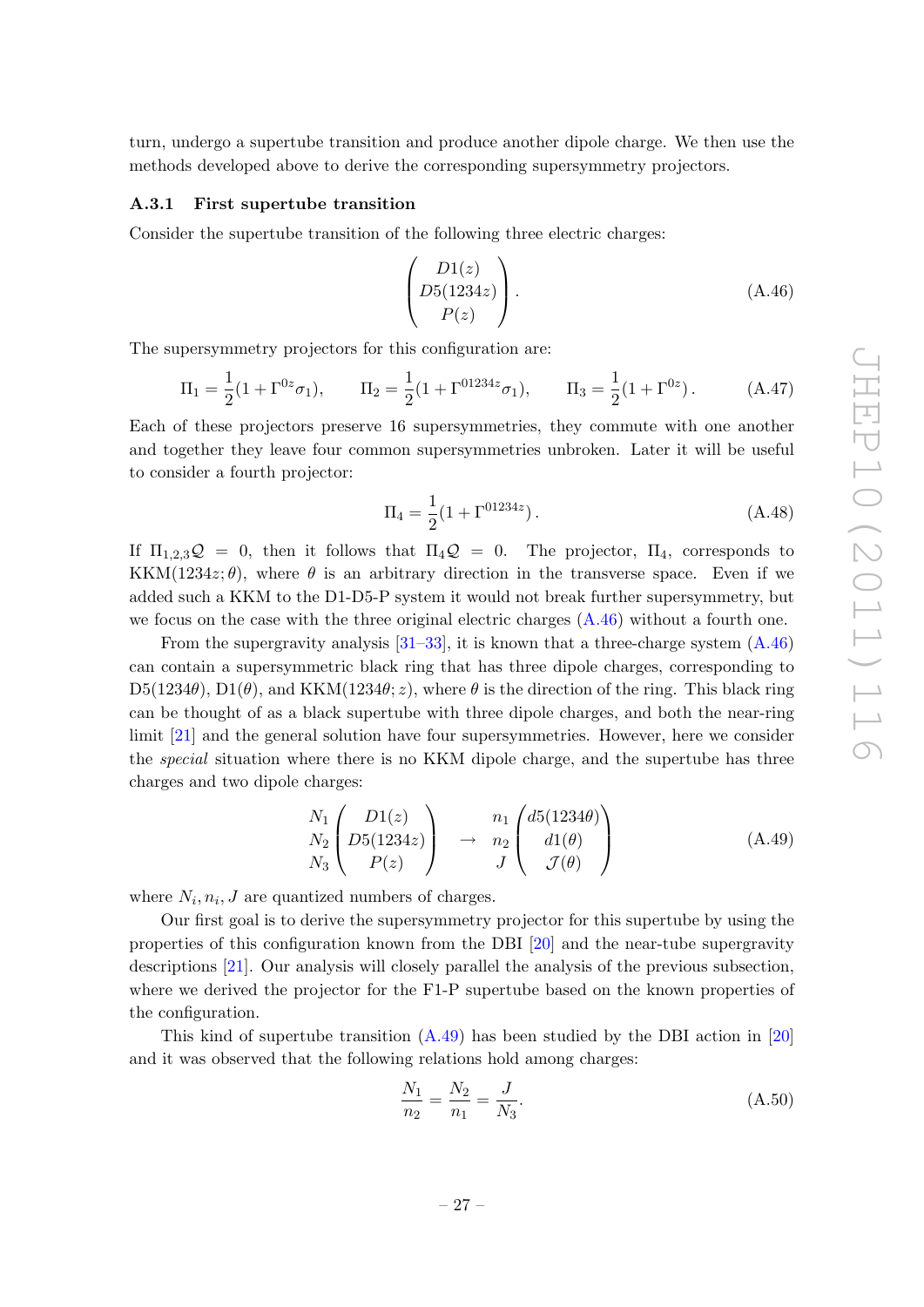

<span id="page-29-0"></span>Figure 5. The straight D1-D5-P tube configuration.

The same relations can also be derived by the analysis of the supergravity black ring solution; the first relation is necessary for the absence of closed time-like curves while the second relation follows if we require that the configuration locally preserve one quarter of the supersymmetry. The angular momentum  $J$  and the radius  $R_{\theta}$  of the ring are related by [\[20\]](#page-37-1):

<span id="page-29-1"></span>
$$
J = 2\pi R_{\theta}^{2} (n_{1}\tau_{D5}V_{4} + n_{2}\tau_{D1}), \qquad (A.51)
$$

where  $(2\pi)^4 V_4$  is the 4-volume of the 1234 directions that are wrapped by the D5 branes. This relation can be thought of as generalization of [\(A.23\)](#page-23-1).

One can do the local analysis as in section [A.2.1](#page-22-0) by zooming in onto a very small region near a point along the round supertube, where the D1-branes and D5-branes can be thought of as straight. However, in order not to complicate the discussion and formulae, we will simply work with a straight supertube and keep in mind that it can be replaced by a local analysis near an arbitrary supertube. The final formulae will be in terms of ratios of quantities and are only locally valid.

If the condition [\(A.50\)](#page-28-3) is met, then the D1-branes and D5-branes are parallel with each other in the  $(\theta, z)$  plane and at an common angle,  $\alpha_3$ , with the z axis where

$$
\tan \alpha_3 = \frac{n_2 R_\theta}{N_1 R_z} = \frac{n_1 R_\theta}{N_2 R_z}.
$$
\n(A.52)

The configuration of the D1 and D5 branes is shown in figure [5.](#page-29-0) Furthermore, these D1's and D5's are moving in the direction perpendicular to their world-volume with total momentum

<span id="page-29-2"></span>
$$
(p^{\theta}, p^z) = \left(-\frac{J}{R_{\theta}}, \frac{N_3}{R_z}\right). \tag{A.53}
$$

So, this supertube can locally be viewed as a D1-D5 system tilted and boosted transverse to its world-volume, which is a  $\frac{1}{4}$ -BPS state; see figure [5.](#page-29-0)

To derive the projectors for this tilted-and-boosted D1-D5 system, we follow a similar path to that of section [A.2](#page-21-0) to derive the projector for the F1-P system. Namely, we begin by considering a configuration with  $D1(z)$ ,  $D5(1234z)$ , and  $P(\theta)$  charges; namely,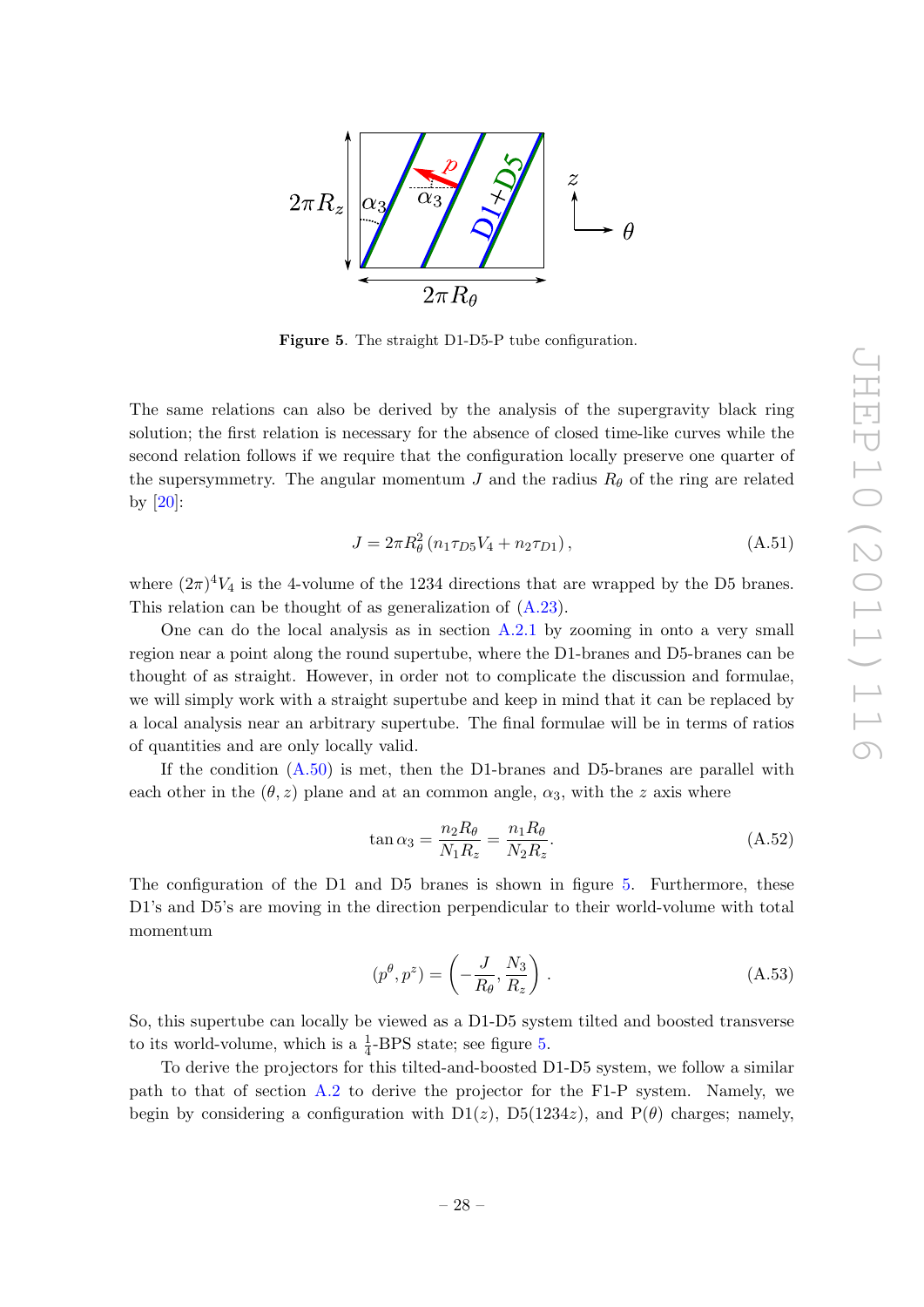the branes are aligned with the z direction and have momentum along the  $\theta$  direction. We first construct the projectors for this configuration aligned with the  $z$ - and  $\theta$ -axes. Then, we will simply rotate the configuration in the  $(\theta, z)$  plane and obtain the desired projectors for the tilted-and-boosted D1-D5 system.

As we discussed in the main text, one can view the whole process as two separate supertube transitions of the D1-P and D5-P systems, so that the end result is two locallyparallel and marginally bound supertubes. If we simply boost the D1 and D5 projectors of [\(A.47\)](#page-28-4) in the  $-\theta$  direction then we trivially get the two commuting projectors:

<span id="page-30-1"></span>
$$
\widetilde{\Pi}_{D1(z)\text{-}P(\theta)} = \frac{1}{2}(1 + a\Gamma^{0z}\sigma_1 + b\Gamma^{z\theta}), \qquad \widetilde{\Pi}_{D5(01234z)\text{-}P(\theta)} = \frac{1}{2}(1 + a\Gamma^{01234z}\sigma_1 + b\Gamma^{1234z\theta}),
$$
\n(A.54)

where  $a^2 - b^2 = 1$ . To convert these into the canonical forms of projectors, as in  $(A.2)$ , from which we can read off the component charges, we multiply the first one by  $\Gamma^{0z}\sigma_1$  and the second one by  $\Gamma^{01234z}\sigma_1$  and rescale by  $a^{-1}$  to obtain the projectors:

$$
\Pi_{D1(z)\text{-}P(\theta)} = \frac{1}{2}(1 + c_2\Gamma^{0z}\sigma_1 + s_2\Gamma^{0\theta}), \qquad \Pi_{D5(01234z)\text{-}P(\theta)} = \frac{1}{2}(1 + c_2\Gamma^{01234z}\sigma_1 + s_2\Gamma^{0\theta}),
$$
\n(A.55)

where the angle,  $\alpha_2$ , is related to the boost by  $c_2 = \frac{1}{a}$  $\frac{1}{a}$ ,  $s_2 = \frac{b}{a}$  $\frac{b}{a}$ . However, the problem with these projectors  $(A.55)$  is that they no longer commute with each other, even though they are equivalent to the original set of projectors  $(A.54)$ . Since they are equivalent to  $(A.54)$ they do commute on their common null space as do the projectors in [\(4.3\)](#page-14-3) and [\(4.4\)](#page-14-3).

The resolution of this dilemma is to consider instead the following more general class of projectors:

<span id="page-30-2"></span><span id="page-30-0"></span>
$$
\Pi_1^{(0)} = \frac{1}{2} (1 + c_1 c_2 \Gamma^{0z} \sigma_1 + s_1 s_2 \Gamma^{01234z} \sigma_1 + c_1 s_2 \Gamma^{0\theta} - s_1 c_2 \Gamma^{01234\theta}),
$$
  
\n
$$
\Pi_2^{(0)} = \frac{1}{2} (1 + s_1 s_2 \Gamma^{0z} \sigma_1 + c_1 c_2 \Gamma^{01234z} \sigma_1 - s_1 c_2 \Gamma^{0\theta} + c_1 s_2 \Gamma^{01234\theta}),
$$
  
\n
$$
[\Pi_1^{(0)}, \Pi_2^{(0)}] = 0, \qquad c_i = \cos \alpha_i, \qquad s_i = \sin \alpha_i, \qquad i = 1, 2,
$$
\n(A.56)

where the angles,  $\alpha_{1,2}$ , will be determined below. Note that, as desired, these projectors *commute* with each other. On the other hand, they now contain  $\Gamma^{01234\theta}$  terms, which correspond to  $KKM(01234\theta; z)$  charges and may seem unwanted. However, these terms are actually acceptable if the charges represented by  $\Pi_1^{(0)}$  and the ones represented by  $\Pi_2^{(0)}$ add up to the charges that we want in the system. Namely, the  $\Gamma^{01234\theta}$  terms cause no problem at all if the *net*  $KKM(01234\theta; z)$  charge vanishes.

There are several reasons for considering this more general class of projectors. The most important one is that if one is to decompose the boosted D1-D5 system, which preserves 8 supersymmetries, into two sub-systems with commuting projectors, each of which preserves 16 supersymmetries, then the charges of these sub-systems are not those of a boosted D1 and a boosted D5, as one may naively expect. Actually, to get commuting projectors in the canonical form determined by  $(A.2)$ , one finds that one must include a  $\Gamma^{01234\theta}$  term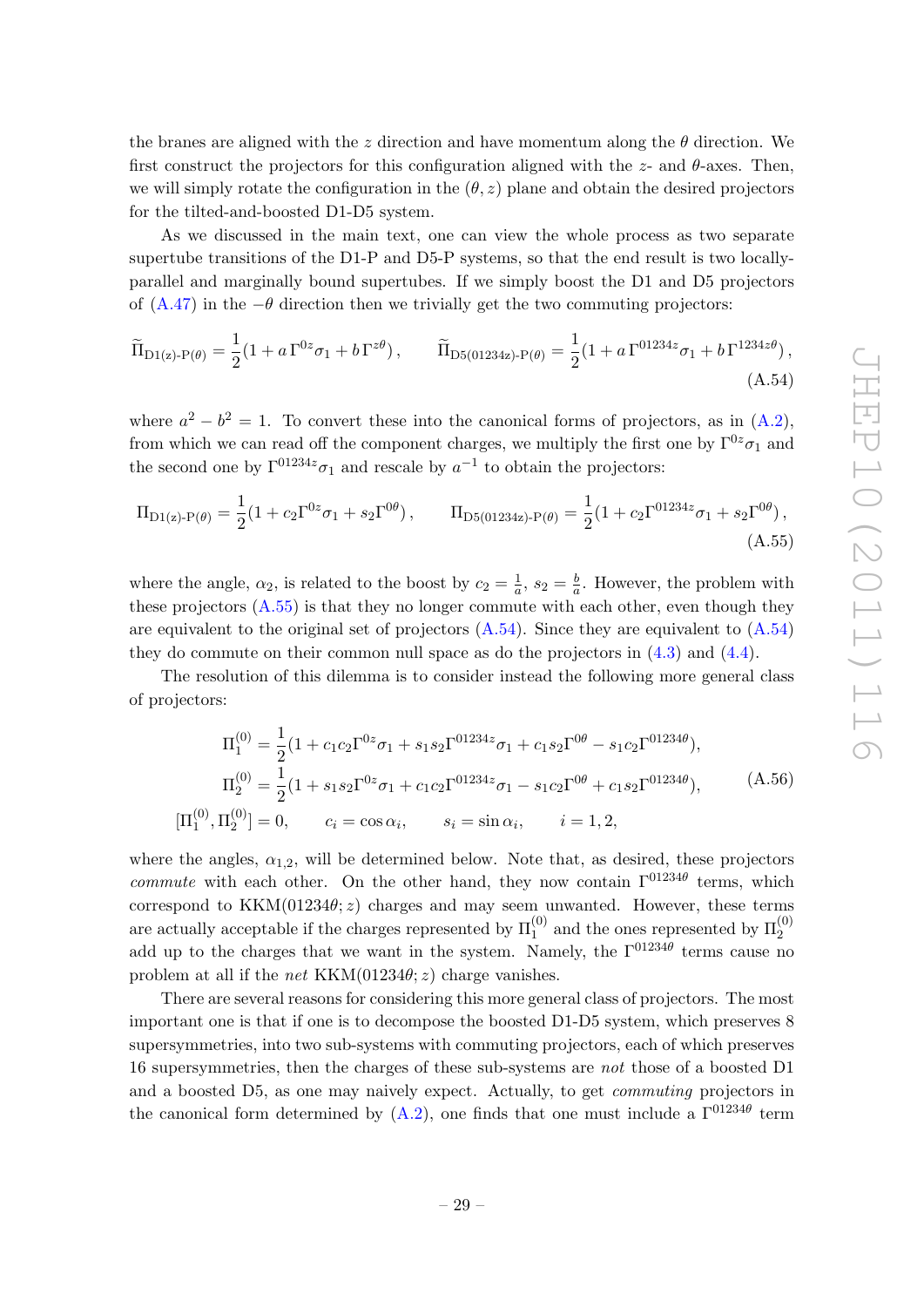which corresponds to a  $KKM(1234\theta; z)$  charge. We can derive this as follows. If we dualize the D1(z)-D5(1234z)-P( $\theta$ ) system by  $T_{z\theta12}$ , S,  $T_{\theta13}$ -dualities, we can convert it into D2(23), D2(14), D2(13). Then, after an  $SO(2)_{12} \times SO(2)_{34}$  rotation, we can go to a frame only with  $D2(1'4')$  and  $D2(2'3')$ . These two stacks of D2-branes are mutually BPS and their projectors commute, and hence are the one-charge subsystems of our two-charge system. If we take each sub-system and  $SO(2)_{12} \times SO(2)_{34}$  rotate it back, it now has  $D2(24)$  in addition to  $D2(23)$ ,  $D2(14)$ ,  $D2(13)$ . If we further dualize it back to the D1-D5-P frame, we obtain two mutually BPS sub-systems, each having  $KKM(1234\theta; z)$  charge in addition to the original  $D_1(z)$ ,  $D_5(1234z)$  and  $P(\theta)$  charge. Hence, from this perspective, having an extra KKM(1234 $\theta$ ; z) charge is a necessity, not an option.

Another way to arrive at the projectors above is to ask what are the most general commuting projectors with the charges of the system. Clearly the the projectors can contain  $\Gamma^{0z}\sigma_1$ ,  $\Gamma^{01234z}\sigma_1$  and  $\Gamma^{0\theta}$  because they respectively correspond to the D1(*z*), D5(1234*z*) and  $P(\theta)$  charges. However, one can also add  $\Gamma^{01234\theta}$  (corresponding to KKM(1234 $\theta$ ; z)), which commutes with the other charges, as long as the KKM charge of the total system is zero. Hence, our goal is to decompose the  $\frac{1}{4}$ -BPS D1(*z*)-D5(1234*z*)-P( $\theta$ ) system into two mutually BPS sub-systems each of which is  $\frac{1}{2}$ -BPS, whose projectors commute, and whose KKM charges sum up to zero.

Yet another heuristic way of thinking of our choice of projector is that it is the most general projector carrying these charges that does not, at leading order in rotations, involve a direct mix of the D1 and D5 sub-systems. The most general projector is obtained by taking four arbitrary coefficients,  $a_i$ , for the gamma matrices on the right-hand side of one of the projectors. To be a projector one must have  $\sum_i a_i^2 = 1$  and so there is a threeparameter family. However, if one excludes the direct rotation of the D1 system into the D5 system at first order, and requires the two projectors to commute, one arrives at the result in  $(A.56)$ 

We now fix the angles,  $\alpha_{1,2}$ , in terms of the physical parameters. Each of the projectors  $\Pi_i^{(0)}$  $i_{i}^{(0)}$  corresponds to a  $\frac{1}{2}$ -BPS sub-system with four kinds of charges, D1(*z*), D5(1234*z*), P( $\theta$ ) and KKM(1234 $z$ ;  $\theta$ ). We require that the total charges of the combined system satisfy:

<span id="page-31-0"></span>
$$
M_1c_1c_2 + M_2s_1s_2 = q_1, \t M_1s_1s_2 + M_2c_1c_2 = q_2,M_1c_1s_2 - M_2s_1c_2 = -p, \t -M_1s_1c_2 + M_2c_1s_2 = 0.
$$
\t(A.57)

Here  $q_1 = \tau_{D1} Q_z^{D1}$ ,  $q_2 = \tau_{D5} Q_z^{D5}$ , and p is momentum. The masses,  $M_{1,2}$ , are those of the two  $\frac{1}{2}$ -BPS sub-systems that are mutually BPS. The last equation in  $(A.57)$  is the one that sets the total KKM charge to zero. From [\(A.57\)](#page-31-0), we can derive

<span id="page-31-1"></span>
$$
\cos(\alpha_1 + \alpha_2) = \frac{q_1 - q_2}{M_-}, \quad \sin(\alpha_1 + \alpha_2) = -\frac{p}{M_-},
$$
  
\n
$$
\cos(\alpha_1 - \alpha_2) = \frac{q_1 + q_2}{M_+}, \quad \sin(\alpha_1 - \alpha_2) = \frac{p}{M_+},
$$
  
\n
$$
M_{\pm} \equiv M_1 \pm M_2 = \sqrt{p^2 + (q_1 \pm q_2)^2}.
$$
\n(A.58)

The physical charges,  $q_1, q_2$  and p, are determined in terms of the quantized charges  $N_i, n_i, J$ (modulo the relation  $(A.50)$ ) so that, after rotation in the  $(\theta, z)$  plane, we end up with the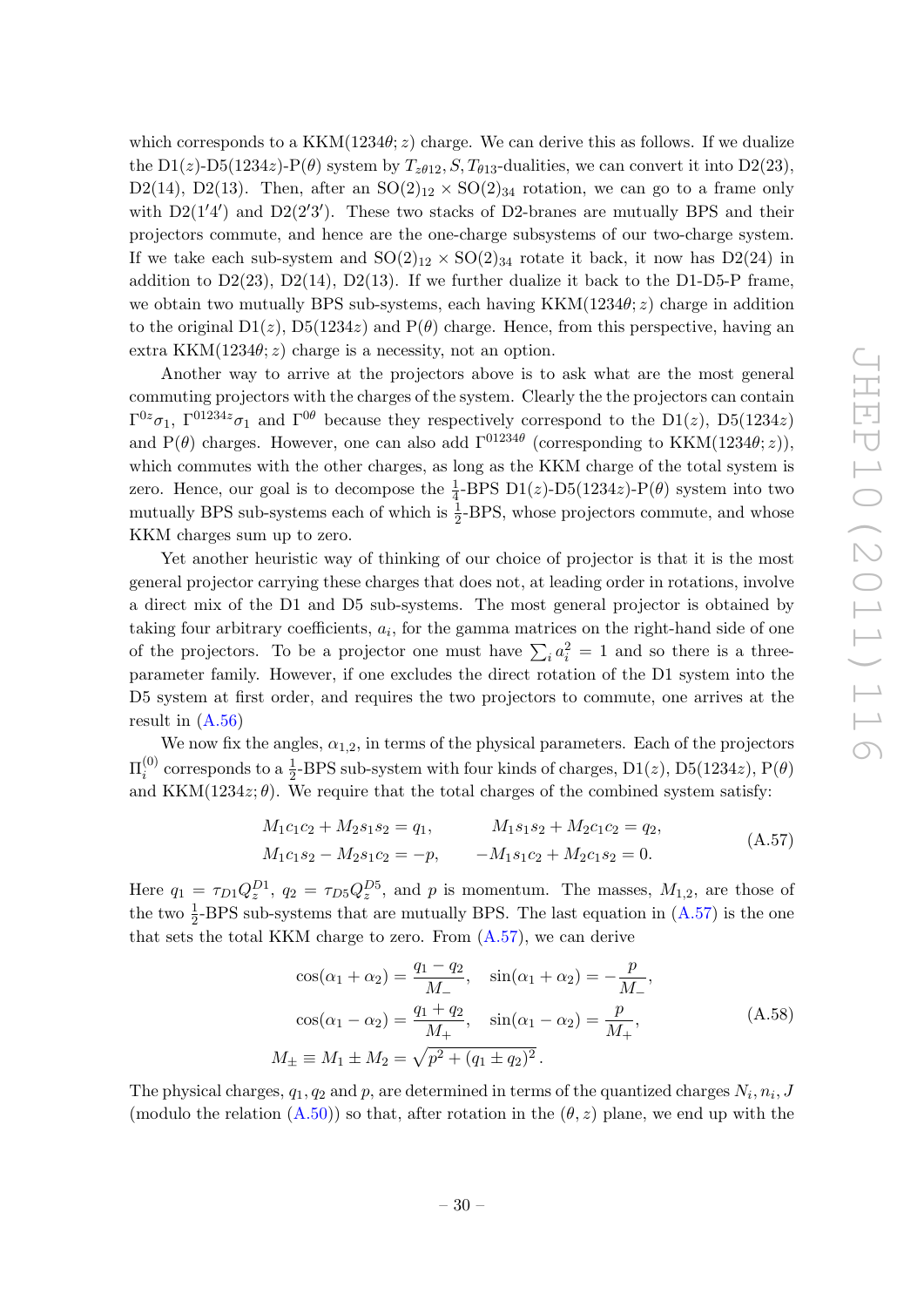desired diagonal D1-D5-P configuration shown in figure [5.](#page-29-0) We will do that a little later. The two sub-systems have mass  $M_1$  and  $M_2$  and, since the two sub-systems are mutually BPS, the mass of the total system is simply the sum:  $M_1 + M_2 = \sqrt{p^2 + (q_1 + q_2)^2}$ . This is the correct mass of the D1(z)-D5(z1234) system with rest mass  $q_1 + q_2$  boosted to have momentum  $p$  in the  $\theta$  direction.

Now we can obtain the desired projectors for the tilted-and-boosted D1-D5 system shown in figure [5](#page-29-0) by rotating the projectors [\(A.56\)](#page-30-2) by an angle  $-\alpha_3$  in the  $(\theta, z)$  plane. This is trivially accomplished by replacing  $\Gamma^z$  and  $\Gamma^{\theta}$  in  $(A.56)$  by  $\Gamma^{\hat{z}}$  and  $\Gamma^{\theta}$  where:

$$
\Gamma^{\hat{z}} \equiv c_3 \Gamma^z + s_3 \Gamma^{\theta} , \qquad \Gamma^{\hat{\theta}} \equiv c_3 \Gamma^{\theta} - s_3 \Gamma^z . \tag{A.59}
$$

To summarize, the resulting projectors,  $\widehat{\Pi}_{i=1,2}$ , are given by

<span id="page-32-3"></span>
$$
\widehat{\Pi}_i = \frac{1}{2}(1 + \widehat{P}_i),\tag{A.60}
$$

with

$$
\widehat{P}_1 = c_1 c_2 \Gamma^{0\hat{z}} \sigma_1 + s_1 s_2 \Gamma^{01234\hat{z}} \sigma_1 + c_1 s_2 \Gamma^{0\hat{\theta}} - s_1 c_2 \Gamma^{01234\hat{\theta}}, \n\widehat{P}_2 = s_1 s_2 \Gamma^{0\hat{z}} \sigma_1 + c_1 c_2 \Gamma^{01234\hat{z}} \sigma_1 - s_1 c_2 \Gamma^{0\hat{\theta}} + c_1 s_2 \Gamma^{01234\hat{\theta}}.
$$
\n(A.61)

We now show that the angle  $\alpha_3$  is actually fixed by the dynamical conditions [\(A.50\)](#page-28-3) and  $(A.51)$  to be:

<span id="page-32-2"></span><span id="page-32-1"></span><span id="page-32-0"></span>
$$
\alpha_3 = \alpha_1 - \alpha_2. \tag{A.62}
$$

From  $(A.58)$ , we see that

$$
\tan(\alpha_1 - \alpha_2) = \frac{p}{q_1 + q_2}.\tag{A.63}
$$

As mentioned before, the charges  $p, q_1, q_2$  here are nothing but the P, D1 and D5 charges in figure [5.](#page-29-0) They are computed in terms of the charges  $N_i$ ,  $n_i$ ,  $J$  as follows:

$$
p = \sqrt{(p^{\theta})^2 + (p^z)^2} = \sqrt{(N_3/R_z)^2 + (J/R_{\theta})^2} = (J/R_{\theta})\sqrt{1 + (n_2R_{\theta}/N_1R_z)^2},
$$
  
\n
$$
q_1 = \tau_{D1}\sqrt{(2\pi R_zN_1)^2 + (2\pi R_{\theta}n_2)^2} = 2\pi\tau_{D1}R_zN_1\sqrt{1 + (n_2R_{\theta}/N_1R_z)^2}
$$
  
\n
$$
q_2 = \tau_{D5}V_4\sqrt{(2\pi R_zN_2)^2 + (2\pi R_{\theta}n_1)^2} = 2\pi\tau_{D5}R_zV_4N_2\sqrt{1 + (n_2R_{\theta}/N_1R_z)^2}.
$$
\n(A.64)

Here, p was computed simply by  $(A.53)$ , and  $q_{1,2}$  were computed by considering the fact that D1- and D5-branes are wrapped diagonally with winding numbers  $(N_1, n_2)$  and  $(N_2, n_1)$ around a torus of radii  $R_z, R_\theta$ . Also, in the last equalities, we used the relations [\(A.50\)](#page-28-3). If we substitute these relations  $(A.64)$  into the right hand side of  $(A.63)$  and use the relations [\(A.50\)](#page-28-3), [\(A.51\)](#page-29-1) and [\(A.53\)](#page-29-2), we obtain  $\tan \alpha_3 = \tan(\alpha_1 - \alpha_2)$ , namely, [\(A.62\)](#page-32-2) follows.

The projectors  $(A.60)$  with parameters  $\alpha_{1,2,3}$  satisfying the relation  $(A.62)$  always preserve the four common supersymmetries of the original three-charge system. In particular,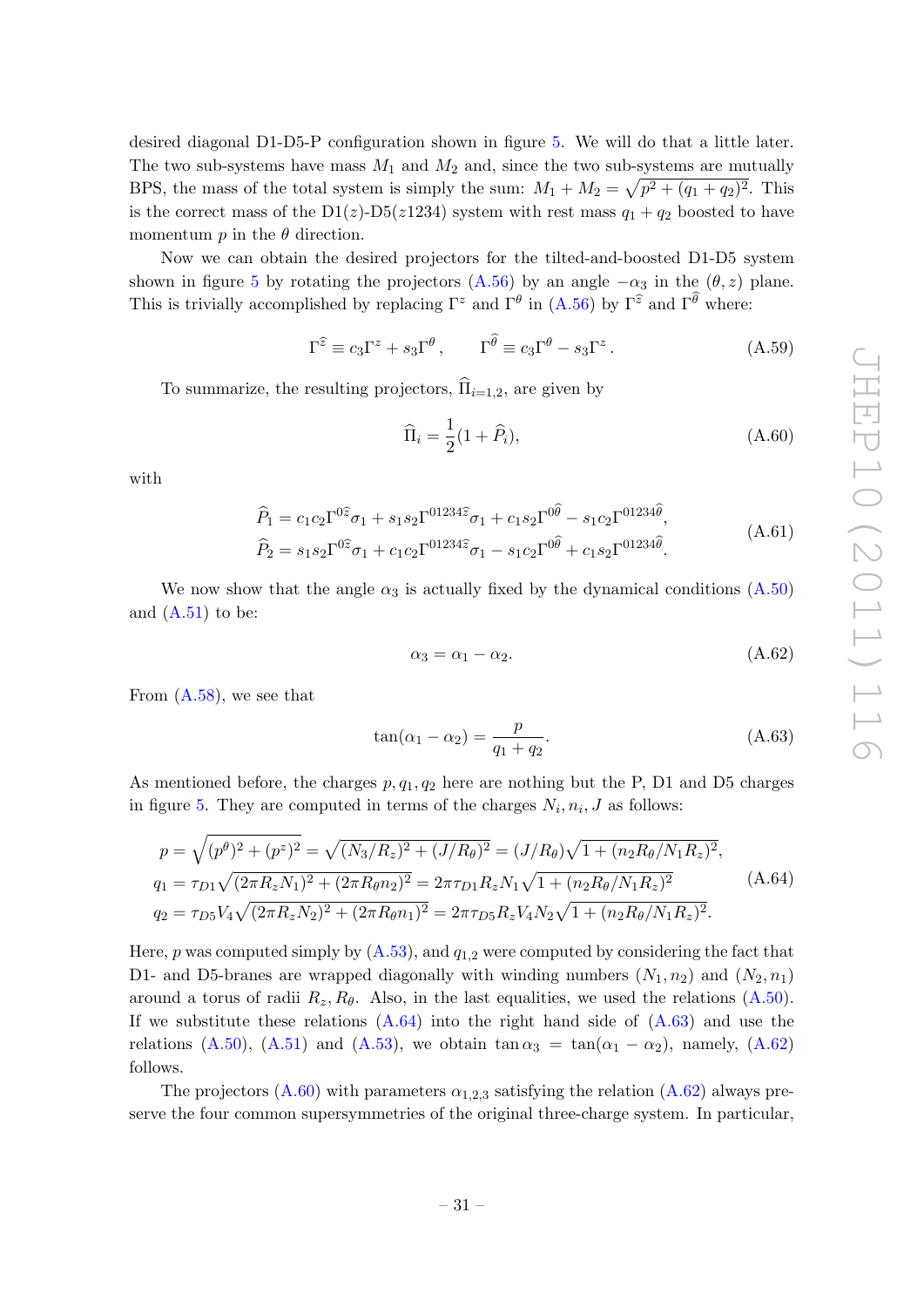we can write the  $\Pi_i$  in terms of the fundamental set of projectors,  $\Pi_{1,\dots,3}$  of  $(A.47)$ , and the additional derived projector,  $\Pi_4$  of  $(A.48)$ :

$$
\begin{split} &\widehat{\Pi}_1\!=\!\frac{1}{2}[(1\!-\!\cos\phi)\!-\!\sin\phi\Gamma^{z\theta}]+(c_3\!-\!s_3\Gamma^{z\theta})(c_1c_2\Pi_1\!+\!s_1s_2\Pi_2)\!-\!(s_3\!+\!c_3\Gamma^{z\theta})(c_1s_2\Pi_3\!+\!s_1c_2\Pi_4),\\ &\widehat{\Pi}_2\!=\!\frac{1}{2}[(1\!-\!\cos\phi)\!-\!\sin\phi\Gamma^{z\theta}]+(c_3\!-\!s_3\Gamma^{z\theta})(s_1s_2\Pi_1\!+\!c_1c_2\Pi_2)\!+\!(s_3\!+\!c_3\Gamma^{z\theta})(s_1c_2\Pi_3\!-\!c_1s_2\Pi_4), \end{split}
$$

where  $\phi \equiv \alpha_1 - \alpha_2 - \alpha_3$ . Note that one needs the relation [\(A.62\)](#page-32-2) to show that these annihilate the supersymmetries of the original three-charge system. We may thus use this condition of preserving the original supersymmetries as an alternative derivation of the identity  $(A.62)$ .

By using the relations  $(A.50)$ ,  $(A.51)$  and  $(A.58)$ , we can derive the following relations for the angles:

$$
\tan \alpha_3 = \tan(\alpha_1 - \alpha_2) = \sqrt{\frac{\rho_P}{\rho_{D1} + \rho_{D5}}}, \qquad \tan(\alpha_1 + \alpha_2) = -\frac{\sqrt{\rho_P (\rho_{D1} + \rho_{D5})}}{\rho_{D1} - \rho_{D5}}, \quad (A.65)
$$

where

$$
\rho_{D1} = \frac{\tau_{D1} N_1}{2\pi R_\theta}, \qquad \rho_{D5} = \frac{\tau_{D5} V_4 N_2}{2\pi R_\theta}, \qquad \rho_P = \frac{N_3}{(2\pi R_z)^2 R_\theta} \tag{A.66}
$$

are the densities of the original electric charges  $D_1(z)$ ,  $D_5(z1234)$  and  $P(z)$ , respectively, and are easy to compute just as  $(A.33)$ . So, the angles  $\alpha_{1,2,3}$  are determined in terms of the ratios of the electric charge densities. By varying these charge densities, we can vary the angles  $\alpha_{1,2,3}$  along the curve. However, we cannot freely vary the charge densities  $\rho_{D1}$ ,  $\rho_{D5}, \rho_P$ . Using the relations  $(A.50)$ , it is easy to show that

<span id="page-33-1"></span><span id="page-33-0"></span>
$$
\rho_{D1}\rho_P = \rho_{d1}\rho_{\mathcal{J}}, \qquad \rho_{D5}\rho_P = \rho_{d5}\rho_{\mathcal{J}}, \tag{A.67}
$$

where

$$
\rho_{d1} = \frac{n_2 \tau_{D1}}{2\pi R_z}, \qquad \rho_{d5} = \frac{n_1 \tau_{D5} V_4}{2\pi R_z}, \qquad \rho_{\mathcal{J}} = \frac{J}{(2\pi R_\theta)^2 R_z} = \frac{n_1 \tau_{D5} V_4 + n_2 \tau_{D1}}{2\pi R_z} \tag{A.68}
$$

are the charge densities of  $D1(\theta)$ ,  $D5(\theta1234)$  and  $P(\theta)$ , respectively. Because these dipole charge densities  $\rho_{d1}$  and  $\rho_{d5}$  are constant along the curve, and furthermore the angular momentum density  $\rho_{\mathcal{J}}$  is equal to their sum, the charge densities  $\rho_{D1}, \rho_{D5}, \rho_P$  are subject to the constraint  $(A.67)$ . Because  $(A.67)$  imposes two conditions on three densities, there is  $3 - 2 = 1$  parameter which we can vary along the  $\psi$  curve.

Much like for ordinary two-charge supertubes, the fact that the angular momentum density is equal to the sum of the dipole charge densities insures that the shifts to the electric Killing spinors brought about by the dipole charges and angular momentum cancel; this can also be seen from supergravity analysis of the near-supertube solution [\[21\]](#page-37-2).

The projectors  $\Pi_1$  and  $\Pi_2$  defined here are not the same as those defined in [\(3.17\)](#page-13-5)– [\(3.22\)](#page-13-6). This is because the projectors constructed here actually commute whereas those of  $(3.17)$ – $(3.22)$  do not commute in general but commute on their common null space.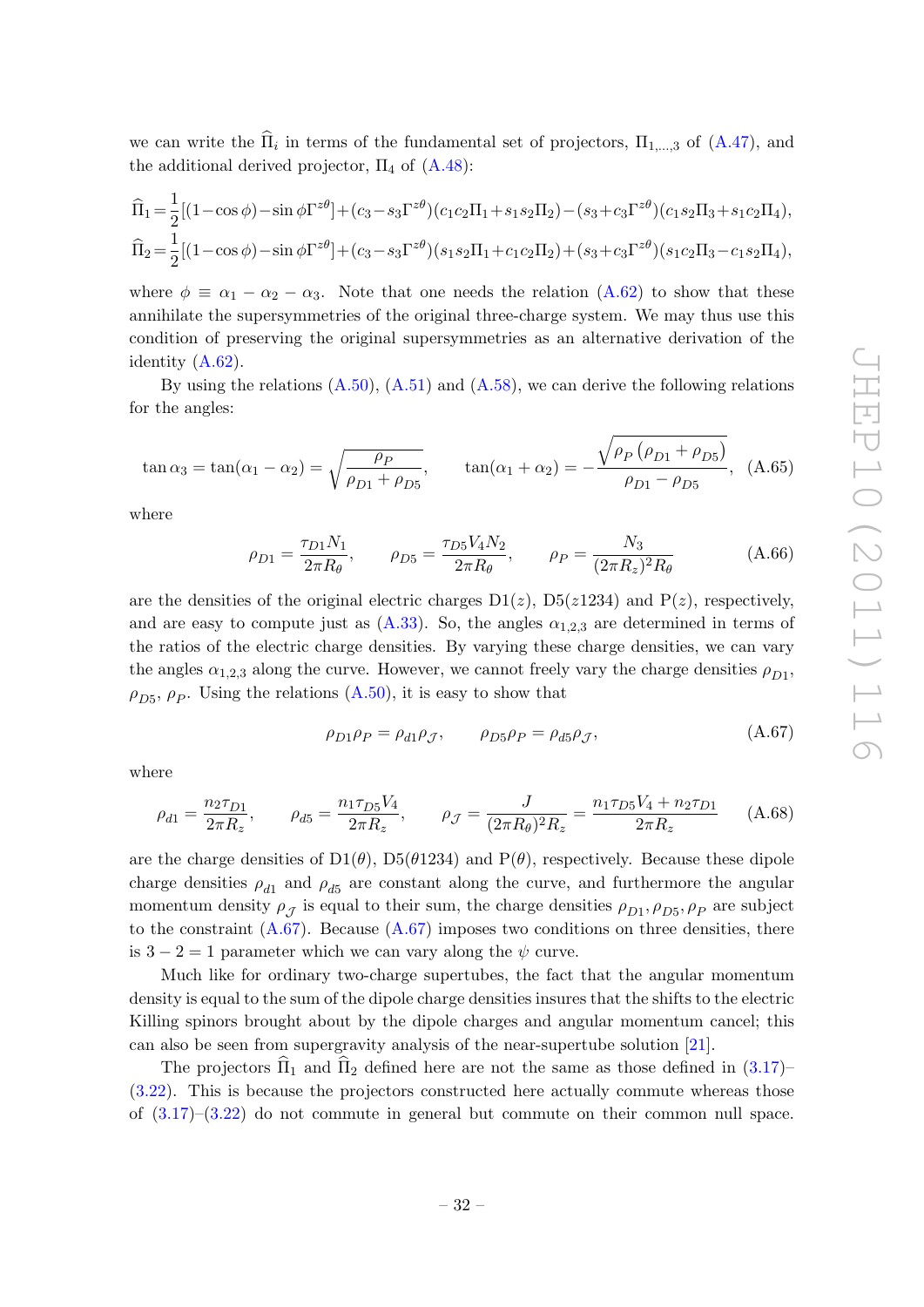This difference in the commutators is directly attributable to the fact that we introduced the polarization angle,  $\alpha_1$ , and arranged the D1 projector to have KKM charge terms. Of course, to be rigorous about the second supertube transition, one must use the commuting projectors and the procedure outlined in the appendix section [A.2.2.](#page-26-0) Nevertheless, as we will see below, the projector we obtained in eq.  $(4.5)$  using noncommuting projectors is the same as the one we obtain here using the rigorous procedure.

It is interesting to note that, just as in  $(A.45)$ , the projectors  $(A.60)$  can be written rather concisely as

$$
\begin{split}\n\widehat{P}_{i} &= U_{i}^{-1} \Gamma^{0\theta} U_{i}, \\
U_{1} &= \exp\left(\frac{\alpha_{2} - \frac{\pi}{2}}{4} [P_{1}, \Gamma^{0\theta}] - \frac{\alpha_{1}}{4} [P_{2}, \Gamma^{0\theta}] + \frac{\alpha_{3}}{4} [P_{3}, \Gamma^{0\theta}] \right), \\
U_{2} &= \exp\left(\frac{\alpha_{2}}{4} [P_{1}, \Gamma^{0\theta}] - \frac{\alpha_{1} + \frac{\pi}{2}}{4} [P_{2}, \Gamma^{0\theta}] + \frac{\alpha_{3}}{4} [P_{3}, \Gamma^{0\theta}] \right), \\
P_{1} &= \Gamma^{0z} \sigma_{1}, \qquad P_{2} = \Gamma^{0z 1234} \sigma_{1}, \qquad P_{3} = \Gamma^{0z},\n\end{split} \tag{A.69}
$$

and hence can also be thought of as coming from a rotation in spinor space.

## <span id="page-34-0"></span> $A.3.2$  Second supertube transition — double bubbling

Locally, the supertube transition of the D1-D5-P system can be thought of as a tilted and boosted D1-D5 system and the result is a  $\frac{1}{4}$ -BPS configuration. We found commuting supersymmetry projectors,  $\Pi_i$ , describing this system. Being simply a tilted and boosted version of the D1-D5 system, this system can in principle undergo a second supertube transition where it expands into new dipole charges. The projector after such a second supertube transition is obtained simply by using the general formula  $(A.43)$ . The result is

$$
\widehat{\Pi} = \frac{1}{2} (1 + s_4^2 \widehat{P}_1 + c_4^2 \widehat{P}_2 - s_4 c_4 \Gamma^{0\psi} + s_4 c_4 \Gamma^{0\psi} \widehat{P}_1 \widehat{P}_2),
$$
\n(A.70)

where  $c_4 = \cos \alpha_4$ ,  $s_4 = \sin \alpha_4$ .

The angle  $\alpha_4$  is not arbitrary but is fixed in terms of charge densities by the general relation [\(A.44\)](#page-27-2) that any supertube transition should obey. In  $(A.44)$ ,  $\rho_{1,2}$  are the densities of the electric charges associated with the commuting projectors  $\Pi_{1,2}$  in  $(A.37)$ , and are proportional to the BPS masses for these projectors. The BPS masses for the commuting projectors  $\widehat{\Pi}_{1,2}$  are equal to those for  $\widehat{\Pi}_{1,2}^{(0)}$ , which are nothing but the  $M_{1,2}$  defined in  $(A.58)$ . Therefore, the relation [\(A.44\)](#page-27-2) is

<span id="page-34-2"></span><span id="page-34-1"></span>
$$
\tan^2 \alpha_4 = \frac{M_2}{M_1} = \frac{\tan \alpha_2}{\tan \alpha_1},\tag{A.71}
$$

where, in the last equality, we used  $(A.57)$  and  $(A.64)$ . So, the  $\widehat{\Pi}$  defined in  $(A.70)$  $(A.70)$ , along with the condition  $(A.71)$ , is the projector for the second supertube transition, or double bubbling.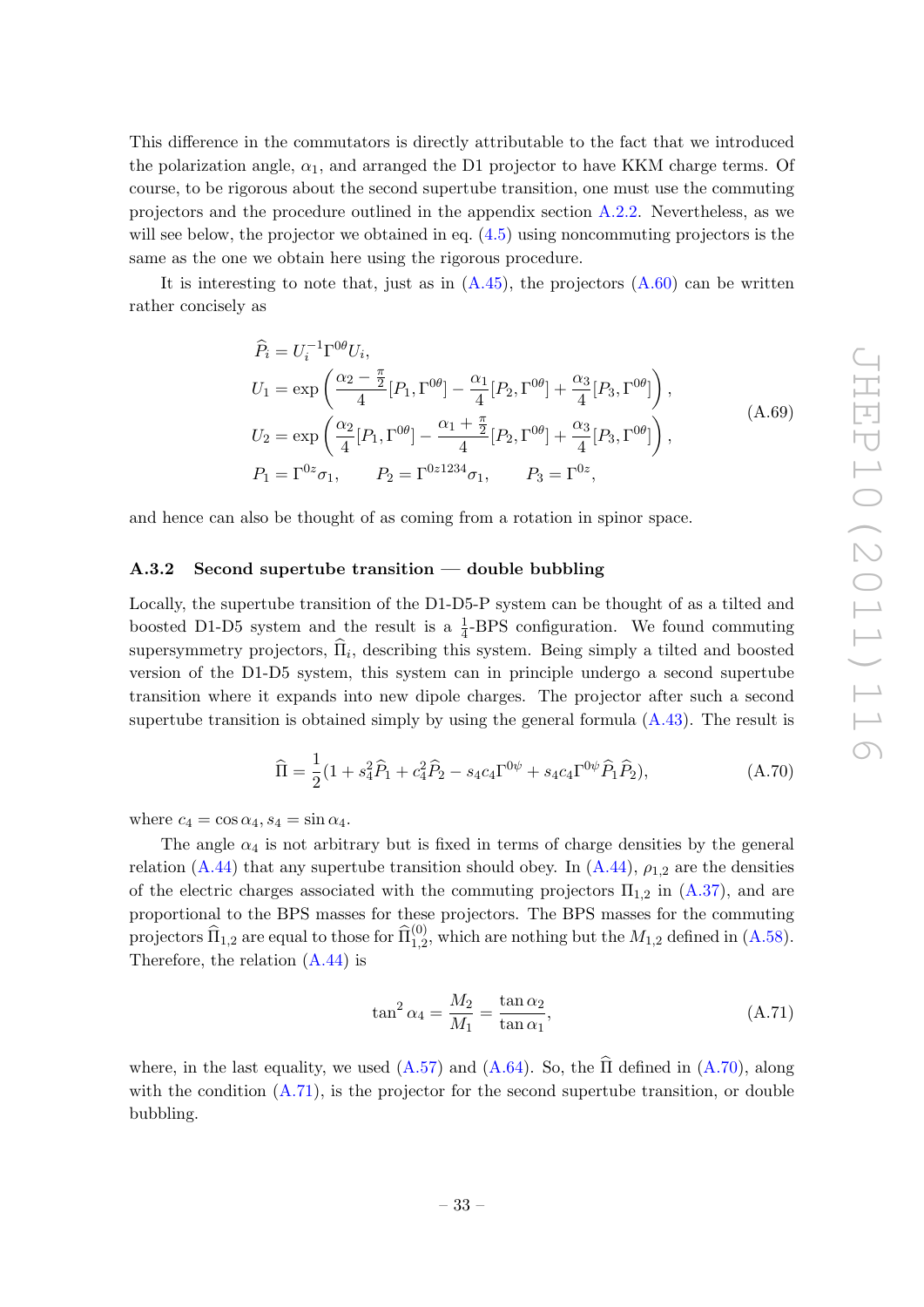### <span id="page-35-0"></span>A.4 The relation between projectors

#### <span id="page-35-1"></span>A.4.1 Relating the projectors

We have carefully derived the projector  $(A.70)$  based on the commuting projectors  $\hat{\Pi}_{1,2}$ . On the other hand, in the main text, we constructed the projector [\(4.5\)](#page-15-1) based on noncommuting projectors  $\widehat{\Pi}_{D1,D5}$  defined in [\(4.3\)](#page-14-3) and [\(4.4\)](#page-14-3) and we ignored the fact that  $\widehat{\Pi}_{D1}$ and  $\hat{\Pi}_{D5}$  do not commute. The two "double bubbled" projectors that we have constructed are not, a priori, guaranteed to be the same. However, by carefully comparing the explicit expressions of the two projectors, we can straightforwardly check that the two projectors are indeed identical with the following identification of parameters:

<span id="page-35-3"></span>
$$
\alpha = \alpha_2 - \alpha_1, \qquad \cos(2\beta) = -\frac{\tan(\alpha_1 - \alpha_2)}{\tan(\alpha_1 + \alpha_2)}, \qquad \sin(2\beta) = -\frac{\sin(2\alpha_4)}{\cos(\alpha_1 - \alpha_2)}.\tag{A.72}
$$

Note that the angle  $\alpha_4$  is related to  $\alpha_{1,2}$  by [\(A.71\)](#page-34-2).

#### <span id="page-35-2"></span>A.4.2 How many parameters do superstrata have?

For entropy-counting purposes, it is interesting to ask how much freedom one has in constructing a superstratum and in particular a flat superstratum. A priori, the superstratum projector can depend on four angles  $\alpha_{1,2,3,4}$  that appear in the projector [\(A.70\)](#page-34-1), but in order to preserve the same supersymmetries as the original branes these angles must be related via  $(A.62)$  and  $(A.71)$ . The projector we constructed in the main text,  $(4.5)$ , also depends on two angle parameters  $\alpha$ ,  $\beta$ , that can be related to the angles  $\alpha_{1,2,3,4}$  by [\(A.72\)](#page-35-3). Hence it appears at first glance that the superstratum has two functions worth of degrees of freedom.

Since the four angles can in turn can be re-expressed in terms of the densities of the D1, D5 and P original electric charges through the relations  $(A.65)$  and  $(A.71)$ , this would imply that the three D1,D5 and P densities must satisfy one constraint. However, before the second bubbling these densities must in fact satisfy *two* constraints  $(A.67)$ , which imply that D1 and the D5 densities must be proportional. It is unclear whether this proportionality relation will also apply to a superstratum. One can argue that this relation comes from requiring absence of closed time-like curves near the first-bubbled supertube profile [\[21\]](#page-37-2), and since the second bubbling has now removed the problematic region of spacetime the superstratum does not have to satisfy this relation. One the other hand, from the point of view of the DBI construction [\[20\]](#page-37-1) this relation is an intrinsic feature of the three-charge twodipole charge supertube that undergoes the second bubbling to become a superstratum, and hence one can argue that the superstratum will continue satisfying this relation.

The final answer to this question has to await a dynamical description of a superstratum either via a supergravity solution or via a Born-Infeld-type analysis. The important point is that the one or two density parameters that can vary along the superstratum, together with the shape modes that give its embedding in  $\mathcal{M}_5$ , can be functions of both  $\theta$  and  $\psi$ . Hence the superstrata should be parameterized by several functions of two variables, and probably have much more entropy than any other horizonless object with three charges constructed so far.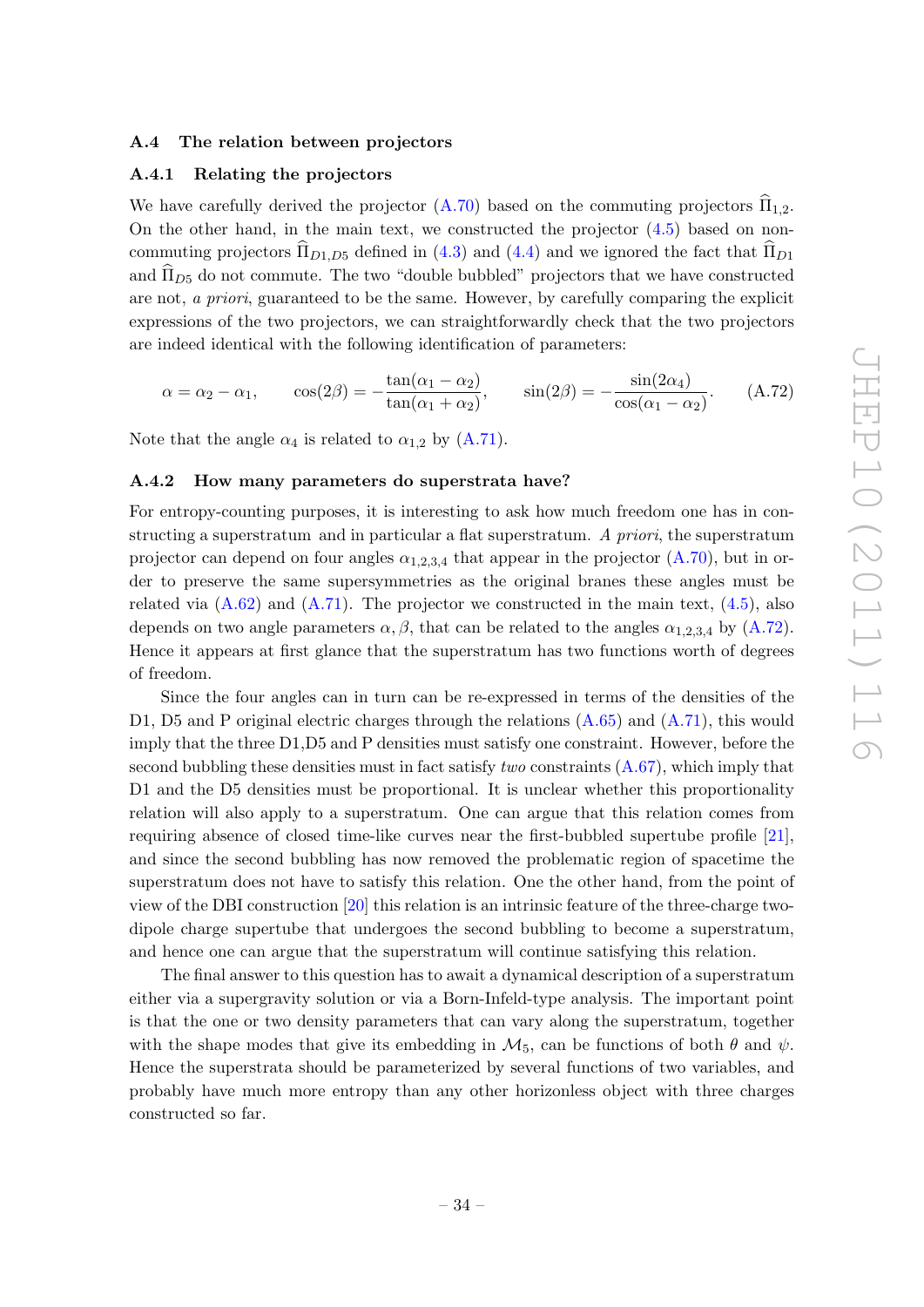Open Access. This article is distributed under the terms of the Creative Commons Attribution Noncommercial License which permits any noncommercial use, distribution, and reproduction in any medium, provided the original author(s) and source are credited.

## References

- <span id="page-36-0"></span>[1] D. Mateos and P.K. Townsend, Supertubes, [Phys. Rev. Lett.](http://dx.doi.org/10.1103/PhysRevLett.87.011602) 87 (2001) 011602 [[hep-th/0103030](http://arxiv.org/abs/hep-th/0103030)] [\[SPIRES\]](http://www-spires.slac.stanford.edu/spires/find/hep/www?eprint=HEP-TH/0103030).
- <span id="page-36-1"></span>[2] D. Mateos, S. Ng and P.K. Townsend, Supercurves, [Phys. Lett.](http://dx.doi.org/10.1016/S0370-2693(02)01997-4) B 538 (2002) 366 [[hep-th/0204062](http://arxiv.org/abs/hep-th/0204062)] [\[SPIRES\]](http://www-spires.slac.stanford.edu/spires/find/hep/www?eprint=HEP-TH/0204062).
- <span id="page-36-2"></span>[3] O. Lunin and S.D. Mathur, *Metric of the multiply wound rotating string, [Nucl. Phys.](http://dx.doi.org/10.1016/S0550-3213(01)00321-2)* **B 610** [\(2001\) 49](http://dx.doi.org/10.1016/S0550-3213(01)00321-2) [[hep-th/0105136](http://arxiv.org/abs/hep-th/0105136)] [\[SPIRES\]](http://www-spires.slac.stanford.edu/spires/find/hep/www?eprint=HEP-TH/0105136).
- <span id="page-36-3"></span>[4] A. Dabholkar, J.P. Gauntlett, J.A. Harvey and D. Waldram, Strings as Solitons and Black Holes as Strings, [Nucl. Phys.](http://dx.doi.org/10.1016/0550-3213(96)00266-0) B 474 (1996) 85 [[hep-th/9511053](http://arxiv.org/abs/hep-th/9511053)] [\[SPIRES\]](http://www-spires.slac.stanford.edu/spires/find/hep/www?eprint=HEP-TH/9511053).
- <span id="page-36-4"></span>[5] R. Emparan, D. Mateos and P.K. Townsend, Supergravity supertubes, JHEP 07 [\(2001\) 011](http://dx.doi.org/10.1088/1126-6708/2001/07/011) [[hep-th/0106012](http://arxiv.org/abs/hep-th/0106012)] [\[SPIRES\]](http://www-spires.slac.stanford.edu/spires/find/hep/www?eprint=HEP-TH/0106012).
- <span id="page-36-6"></span>[6] O. Lunin and S.D. Mathur, AdS/CFT duality and the black hole information paradox, [Nucl.](http://dx.doi.org/10.1016/S0550-3213(01)00620-4) Phys. B 623 [\(2002\) 342](http://dx.doi.org/10.1016/S0550-3213(01)00620-4) [[hep-th/0109154](http://arxiv.org/abs/hep-th/0109154)] [\[SPIRES\]](http://www-spires.slac.stanford.edu/spires/find/hep/www?eprint=HEP-TH/0109154).
- <span id="page-36-13"></span>[7] O. Lunin, J.M. Maldacena and L. Maoz, Gravity solutions for the  $D1 - D5$  system with angular momentum, [hep-th/0212210](http://arxiv.org/abs/hep-th/0212210) [\[SPIRES\]](http://www-spires.slac.stanford.edu/spires/find/hep/www?eprint=HEP-TH/0212210).
- <span id="page-36-5"></span>[8] I. Kanitscheider, K. Skenderis and M. Taylor, *Fuzzballs with internal excitations*, *[JHEP](http://dx.doi.org/10.1088/1126-6708/2007/06/056)* 06 [\(2007\) 056](http://dx.doi.org/10.1088/1126-6708/2007/06/056) [[arXiv:0704.0690](http://arxiv.org/abs/0704.0690)] [\[SPIRES\]](http://www-spires.slac.stanford.edu/spires/find/hep/www?eprint=0704.0690).
- <span id="page-36-7"></span>[9] B.C. Palmer and D. Marolf, Counting supertubes, JHEP 06 [\(2004\) 028](http://dx.doi.org/10.1088/1126-6708/2004/06/028) [[hep-th/0403025](http://arxiv.org/abs/hep-th/0403025)] [\[SPIRES\]](http://www-spires.slac.stanford.edu/spires/find/hep/www?eprint=HEP-TH/0403025).
- [10] D. Bak, Y. Hyakutake, S. Kim and N. Ohta, A geometric look on the microstates of supertubes, [Nucl. Phys.](http://dx.doi.org/10.1016/j.nuclphysb.2005.01.042) B 712 (2005) 115 [[hep-th/0407253](http://arxiv.org/abs/hep-th/0407253)] [\[SPIRES\]](http://www-spires.slac.stanford.edu/spires/find/hep/www?eprint=HEP-TH/0407253).
- <span id="page-36-8"></span>[11] V.S. Rychkov,  $D1 - D5$  black hole microstate counting from supergravity, JHEP 01 [\(2006\)](http://dx.doi.org/10.1088/1126-6708/2006/01/063) [063](http://dx.doi.org/10.1088/1126-6708/2006/01/063) [[hep-th/0512053](http://arxiv.org/abs/hep-th/0512053)] [\[SPIRES\]](http://www-spires.slac.stanford.edu/spires/find/hep/www?eprint=HEP-TH/0512053).
- <span id="page-36-9"></span>[12] S.D. Mathur, The fuzzball proposal for black holes: An elementary review, [Fortsch. Phys.](http://dx.doi.org/10.1002/prop.200410203) 53 [\(2005\) 793](http://dx.doi.org/10.1002/prop.200410203) [[hep-th/0502050](http://arxiv.org/abs/hep-th/0502050)] [\[SPIRES\]](http://www-spires.slac.stanford.edu/spires/find/hep/www?eprint=HEP-TH/0502050).
- [13] I. Bena and N.P. Warner, Black holes, black rings and their microstates, [Lect. Notes Phys.](http://dx.doi.org/10.1007/978-3-540-79523-0) 755 [\(2008\) 1](http://dx.doi.org/10.1007/978-3-540-79523-0) [[hep-th/0701216](http://arxiv.org/abs/hep-th/0701216)] [\[SPIRES\]](http://www-spires.slac.stanford.edu/spires/find/hep/www?eprint=HEP-TH/0701216).
- [14] K. Skenderis and M. Taylor, The fuzzball proposal for black holes, [Phys. Rept.](http://dx.doi.org/10.1016/j.physrep.2008.08.001) 467 (2008) [117](http://dx.doi.org/10.1016/j.physrep.2008.08.001) [[arXiv:0804.0552](http://arxiv.org/abs/0804.0552)] [\[SPIRES\]](http://www-spires.slac.stanford.edu/spires/find/hep/www?eprint=0804.0552).
- [15] V. Balasubramanian, J. de Boer, S. El-Showk and I. Messamah, Black Holes as Effective Geometries, [Class. Quant. Grav.](http://dx.doi.org/10.1088/0264-9381/25/21/214004) 25 (2008) 214004 [[arXiv:0811.0263](http://arxiv.org/abs/0811.0263)] [\[SPIRES\]](http://www-spires.slac.stanford.edu/spires/find/hep/www?eprint=0811.0263).
- <span id="page-36-10"></span>[16] B.D. Chowdhury and A. Virmani, Modave Lectures on Fuzzballs and Emission from the D1 − D5 System, [arXiv:1001.1444](http://arxiv.org/abs/1001.1444) [\[SPIRES\]](http://www-spires.slac.stanford.edu/spires/find/hep/www?eprint=1001.1444).
- <span id="page-36-11"></span>[17] J. de Boer, S. El-Showk, I. Messamah and D. Van den Bleeken, A bound on the entropy of supergravity?, JHEP 02 [\(2010\) 062](http://dx.doi.org/10.1007/JHEP02(2010)062) [[arXiv:0906.0011](http://arxiv.org/abs/0906.0011)] [\[SPIRES\]](http://www-spires.slac.stanford.edu/spires/find/hep/www?eprint=0906.0011).
- <span id="page-36-12"></span>[18] I. Bena, N. Bobev, S. Giusto, C. Ruef and N.P. Warner, An Infinite-Dimensional Family of Black-Hole Microstate Geometries, JHEP 03 [\(2011\) 022](http://dx.doi.org/10.1007/JHEP03(2011)022) [[arXiv:1006.3497](http://arxiv.org/abs/1006.3497)] [\[SPIRES\]](http://www-spires.slac.stanford.edu/spires/find/hep/www?eprint=1006.3497).